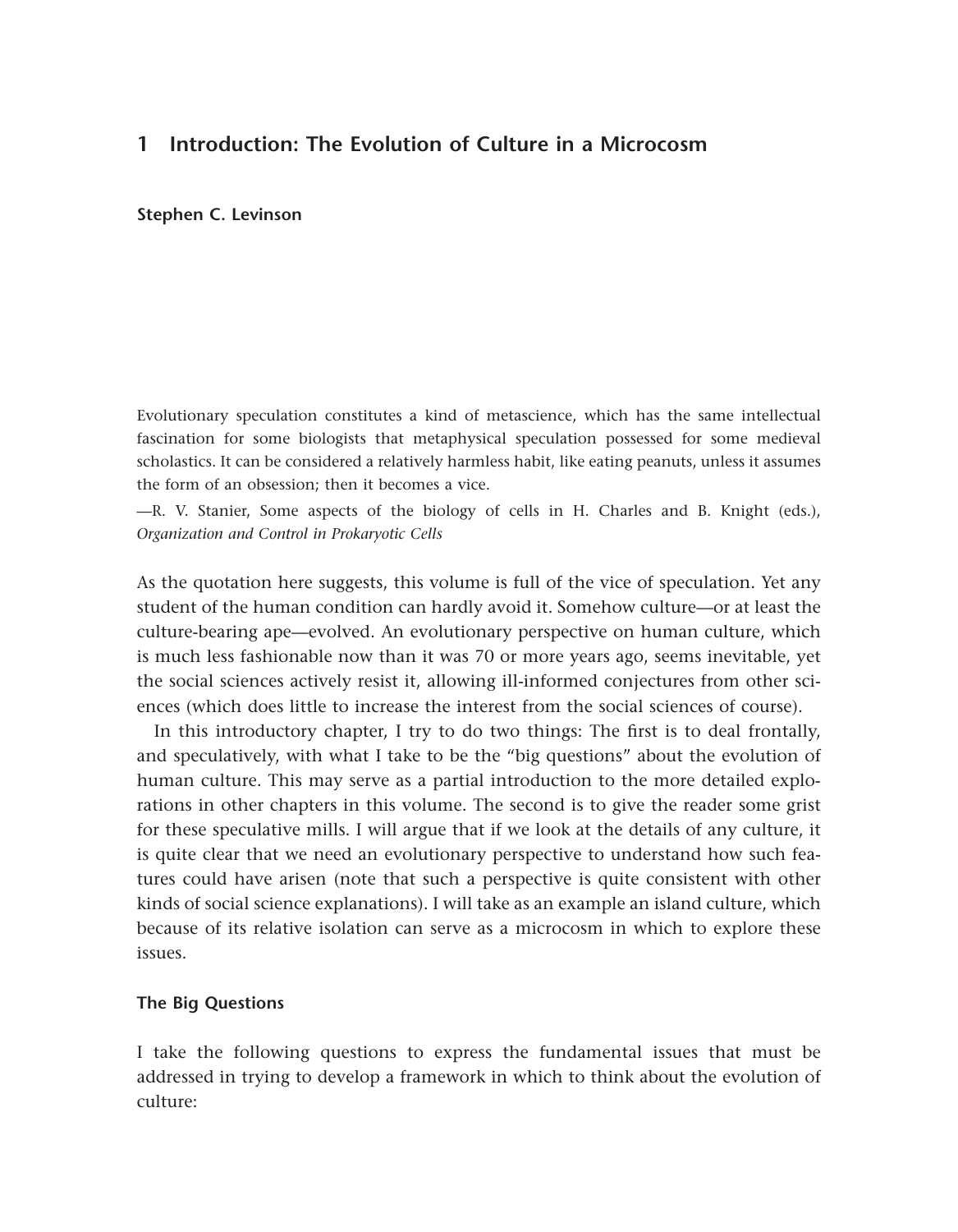## **How Do We Embed the Phenomena of Culture within Evolutionary Theory?**

We need of course to avoid the dichotomy the natives advance, with "culture" opposed to "nature," and find a way to see culture as just a part of nature, as evolutionary business as usual. The problem then is to determine what is the right framework in which to do this in order to situate culture within the scope of evolutionary mechanisms. What exactly are the properties of culture that make it special and out of the ordinary, and how are we to account for the fact that humans are obviously adapted to and for culture?

## **Why Did Culture Happen (more or less) Only Once? What Exactly Is the "X-Factor" in Our Lineage?**

Exactly how often culture has evolved in the development of life on earth will depend of course on how it is defined. Finding culture among the apes is merely to find pale shadows of our kind of culture in our very own lineage, and thus to reassure us that there is indeed some evolutionary account for culture (rather than its being, for example, some accidental freak of nature). Even if we concede even paler shadows to some birds or cetaceans, there is no doubt that there is only one beast that has what Tomasello (1999 and chapter 10 in this volume) calls "ratchet culture"—the ability to build up ever more complex cultural and technological skills over generations. The question then is, what exactly lies behind this human ability, and what selected for it; that is, what is the X-factor and what kind of origin story can we concoct for it?

Let us take the questions in turn. There is a growing consensus, despite inbuilt resistance in the humanities and social sciences, that culture must be seen as part and parcel of the biosphere, and thus that there has to be some evolutionary story about humankind, not just as an ugly ape, but as a culture-bearing species with the ability and inclination to develop apparently limitless social and ideational complexity. However, there is absolutely no consensus about how to construct an explanatory framework for the origin of culture, and there are plenty of divergent strands of opinion. We need some framework that—without any magic "skyhooks" as Dennett (1995 and chapter 6 in this volume) has it—can provide the mechanisms by which the biological preconditions for culture could have evolved in the normal way that organisms evolve, and culture could have progressively raised the stakes, so that the biological preconditions were ratcheted ever upward. As Theodore Dobzhanzy (1962: 18) put it 40 years ago: "Human evolution cannot be understood as a purely biological process, nor can it be adequately described as a history of culture. There exists a feedback between biological and cultural processes."

The idea of a feedback relation between culture and genome is at the heart of what we can identify as the new synthesis, namely, "twin-track" theories of gene–culture evolution. There are various brands on the market (see e.g., Cavalli-Sforza and Feldman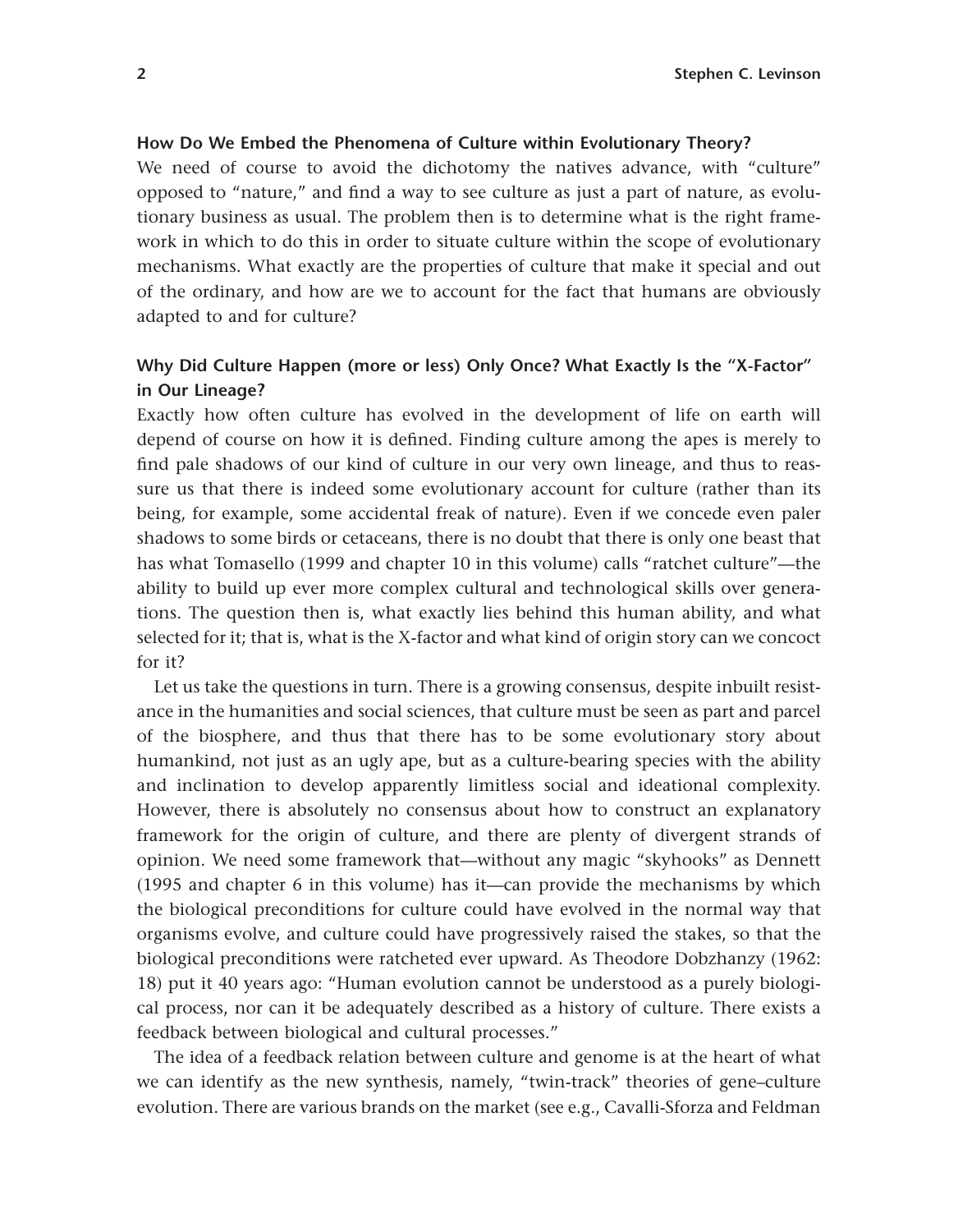1981; Lumsden and Wilson 1981; Boyd and Richerson 1985; Durham 1991), but they share the idea of a universal Darwinism, in which evolutionary theory embraces the study of all kinds of "replicators," where a replicator is any entity (such as a computer virus) that can copy itself by preserving information. Cultural entities, from items of technology to words, tunes, or fashions, can copy themselves through the actions of their hosts or "vehicles," suggesting a parallel between genes and "memes" or cultural replicators (Dawkins 1976, 1983: 109–112). Or, to look at it in a more conventional way, cultural entities can be transmitted by teaching and learning across generations, allowing "descent with modification" in Darwin's (1872: 3–10) succinct definition of evolution. The useful synthesis by Durham (1991) emphasizes the ideational nature of this cultural track, or line of descent, a point to which we will return. In these theories, both genetic and cultural tracks are seen as self-replicating strands, which share the fact that they are (1) informational, (2) partially independent, yet (3) potentially mutually influencing.

Both tracks are subject by hypothesis to universal Darwinian processes of selection. The interactions between the tracks produce a great upward spiral in "design space" (as Dennett has it), crucially with culture as part of the selecting environment, putting a premium on the underlying cognitive capacities that make the learning and production of cultural information possible. Figure 1.1 tries to represent this graphically, showing culture and genome spiralling up in design space over evolutionary time,



**Figure 1.1** Twin-track evolution with feedback.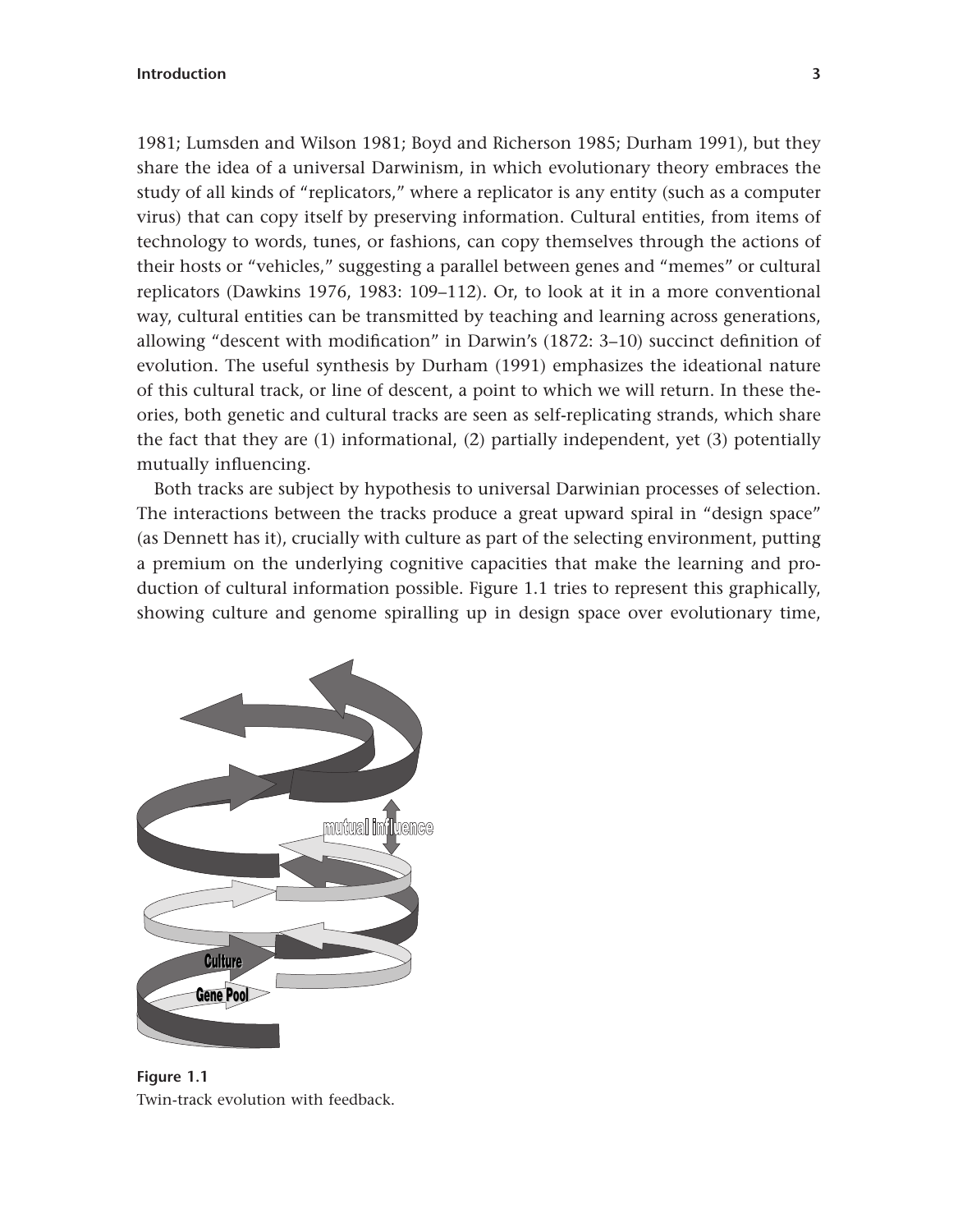with an increasing independence as culture comes to have a life of its own, even being able to cushion the effects of natural selection on the genome.

There are a number of immediate challenges to this picture, which we should deal with right away. How can this close interaction work, the sceptic may ask, when the speed of adaptation in the biological track is severely restricted by the glacial pace of biological innovation (through mutation and reproduction over generations), while cultural evolution relies simply on ideational innovations that can jump the barriers of vertical (generational) transmission, and seems to be ever accelerating? However, there is an important existence proof that two separate strands of replicators that reproduce and adapt at quite different rates can nevertheless be deeply interlocked by mutual adaptation. I am referring of course to interspecific symbiosis. Take the classic case of the sycamore fig and the gall wasp (but see Combes in chapter 2 for an overview of different kinds of symbiotic relationships). The female wasp enters the fig inflorescence to deposit her eggs, and in doing so fertilizes the fig. She lays her eggs in the internal flowers; the males hatch first, fertilizing the infant female wasps while they are still embedded in the flowers, which have become galls. The males die and the females leave to repeat the cycle (Paracer 1986: 169–170). The fig relies absolutely on the wasp for fertilization, and the wasp only reproduces inside the fig flower; the two species are locked in an evolutionary embrace that neither can escape. Fig and wasp are constituted of separate tracks of DNA that can never intermingle; the fig provides the nuptial bed, the cradle, and the tomb for the wasps. They are obligatory symbionts, yet the male wasps live only days, whereas the fig tree can live for hundreds of years. In the same way, human biology and culture, though information channels with quite distinct pathways, different time trajectories, different vehicles, and different selection pressures, have become indissolubly linked. The human body is unlikely to survive without clothing, cooked food, tools, and other fundamental cultural replacements for teeth and claws. The parallels are spelled out in table 1.1.

The parallel takes us further. We know that some of the great leaps in evolution, "punctuations" if you will, have taken place in the special circumstances of twin-track

|                              | Fig and wasp                                    | Culture and human genome                                         |  |
|------------------------------|-------------------------------------------------|------------------------------------------------------------------|--|
| Separate symbiotic tracks    | Of DNA                                          | Of ideas and practices and DNA                                   |  |
| Context of life-span         | (Male) wasp within fig.                         | Individual within culture                                        |  |
| Obligate symbionts           | Fig depends on wasp,<br>wasp depends on fig     | Individuals depend on culture,<br>culture depends on individuals |  |
| Differential speed of change | Many wasp generations<br>to each fig generation | Culture changes faster than<br>human genome                      |  |

| × | ı<br>10 |  |
|---|---------|--|
|   |         |  |

Twin-track evolution: The parallel between symbiosis and gene: culture evolution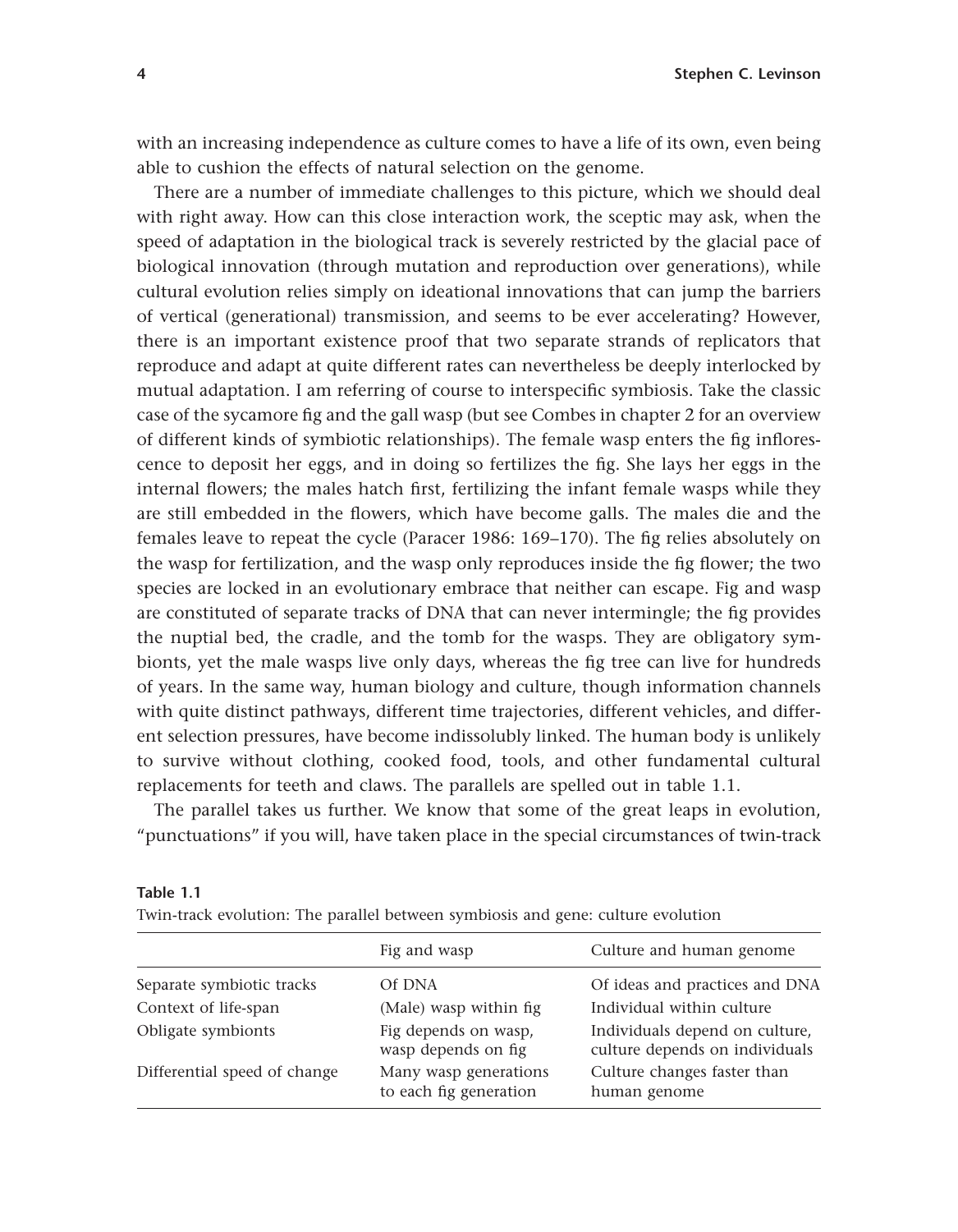evolution, which allows a spiral of mutual adaptation in which the two strands can ultimately fuse into a single system. This is the story of the evolution of the eukaryotic cell. [The mitochondria and chloroplasts that occur in eukaryotic cells seem to have originated as separate organisms that took up residence inside other cells; see Margulis (1981) and Combes in chapter 2]. In a somewhat similar way, the interaction between culture and genome in humans has produced an extraordinary symbiotic hybrid, yielding a quantum leap in adaptational flexibility, which allows humans to exist in every niche on the planet and beyond. The process appears to have been initially gradual, but then to have accelerated (see Foley in chapter 3 in this volume).

A second immediate challenge to theories of twin-track evolution is the uncertain nature of the feedback mechanisms between the two tracks. Even in biological mutualism, such feedback systems are still somewhat unclear, but those involved in gene–culture evolution seem entirely obscure. There have to be potential feedback mechanisms in both directions: from genome to culture, and culture to genome. The genome to culture route is easier; it is clear that biological capacities can facilitate or make possible cultural adaptations. Thus the anatomy of the hand and its motor control were the prerequisite to tool making, or the human vocal apparatus and its neural underpinnings were the foundation for producing language. Culturally variant technologies and distinct languages rest upon a shared biological foundation. Thus during the course of human evolution, neurophysiological adaptations (e.g., in cognitive capacities and motor skills) would have afforded new cultural forms. However, the feedback loop from culture to genome is altogether harder. How could the growing use of tools, for example, have possibly influenced the underlying neurophysiology and anatomy that supported it? How, in short, can one explain Lamarckian effects while avoiding the Lamarckian fallacy?

There are in fact a number of perfectly plausible mechanisms by which culture can have feedback effects on the genome. Here, for example, are half a dozen candidates:

1. Natural selection in a cultural environment Selection operates on the phenotype through the environment. That environment can be partly constructed by the organism itself, which is involved in a process of niche construction (Laland et al. 2000). Thus the selecting environment can be cultural. Take fire. The use of fire softens food and increases its recoverable nutritive value, while rendering plant toxins and bacteria in flesh relatively harmless. It probably lies behind the progressive reduction of dentition that we associate with the development of *Homo sapiens* from *Homo erectus*, and perhaps also changes in the gut that are not visible in the fossil record.

2. The Baldwin effect Behavioral changes can feed back into the genome by exposing the organism to new environmental pressures, e.g., through the colonization of new ecological niches, where natural selection can eventually "fix" a surrogate of the behavioral adaptation in the genome (Baldwin 1896; Deacon 1997: 322–323). Take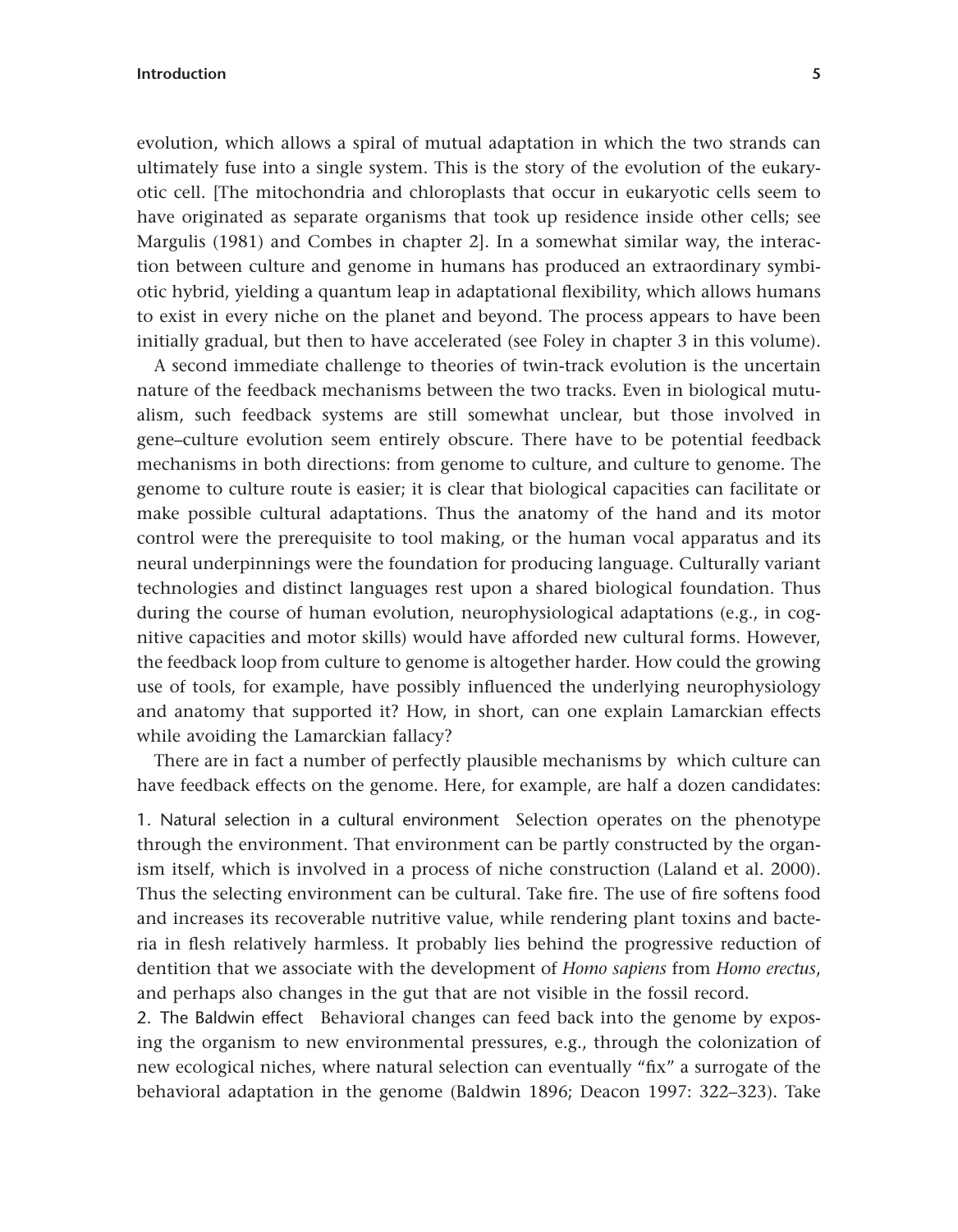clothing. With it, early humans could move into much colder environments, where natural selection would gradually favor a less gracile, less African body shape, one better adapted to the same circumstances that the clothing was adapted to. Thus the Inuit (Eskimo) peoples have evolved special physiological adaptations to extreme cold (such as vasodilation in the limbs, the ability to produce glucose from meat instead of from carbohydrates), but it was only the technology of creating clothing from skins that made inhabiting the arctic possible in the first place.

3. Group selection In the normal case, natural selection operates on individuals. Among humans, however, where culture-bearing units compete for resources, if a group can act as a single whole (e.g., in conflict), it may survive or perish as a whole (Wilson and Sober 1994). Cultural or technological superiority can then force a less well-equipped group into extinction (see Boehm 1996 and chapter 4 in this volume, and Boyd and Richerson in chapter 5, for limitations on the mechanisms). This is a likely scenario for the Neanderthals of northern Europe, and recent research (Krings et al. 1997) suggests that our genes have triumphed without sharing theirs.

4. Kin selection in culture-bearing kindreds Group selection can be related to the better-understood mechanisms of kin selection, in which altruistic behavior by one individual on another's behalf can benefit the donor if there is sufficient biological relatedness between them. Small groups, such as hunter-gatherer bands, are kindreds; they are typically both culture-bearing units and descendants of a common ancestor. The mechanisms of kin selection will thus tend to keep the minimal culture-bearing unit afloat (see Boyd and Richerson, chapter 5).

5. Sexual selection Darwin (1871: ch. 8) considered that many aspects of human morphology could be attributed to sexual selection, that is, the choice by females of their mates. If a culture sets up boundary conditions for reproduction (e.g., the payment of a bride price or success in economic or political arenas), it translates the biological foundations for those social skills into reproductive success, thus ultimately fixing those skills in the genome. Humphrey (1976) introduced the idea that the most demanding aspects of the environment for primates are their own typically complex social systems, and thus that primate intelligence can be ascribed to the mental gymnastics required to survive and reproduce in there systems. A quite plausible story for the evolution of the biological foundations for language can be told in terms of sexual selection (Deacon 1997).

6. "Auto-domestication" Every dog reminds us of the power of selective artificial breeding, even over a relatively few generations. In this case, humans are the breeders, the dogs our slaves. Of course we do selective breeding in our own species, as in strategic infanticide and infant neglect, in planned marriages and the harems of despots. We also selectively invest in our young, differentially affecting the reproductive success of our offspring. Darwin (1871: ch. 2) speculated about these effects in the planned marriages of Prussian soldiers and in Spartan infanticide, but noted that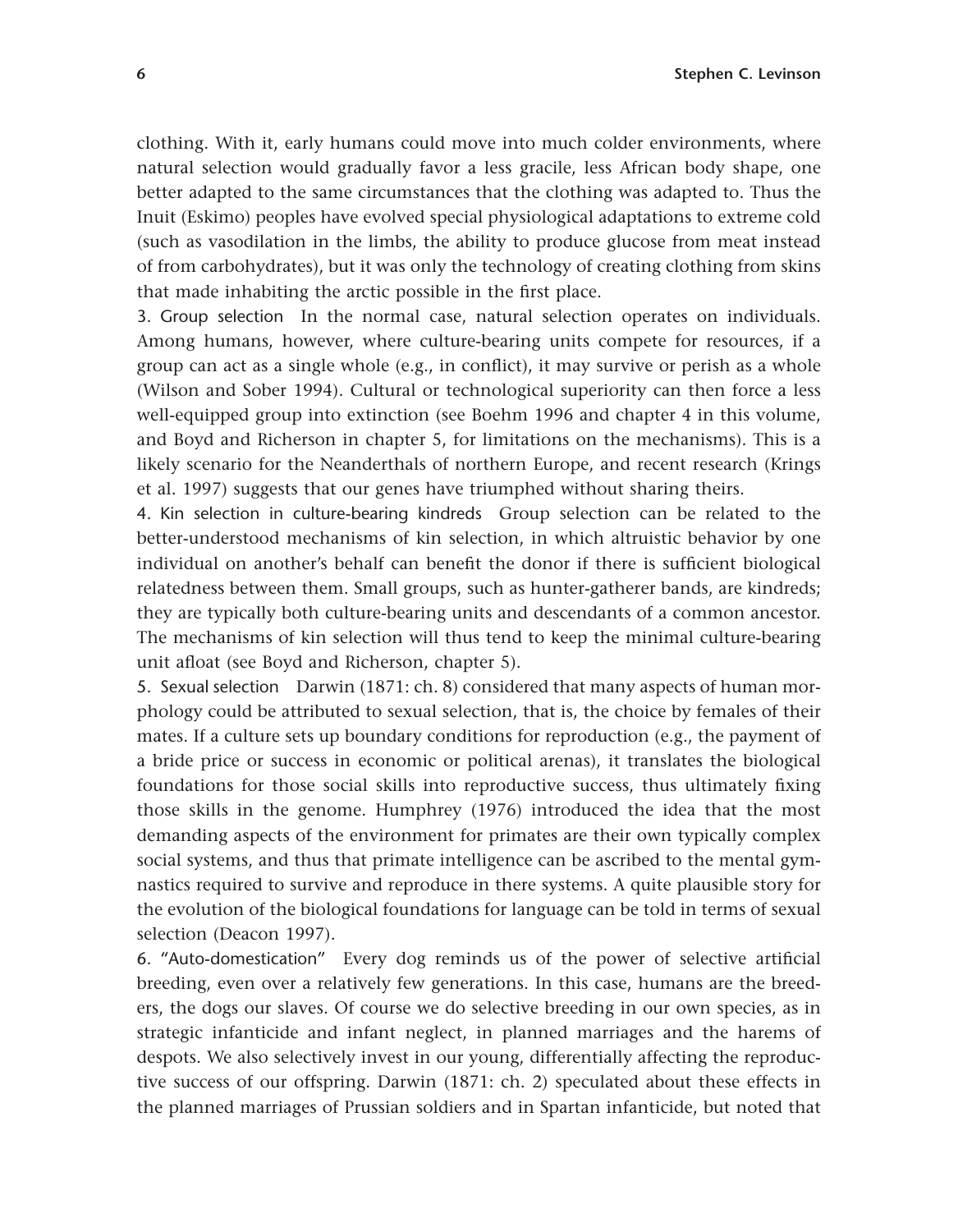there were distinct limits to the extent to which humans have applied breeding techniques to their own kind, even in slavery. Still, unpalatable though it may be, some degree of auto-domestication is probably observable in every society, and may have been rife in human history (see e.g., Voland 1998; Beise and Voland 2002).

Such a list of mechanisms is bound to be controversial, on account of the wars between the ultra Darwinists (such as Williams 1966; Dawkins 1976; and Dennett 1995) and the soft Darwinists (such as Gould and Lewontin 1979 and Rose 1997), who don't like Darwin's dangerous idea neat, without a dash of seltzer (see Sterelny 2001 for a dispassionate assessment). The difference is that the ultra Darwinists emphasize one level of replicator, the selfish gene, and strict adaptationism, while the soft Darwinists emphasize the whole hierarchy from gene to organism to supraorganism (e.g., distinct species in symbiotic association), and embrace the idea of other mechanisms, such as symbiosis, group selection, niche selection, "spandrels" and exaptation, and even wild chance. When considering the evolution of culture, we are dealing with a rare (even unique) event, closest in kind to symbiosis or mutualism, and it perhaps makes sense to entertain the broadest array of possible mechanisms. In any case, it will suffice for the current argument that at least some such feedback processes—by which cultural attributes might have effects on the genome—can be presumed to exist. Certainly it is hard to envisage how our species could possibly have evolved the way it has without adaptation both to and for culture—naked and defenseless, slow yet terrestrial, with a gut and dentition requiring prepared food, with nearly a third of the natural life-span spent in dependent childhood.<sup>1</sup>

Perhaps the most powerful argument is, again, an existence proof. Durham (1991: 226–285) develops a careful argument from earlier work that distinct food-preparation techniques have resulted in microevolutionary adaptations in human groups. Thus human groups differ in their ability to digest milk in adulthood. In most humans, the production of the lactose-digesting enzyme, lactase, shuts down after weaning, and many individuals then exhibit severe side effects from drinking milk. However, in northern European dairying populations, and equally among milk-drinking African pastoralists, most individuals can absorb lactose throughout adulthood. There is an interesting intermediate group that contains both lactose absorbers and nonlactose absorbers, such as peoples on the Mediterranean fringe. Here dairying takes a different cultural form; fresh milk is first soured and turned into yoghurt or cheese, where bacteria digest the lactose. The fit between cultural practice and the distribution of relevant genes in the populations is precise enough to strongly support the causal relation, and alternative hypotheses either fail detailed analysis or are compatible with the role of agricultural practice as the dominant casual factor. In addition, the kind of time scale involved, in thousands of years, is sufficient for this kind of feedback to have taken place.<sup>2</sup> If we can demonstrate this kind of microevolution under cultural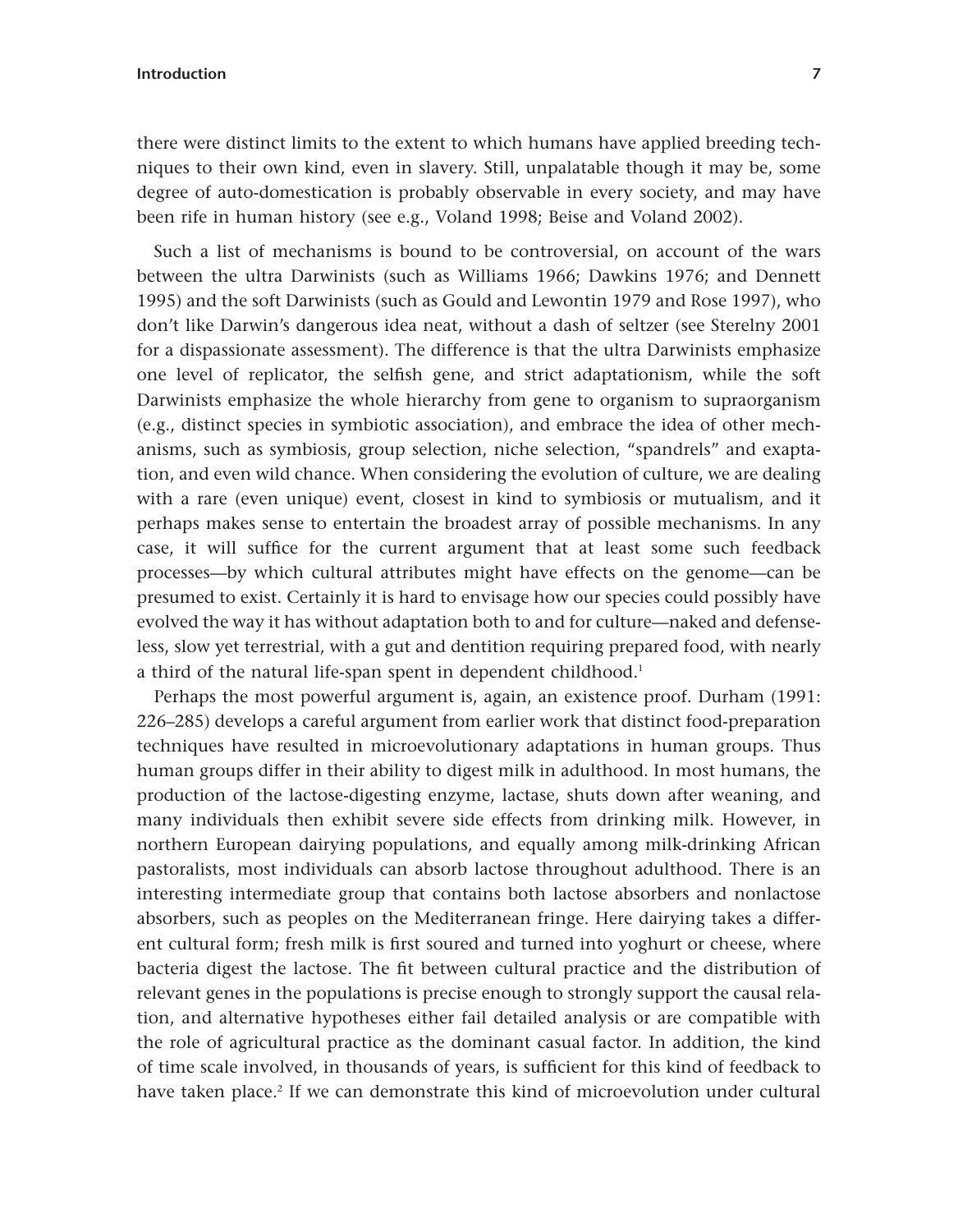feedback in perhaps as little as forty generations, there is no reason to doubt that similar processes have taken place in many other cases.

Other examples of the effects of cultural adaptation on the genotype can be seen in the differential prevalence of type II diabetes and hypertension across cultures. These have sources in metabolic thriftiness and salt conservation, respectively—adaptations to insecure, difficult, preagricultural conditions. Indigenous populations that converted to agriculture and trade suffer a much higher incidence of these diseases than Europeans, who have adapted to "the unconscious domestication of humans by agriculture" (Diamond 2002: 707). Durham (1991: 103–153) also documents a similar interaction between agricultural practice, malaria, and sickle-cell anemia in West Africa.

A third challenge to theories of twin-track coevolution is a rejection of the parallel between information in the genome and information in the cultural track. Cultures, the challenge goes (see e.g., Midgely 2001), are not built out of replicators or "memes" to be likened to genes, as Dawkins (1976) suggested. Indeed, the idea of memes without clear ideas about the larger structures built out of them—has incurred the ire of social theorists, who do not like to see the highly integrated institutions of social life treated as unstructured masses of memes.3 Sociocultural systems are systems, not heaps of transmissible traits. The parts of systems cannot be replaced by random objects unless the objects happen to fulfill the same function as the parts (think of a spare part in a car engine). So how seriously should we take the theory of memes? Leaving aside its sufficiency for a theory of culture, there are fundamental internal unclarities about memetics, and serious deviations from the genetic model, as the following list suggests (see Dennett 1995:352–360 and chapter 6; Midgley 2001):

- DNA has only syntax, while memes have semantics; copying of genes is mechanical, copying of memes is intentional and pays attention to the semantics. Dennett and Sperber (chapters 6 and 7 in this volume) explore the implications of the fact that people reproduce what they take to be the intentions behind actions (hence the importance of a theory of mind, which is extensively discussed in this volume). While Dennett suggests that this can be thought of as just a higher-level editing procedure, Sperber holds that this dooms memetics.

- Genes do not cross lineages, memes routinely do; there is horizontal as well as vertical transmission. It is notoriously difficult to tell diffused traits from lineally inherited ones in culture. In anthropology in the 1920s, this was a major contention, and even today there are neighboring languages where the experts can't agree whether the languages are related by descent or by convergence through borrowing.

- Memes by descent versus convergent memes: How can one distinguish inherited memes from parallel invention, especially since part of an idea might be inherited and the rest developed independently? Consider also that evolutionary psychologists like to think that many alleged memes are just phenotypic expressions of genes.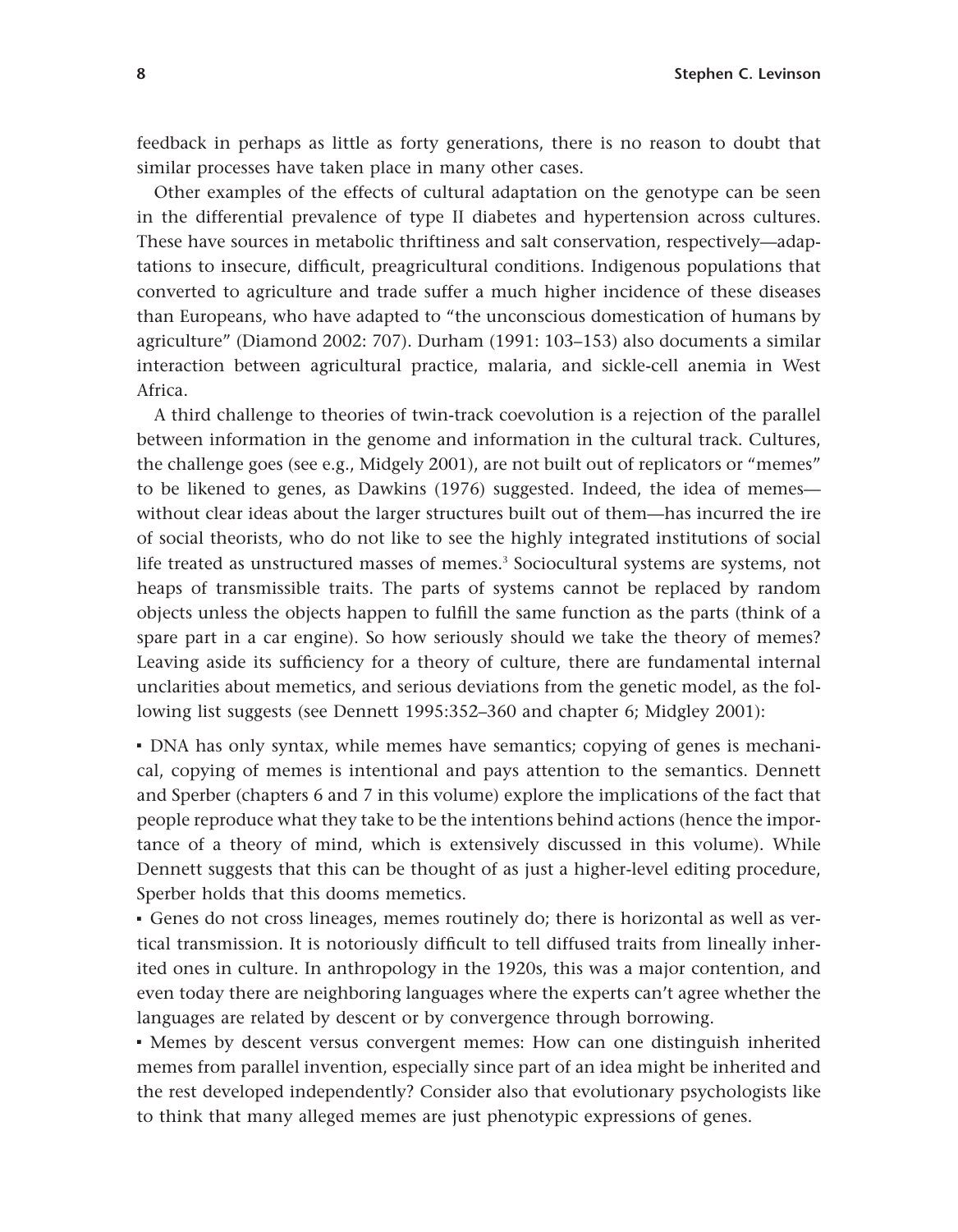- Memes blend in the very process of replication, genes do not.

- The fidelity of reproduction: DNA replication is nearly perfect but memetic reproduction is mutuation-prone. Indeed the transformation of memes in reproduction might be one of the most important properties of cultural facts, suggesting an alternative model (see Sperber in chapter 7).

- Memes have to be isolates, and thus independent units. However, cultures (as mentioned) are structured assemblages of ideas, and there is no obvious basic unit. Take a kinship system. Is the meme the notion of "mother's brother," "uncle," "collateral kin," or indeed the whole structured system of kin terms, or is it the associated behaviors or the inheritance customs built on that system, or what exactly?

In short, memes do not really look like genes. They lack Mendelian principles of segregation and assortment, veridical copying, and vertical descent, and they pass through the active filters and recombinations of the mind, not automatic splicing and editing procedures. There are many further basic issues; for example, if genes are selected via their phenotypic effects on their vehicle (the organism), what exactly are memes, meme vehicles, meme phenotypes, etc? Much more work would be needed before we could be said to have a serious theory of memetics (see Aunger 2000; Laland and Brown 2002). Sperber (chapter 7) suggests that a proper analysis of cultural reproduction is going to involve recognition of mental representations that play causal roles in action sequences. The whole reconstruction of social science along naturalistic lines is required, in a direction more like medical epidemiology than the operation of natural selection on DNA.

It is therefore important to see that the theory of twin-track coevolution doesn't depend on the meme. The units of transmission and the modes of cultural reproduction may be quite varied, yet the reproduction of culture across time and space is indisputable. We can note that cultural phenomena are both vertically inherited and horizontally borrowed, and that the units transmitted (or, rather, actively learned and used) can be individual traits or whole systems (I will give the example of number systems later, but there are also cases of whole languages being borrowed to replace an inherited one). We can also note that what can be passed on can be a situated practice (such as how to make a canoe), residing as much in honed motor skills as in mental templates. Consider piano playing. The piano itself is the product of a long cultural heritage of making stringed instruments, but the object does not by itself convey Beethoven concertos or even the art of the pianist. There is a whole cultural complex surrounding the piano, combining craftsmanship in wood, motor skills, long musical training, notions of musical intervals, the conventions of musical notation, the practice of musical performance, and so forth. As this makes clear, treating culture as a set of purely mental abstractions in order to set up the gene–meme analogy is to artificially divorce the concepts from the behavioral practices that support them and through which they are learned.4 In the second part of this chapter, I will return to a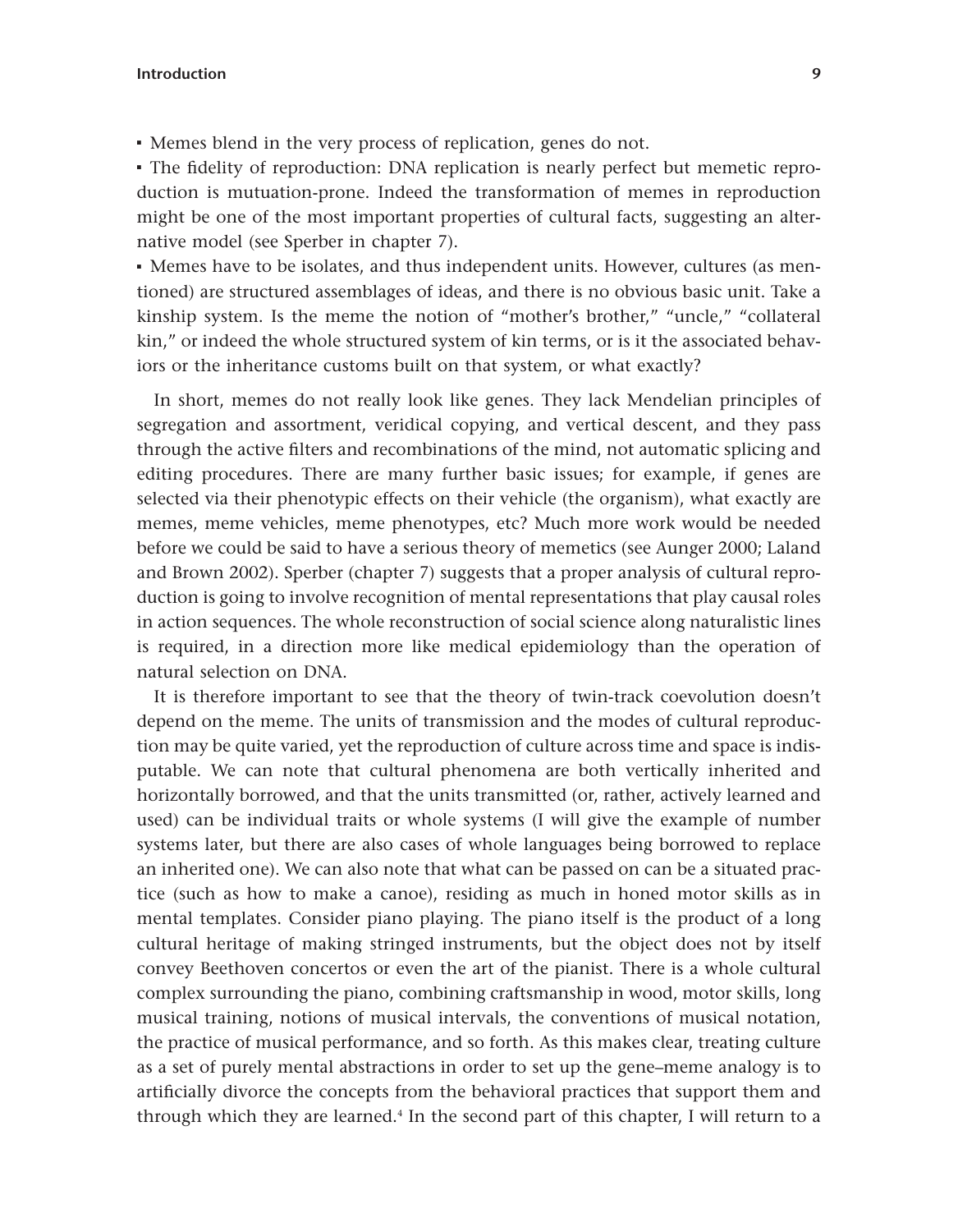consideration of the essential properties of culture that need to be taken into account by any theory of cultural reproduction.

Let us now turn to the second fundamental question raised earlier, namely, if culture is such a good thing, why did it happen (more or less) only once in the history of life on earth? And why did it happen in our lineage, and not in lineage after lineage? First, a few caveats are in order. As mentioned earlier, the rarity of the phenomenon depends somewhat on what you mean by "culture" (a subject fraught with disagreement; see e.g., Fox and King 2002). Even if we take it to include any kind of behavior transmitted by learning across generations, which thus marks off one group of the same species from another, culture is still going to be strikingly rare, with some few examples from, e.g., the oscine birds (Hauser 1997: 273–300), whales (Rendell and Whitehead 2001), and chimpanzees (Whiten et al. 1999; McGrew 1992). These exceptions hardly alter the picture, given the limited and specific domains involved, because they do not exhibit the property of indefinite accumulation of innovations that is the signal mark of human culture (what Tomasello calls "ratchet culture"). Nevertheless, they may be crucial for understanding the full-blown primate version. Every trace of a parallel to human culture is to be welcomed, since the discontinuity of human culture from everything else to be found in nature is an essential problem for evolutionary theory. A second major caveat is that we, of course, are not the only species to have had highly developed cultures. However frugal you are with the appellation of "culture," there will be at least a dozen hominids (many of whom are not our ancestors) that had it! Thus the Neanderthals, who now seem clearly to have belonged to a distinct lineage (Krings et al. 1997), had all the trappings of hafted tools, clothing, control of fire, funerary rites, and so on. We share with all these rival hominids a relatively recent ancestor (within the last six million years or so).

So what was the X-factor, the magic ingredient for culture? Of course we are not interested in all the preconditions of culture—that would take us all the way back through the great chain of being. What we are interested in is the added something that takes us out of the general run of mammals, or indeed of other highly social organisms like the ants. A good way to get a grip on the X-factor is to look at our nearest relatives and ask, do they have it, and if not, why not? A good case can be made for chimpanzee culture (Whiten et al. 1999), although the differences among groups may have an as-yet unascertained ecological basis. In this volume, though, the predominant view is that chimpanzees do not make the grade. Premack, Hauser, and Tomasello all concur in that opinion, although Hauser and Tomasello offer different reasons why they do not.

There are a great many behavioral and functional candidates for the X-factor in the human lineage, and these preoccupy other authors in this volume. For example, Dunbar argues for a special role for advanced communication systems in holding large groups together. Tomasello emphasizes the special role of social and cultural learning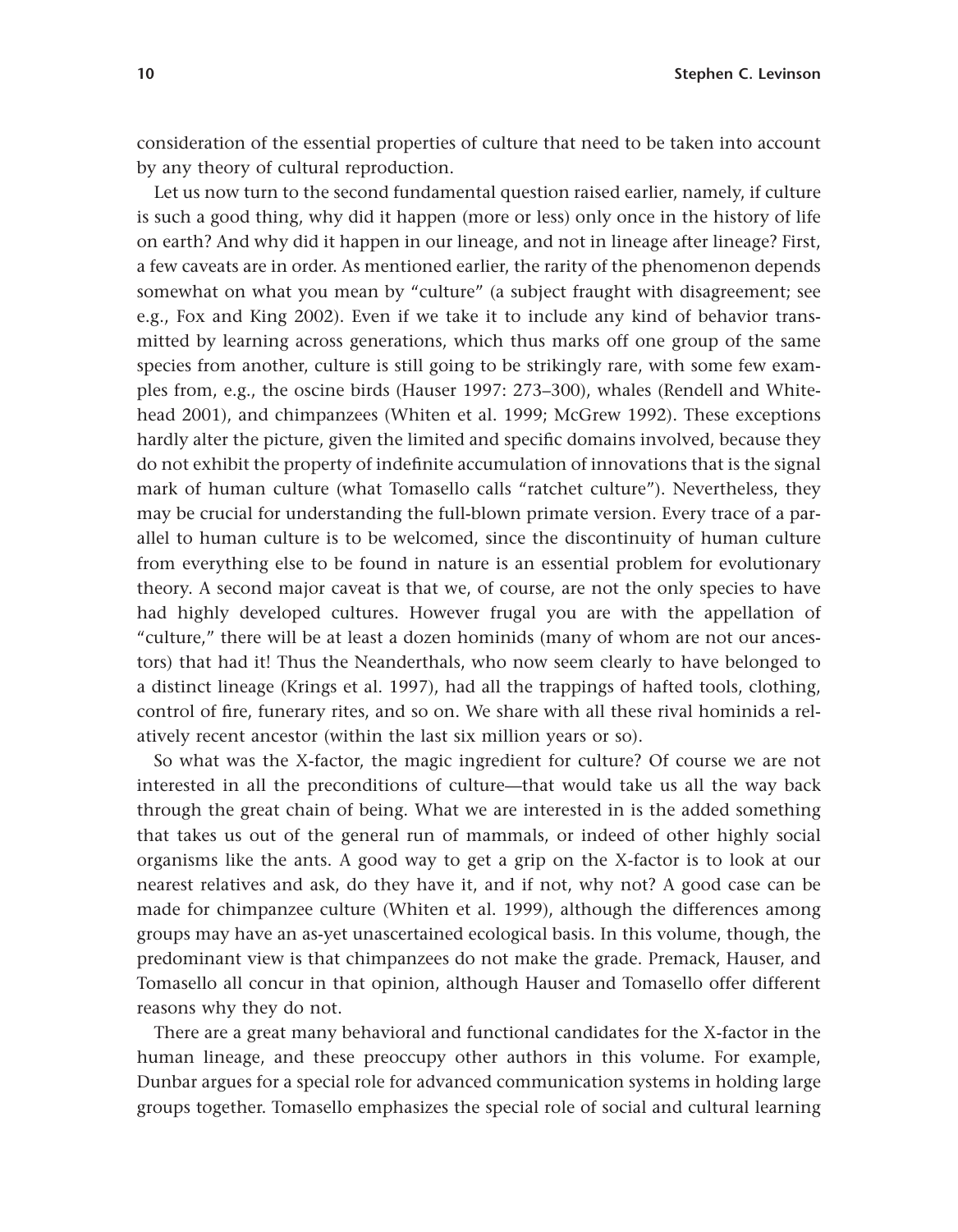and the theory of mind (or "mind reading") that underlies it. Boehm and Hauser identify the nature of morality and inhibition, while Foley ridicules the idea of any single X-factor, emphasizing instead multiple dissociated factors such as planning, technology, learning, and language. One thing all these functional candidates have in common is that they would have driven the evolution of higher mental capacities, and thus the development of a larger brain.

## **Cognitive Candidates for the X-Factor**

The brain seems to have been, along with the hand, $5$  the central locus of gene–culture coevolution—the main organ on which selection pressures favoring culture must have worked. The human brain is about three times larger than might be expected for a primate of our size, and the development of this greater capacity is roughly correlated over a period of two million years with increasing cultural complexity, as measured by tool use (see Foley in chapter 3). What is so great about a large brain? Ants can calculate complex navigational paths without one, busily checking solar ephemerides and doing trigonometry (Gallistel 1990), and Gallistel, Gelman, and Cordes in chapter 12 try to persuade us that when it comes to math, the main human advantage is being able to talk about concepts that exist antecedently in primate cognition. In general, there is no consensus across the cognitive sciences about what makes our large brain such a special computing device. One assumption (lying behind the careful comparative study of brain size in, e.g., the chapters by Foley and Dunbar) seems to have been that what is crucial is largely a matter of the sheer quantity of RAM as it were; that is, a relatively undifferentiated neocortex. The specifics then depend on learning. Universal Darwinism can be applied to the developmental trajectory of the neocortex, and one can look at the whole gigantic wiring of synaptic connections as a selective process (Changeaux 1985; Edelman 1987; Singer in chapter 9), with distinct kinds of selection—natural selection over deep time, developmental selection during early ontogeny and brain maturation, and selection over the life-span in response to environmental and cultural pressures. This approach suggests that the magic ingredient is not so much a specific genetically determined brain component (running a single "native" machine code as it were) giving us Culture (with a capital C) in the singular, but rather a highly adaptable computing device that can run any number of high-level programs, giving us cultures in the plural. In chapter 9 Singer introduces an interesting twist to this argument. The evolutionarily new areas of the brain, although composed of much the same tissue, are secondary association areas, which take their input from older primary sensory areas. The new areas seem to be especially dedicated to multimodal metarepresentations, realized as massive assemblies of cells that bind lower-level representations through synchronicity of firing. It is these metarepresentations, indefinitely stacked, that make possible a theory of mind. Thus more of the same brain tissue can have emergent properties, in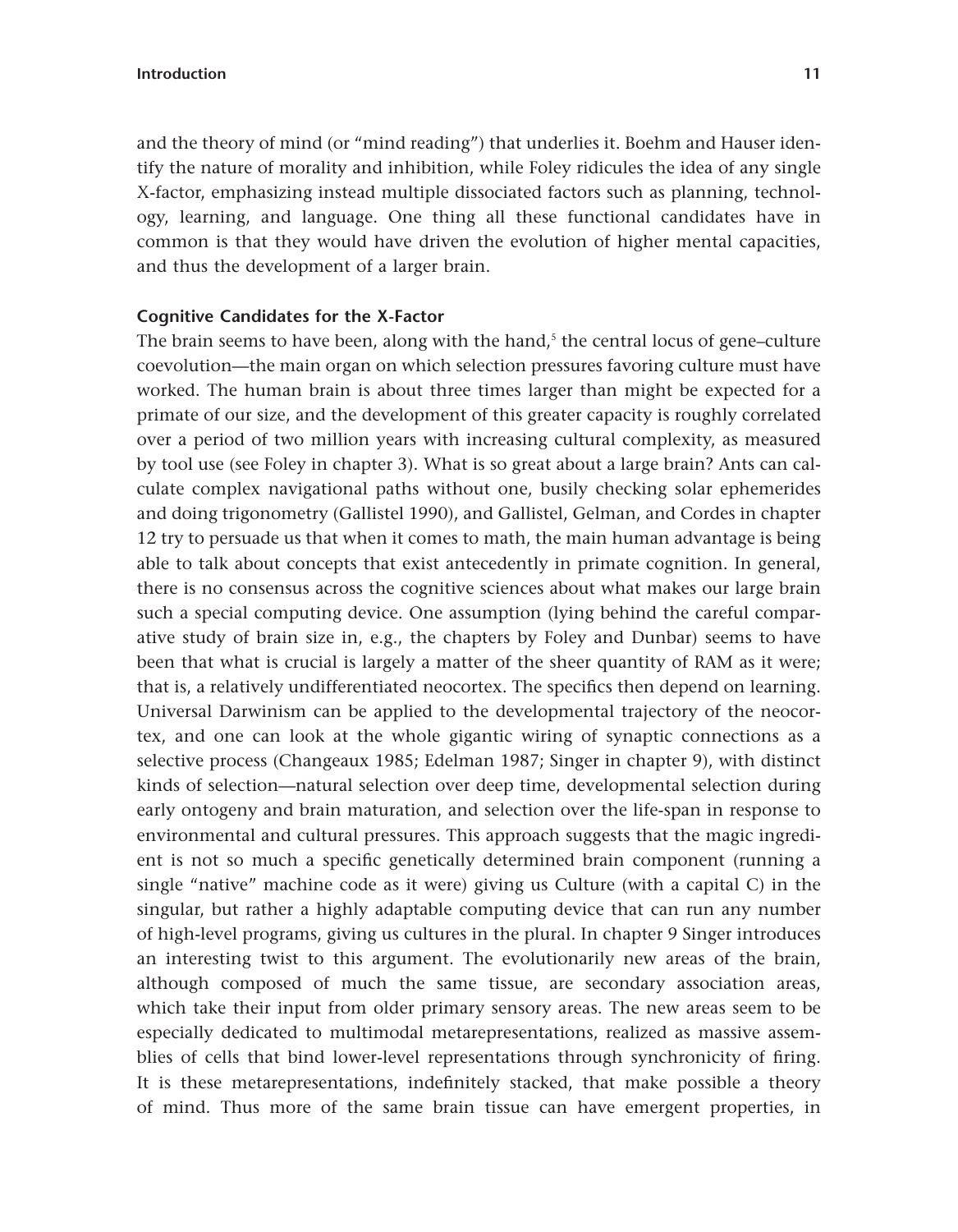this case the particular properties (as Tomasello and Dunbar argue) essential to culture.

Instead of fixating on encephalization (or sheer brain size relative to body weight), there is another way of looking at the brain, namely, as a ramshackle collection of ancient modules, or specialized processing units, for some of which we may be able to tell good adaptationist stories. The rival assumption, then, is that the phylogenetic additions to the human brain are qualitative, giving us highly specialized brain tissue, as most clearly exemplified by the language areas of the brain. These additions may have provided us with a range of functionally specific "modules," adaptations targeted by natural selection, perhaps for many areas of activity, including technology and Culture (with a capital C, i.e., the underlying learning capacities and motivational structure). In general, most students of comparative neuroscience agree that it's not the sheer size of the human brain that should be the focus of evolutionary speculation, but rather those areas that show the greatest relative growth (see Dunbar and Singer in chapters 8 and 9).

Deacon (1997) argues that language is the key functional adaptation, and there is much in this volume to support that idea. Hauser (chapter 11), however, emphasizes the frontal lobes, which are strongly associated with inhibition. Without the inhibition of immediate reflexes, physical or mental, there is little possibility of maintaining a single train of thought, let alone the extensive planning of future action, or any kind of morality. In fact, Hauser shows that lack of inhibition, like alcohol, masks the considerable reasoning powers of many primates. Other candidates for uniquely human cognitive skills include mathematics. However, in chapter 12, Gallistel, Gelman, and Cordes take a close look at numerosity skills across species and come to the conclusion that human mathematical skills are based on a phylogenetically ancient system of estimating quantity that is transformed only through language.

This modular perspective, at least as defining human cognitive skills, can thus be taken much too far. The doctrine that human cognitive abilities are all innately coded in the brain dominates the cognitive sciences, and this has been extended to what are taken to be the major cognitive features of culture (see e.g., Barkow et al. 1992; Jackendoff 1992; Talmy 2000, vol. II: ch. 5, Plotkin 1997; and responses in Rose and Rose 2001; Brown 2002). The reasoning is that the mind is the fundamental filter for possible cultures. Every meme that cannot be learned or processed by the mind dies an instant death (a point that is true as far as it goes).

The next (and completely unwarranted) assumption is that there is not much else to culture; to understand the mental filter is to understand the biology/culture interface, or as Plotkin (1997: 253) puts it, "a theory of culture is first and foremost a psychological theory." Cultural variants are just meaningless variation—noise in the system. Such a stance fits with a number of strands of ultrareductionist thinking in current thought, in evolutionary psychology, and in sociobiology, and with the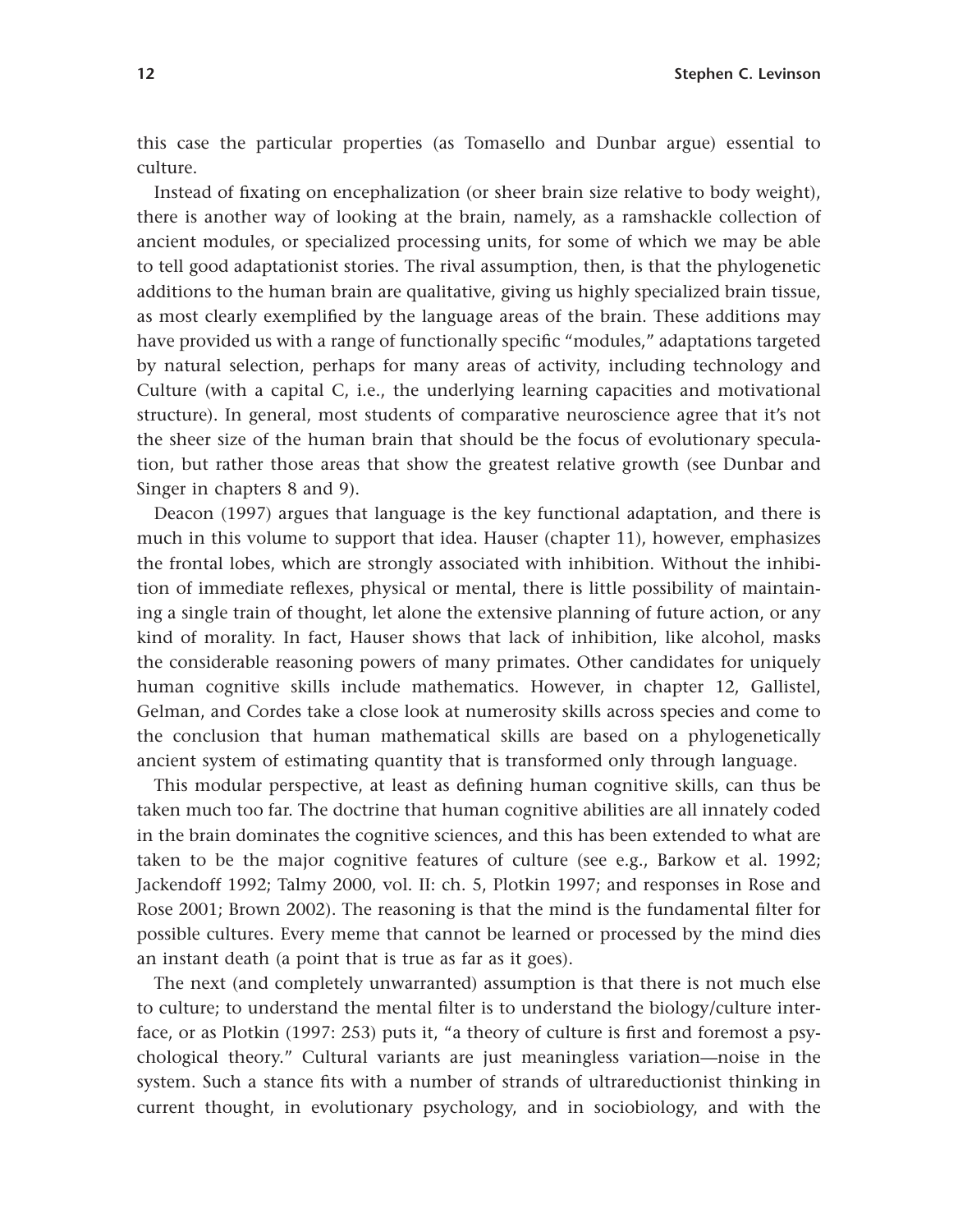extreme forms of nativism in the cognitive sciences. However, it mistakes a precondition for culture for the phenomenon itself, which is not a psychological phenomenon but a historical one in an ecological context, and not a property of an individual, but a property of a population with elaborate divisions of labor and knowledge.

The problem with this kind of nativist reductionism, in which there is nothing in culture that is not essentially in the organism, is that it has lost sight of the central phenomenon. It is the variability of culture that is responsible for its adaptive value, by extending the phenotypic range of the genotype. The quite extraordinary thing is that in prehistoric times we already inhabited lands with permafrost and scarcely any vegetation on the one hand, and lands with unremitting heat and scarcely any water on the other, and about 30,000 years ago we had crossed hundreds of miles of open water by boat (see later discussion). The cultural basis for this radiation is advanced technology—of clothing, boats, food processing, desert navigation, and so forth. If there was only one form of culture, for example, only one form of kinship, only one kind of political system, only one set of tools, only one type of religion, we would all happily be ultrareductionists talking of instinct instead of culture (and we would all still be in Africa). That is not the phenomenon we are trying to explain.

Take language. The most astounding fact about language is that it is variable in both form and content. We are the only species in nature's vast spectrum of organisms with a communication system that varies in both form and meaning.<sup>6</sup> We can even change its modality from the vocal-auditory channel to the manual-visual one, as in the natural sign languages of the deaf (a point I will return to), or in the written modality for that matter. No other animal can do that. Theoretical linguistics has, under Chomsky's guidance, been preoccupied with discovering the underlying architectural commonalities in language, dubbed universal grammar. The term has suggested to many nonlinguists that there is really only one language, with superficial clothing of different kinds (different sounds, for example). Nothing could be further from the truth. Languages vary in fundamental ways; for example, they may have as few as a dozen distinctive sounds or as many as a dozen dozen (141 is the record); they may or may not have morphology (affixes on words, such as the plural on "pen-s"), they may not make familiar word-class distinctions (as in English nouns versus verbs), they may or may not have a fixed word order, and so forth.7 Languages are so diverse that establishing even a short list of universals (in the sense that all languages have them) has proven frustrating; they tend to be trivial predictions of the sort that all languages have at least one vowel (otherwise you could hardly hear them!). Most empirical universals are conditional predictions of the sort "If a language has property X then it probably has property Y," nearly always with attested exceptions. And we still have more than 90 percent of languages to look at!

Ultrareductionists have tried to treat language, just like the communicative systems of other species, as an instinct (see e.g., Pinker 1994). They have claimed that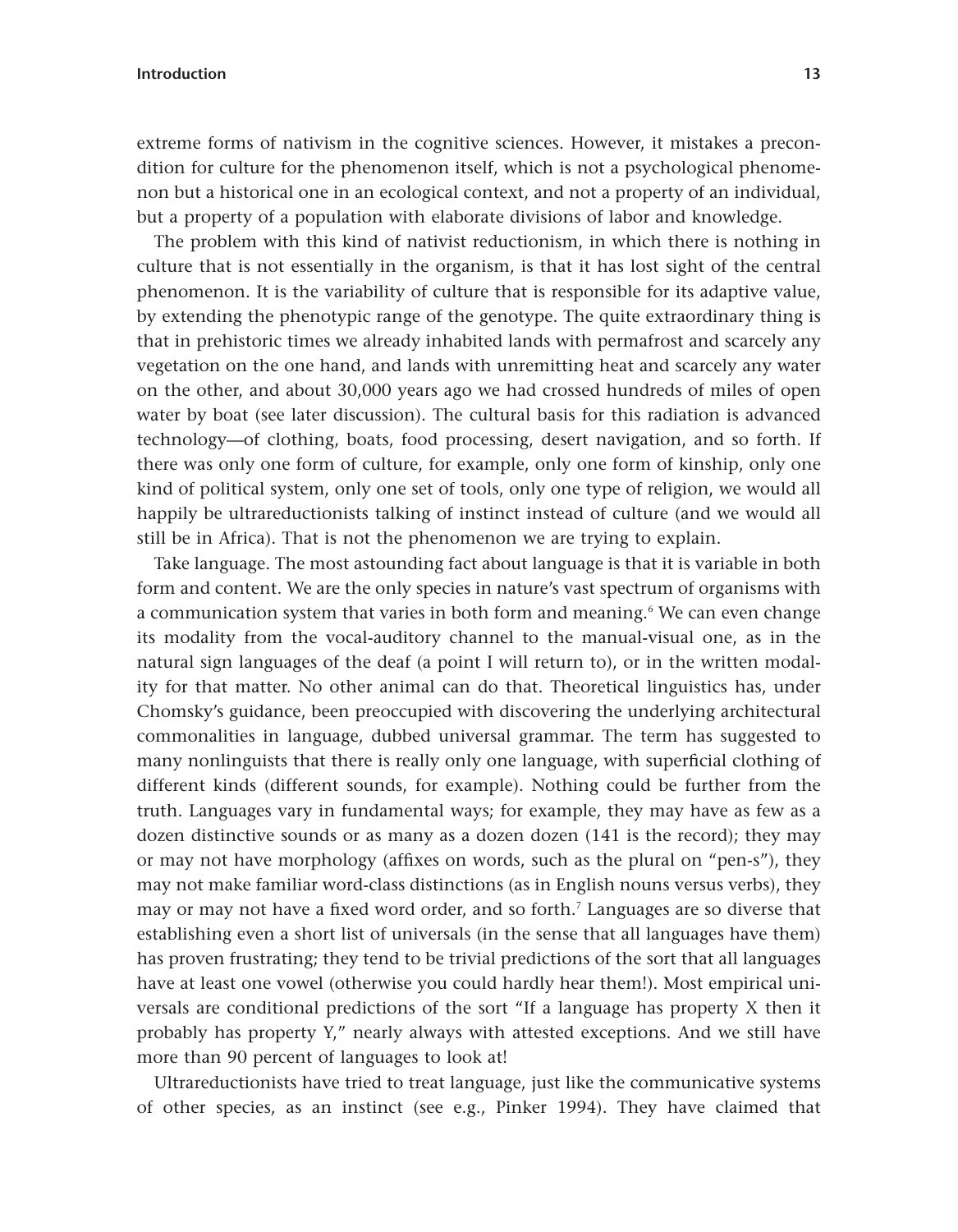language is an essentially universal medium for broadcasting universal thoughts. This is absurd; a particular language reconfigures our thoughts. So much of our cultural heritage is encapsulated in cultural concepts packaged into words. I don't expect the Rossel islanders of Papua New Guinea (see the next section) to comprehend the notion of a sonata or calculus, anymore than I find it easy to understand their concept of *ngm:aa* ("shell coin one denomination lower given as security for the loan of a shell coin one denomination higher, in the series of shell-coins called *ndapî*") or *chimi* ("two persons A and B such that A stands to B in the kinship relation *kênê* and B stands to A in the kinship relation *chênê*"). Elsewhere I have called the doctrine that holds that not only formal operations, but also the very content of our thoughts are determined by our genes, simple nativism (see Levinson 2000). What is right about simple nativism is that it insists on the prestructuring of our mental abilities. What is wrong about it is that it minimizes or ignores the role of ontogeny and learning, and minimizes the very stuff of our evolutionary success, namely, the cultural variation that is our special system for rapid adaptation to differing environments. Culture is a way of generating phenotypic variants far broader than a strongly canalized expression of the genotype alone can manage.

If the mental X-factor is not a set of prefabricated systems with standardized output, what is it exactly? Quite clearly it is a set of learning mechanisms that can accept a broad spectrum of input, but can output a narrow band of acceptable behavior that is in line with the very specific local input. Language again reminds us of the fundamentals. The sound systems of languages vary enormously. Rotokas has just eleven distinctive sounds (and five vowels), while Rossel Island language (Yélî Dnye) in the same Island Melanesia geographic region has ninety (and thirty-three vowels), some of them unique to just that language. This is a huge difference in auditory discrimination, so the learning mechanism must tolerate that broad spectrum of possibilities.

Human infants have special cognitive abilities that are built for exactly this cultural variation. For example, in the realm of vowel sounds, infants of just 6 months have been shown to restructure their auditory space according to the local language; the space becomes systematically and irreversibly distorted, so that sounds that are acoustically equidistant will now become assigned to the same or different categories along language-specific lines (Kuhl and Meltzoff 1997). The end result is a range of spectacular biases in our auditory perception, which make adults unable to even hear the difference between sounds that are fundamentally distinct in some other language. Thus the initial perception system ends up systematically skewed. Exposure to a specific language rebuilds our perceptual acuities, and it does so at such an early age that it seems inescapable that the system is built for handling diversity. [We know that other primates exhibit a similar tendency to hear sounds as belonging to categories, but not this ability to distort the acoustic space through learning; see Kuhl (1991), Hauser (1997: 324)].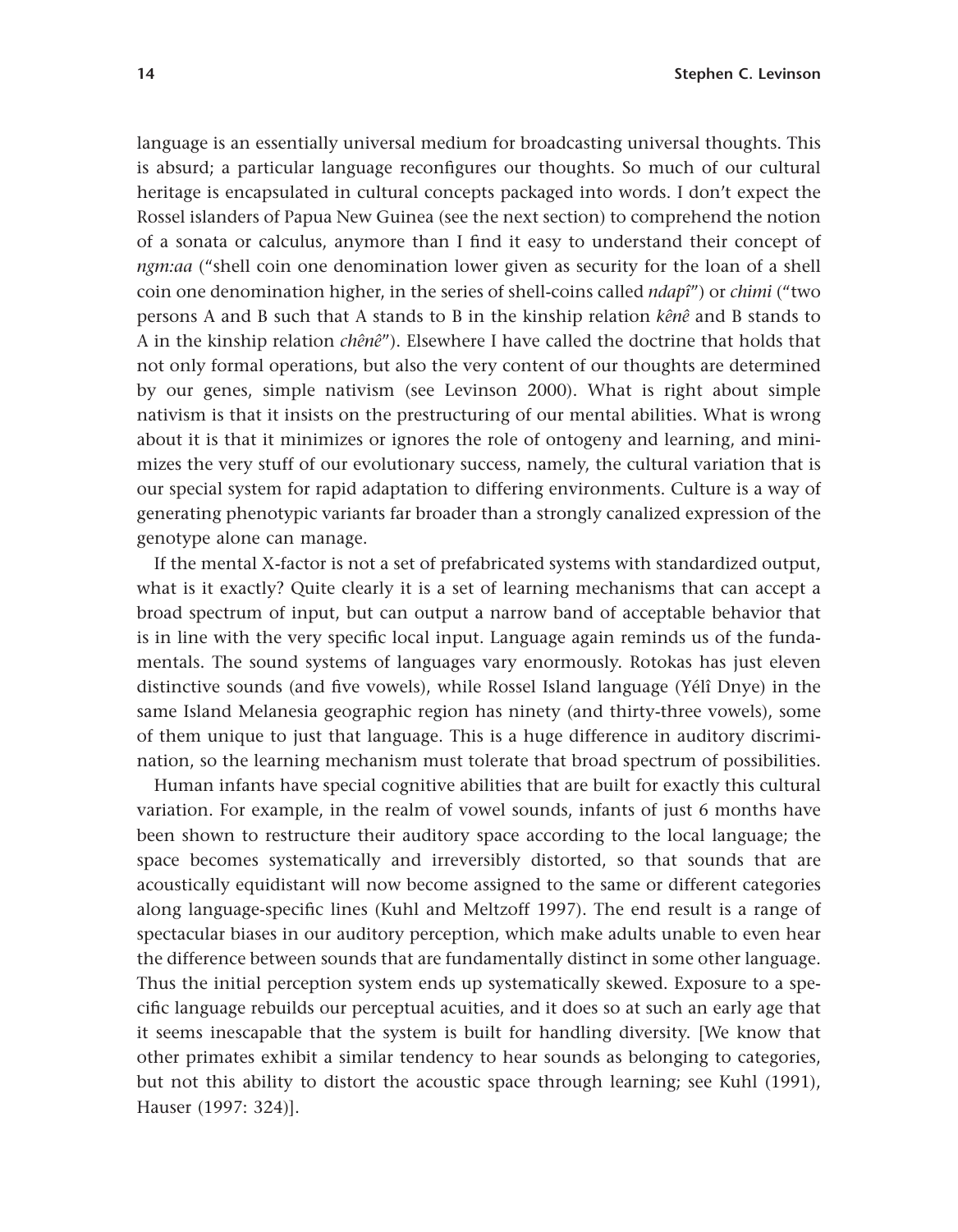This example may serve as a token of the special kind of cognitive ability that is required for a culture-bearing species. In this case the infant needs to know in advance that speech sounds are important. It needs to presume that there are significant local categories to be discerned using complex statistical pattern matching, and then it needs to learn to ignore some sound distinctions while acquiring heightened perception of others, thus distorting acoustic space in line with the input. We may expect that some of these cognitive underpinnings for learning cultural variants are highly modality-specific, like our vowel example, while others may be general learning capacities. Culture-acquiring children cannot be preprogrammed to shoot accurately with a bow anymore than to play the piano (both are local cultural objects), but they can be built to expect highly precise motor routines in hierarchically organized schema for specific cultural purposes. Obviously there are many other preconditions for culture, including the motivational structure, metarepresentational abilities (chapter 9), special memory abilities, and the ability to inhibit antisocial urges (chapter 11). However, these alone will not give you culture; for that, you need the special ability to know what kind of pattern to look for and to identify the local variant in a broad spectrum of possibilities. It is for this reason that "mind-reading" abilities are correctly emphasized by Tomasello, Singer, Dunbar, and other authors in this volume.

If simple nativism (reductionist evolutionary psychology) is an explanatory dead end, the reason is that it has lost sight of the explicandum, the variable end product that is the whole advantage of the human mode of adaptation. We can grant that human cognition is highly structured, but culture is not the projection of that structure alone. The theory of coevolution offers us a much better way to think about human cognitive abilities—as developing in a space with distinct attractors, both cognitive and cultural. Take the words for colors in different languages. Some languages have only two basic color words, some have eleven or more (not counting specialist terms or kinds of basic colors; see Berlin and Kay 1969; Hardin and Maffi 1997). There is a correlation with culture; cultures with dyes and weaving, paints and painted decoration have more developed color terminologies than those that do not. The limiting case is a language like that spoken on Rossel Island (see later discussion) where there is no technology of color and only the rudiments of a system of color terms (Levinson 2000). However, as a culture acquires interest in color words, there is a distinct order in which color words are "fractionated" out of more global cover terms, so that soon simple white, red and yellow, and green or an amalgam of green and blue are labeled. The order seems to reflect perceptual salience, influenced by cultural preoccupations (e.g., Mesoamerican obsessions with turquoise and jade may have attracted solutions in the direction of a green and blue amalgam). The outcome is a balance between perceptual salience and cultural interest.

Generalizing the model, the idea is that the architectural complexity of any human cognitive ability can be apportioned between two sources: innate predisposition on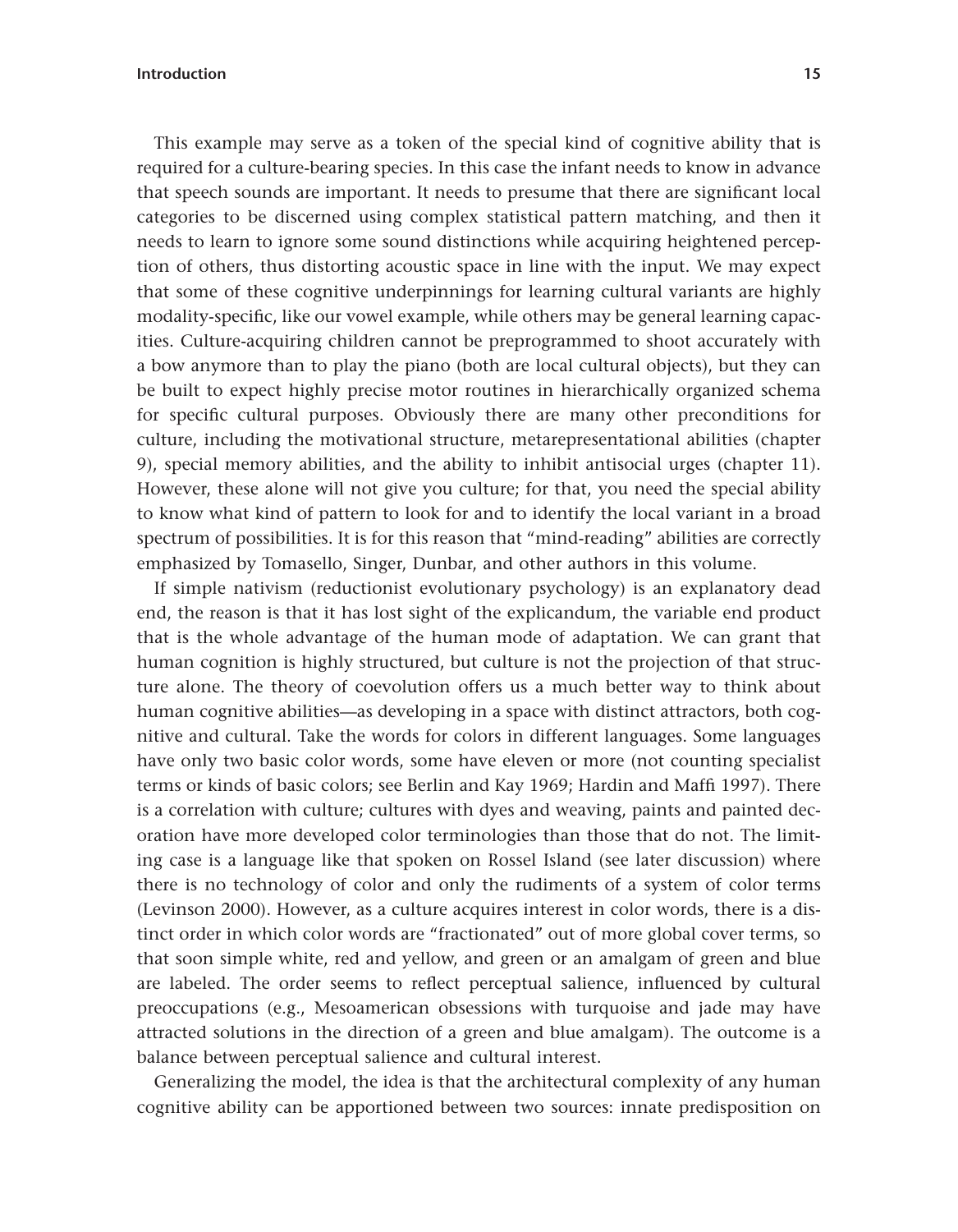the one hand and cultural and experiential input on the other. Native predisposition may be less in the way of innate ideas (representational nativism) and more in the way of constraints on information processing, owing to the structure of the brain and perceptual organs (architectural nativism; see Elman et al. 1996). These cognitive constraints have evolved hand-in-hand with culture, and they bias cultural transmission. By bias I mean they weight the probability of exact replication, or, if one prefers (see chapter 7), affect the chances of transformation.

The advantages of the coevolutionary account of human abilities is that for most absolute universals it is possible to come up with cultural counterexamples; for example, a culture in which brothers marry sisters (Ptolemaic Egypt), or languages that do not have well-established color terms or have unique sounds that are not made in any other language (Rossel Island), or cultures in which different spatial coordinate systems are used in everyday cognition (as in Guugu Yimithirr; see Levinson 2003), and so on. However, universals of a statistical kind are much easier to find, implying systematic biases; there are historical, social, and ecological conditions that set functional constraints, and there are cognitive limits on reproducible ideas and practices.

So where are we? The X-factor is a set of cognitive adaptations for culture. They include necessary preconditions, such as the mind-reading abilities emphasized by Singer and Tomasello and the inhibition emphasized by Hauser. However, they cannot include precise instructions for the contents of a culture in the way that the evolutionary psychologists propose; cultures are just too variable for that. Rather, they must include specializations for tuning in to local cultural patterns, as illustrated by the case of language where long before they understand a word, infants are already shaping a soundscape for the language they will learn. This allows rich local adaptations to be preserved in the cultural environment in which the child grows up.

Why do no other species use the same trick of displacing highly detailed adaptation into a cultural mode? If culture is that good a trick, why did we have to wait three billion years for our species to come along and exploit it? Here we have to admit that current explanations are rather feeble. Biological anthropologists stress that in metabolic terms the brain is ultraexpensive tissue to maintain (Aiello and Wheeler 1995), and large crania make for dangerous births. But this only suggests that a monkey or dolphin with a bit more gustatory effort might have developed cultures, which they haven't. Perhaps no explanation is necessary. Is culture simply in such a distant nook in Dennett's (1995) design space of possible adaptations that the chance of any other species traveling there is infinitesimally small? Or perhaps there is more transmission of learned information going on in other social species than we can currently discern. None of this is satisfying, but the answers must wait on the comparative biologists.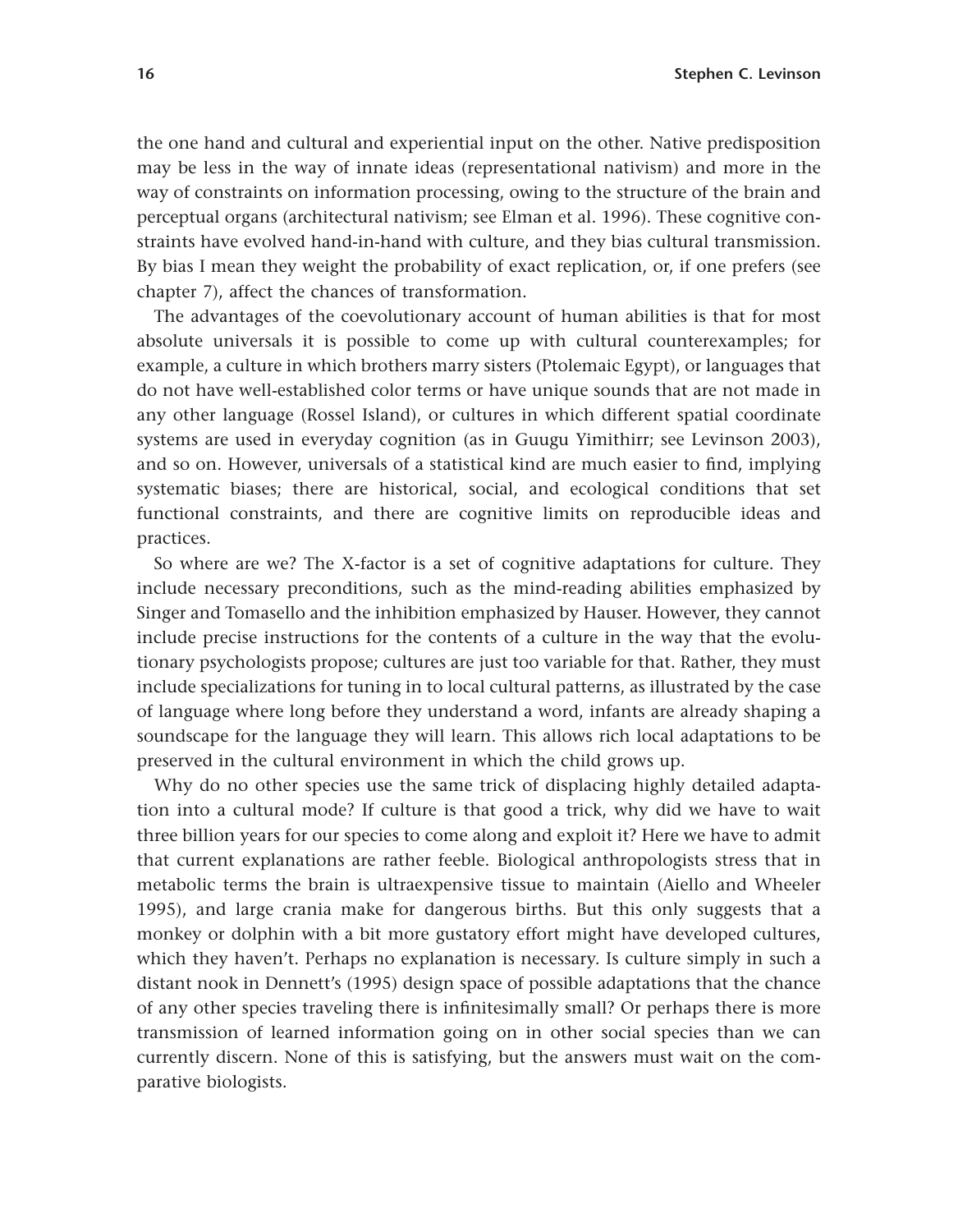## **Some Crucial Properties of Culture—Reminders from an Island Culture**

For most chapters in this volume, culture is the explicandum. What exactly do we need to account for? Here, as reminders, are some crucial properties of culture, which any theory of cultural origins must take into account:

System complexity without a single designer Just like organisms, social and cultural systems display intricate designs beyond a level that could be achieved by any individual designer, even if there was one. Consider, for example, languages, kin classification systems, rituals, large-scale irrigation systems, or building methods. It is systems rather than traits like memes that need an evolutionary account.

Multiplicity and variation There are thousands of distinctive cultures (taking languages as a gross indicator, there are on the order of 6000 to 8000 today). The variation across cultures consists both in distinctive elements and in distinctive arrangements of elements (consider, illustrating again with language, distinctive phonemes and distinctive arrangements of phonemes into possible word forms). Until recently at least, geographic and social separation correlated with cultural difference; cultures left to their own devices diverge. There is also variation within cultures, which often provides the source of innovation and change.

Vertical transmission and cladistic character Cultures derive partially by "descent with modification" (in Darwin's one-liner defining evolution). Thus the cultures of far Oceania are all derived from the Lapita culture of the first Austronesians, the first human colonists of the area. Many of the basic adaptations, such as crops, outrigger canoes, and stilt houses are still shared from this ancestral culture of c. 5000 years ago. Through vertical transmission, cultural phenomena can become extraordinarily stable. The bifacial hand axe holds the record as a cultural object that remained essentially unchanged for a million years, but there are many cultural ideas and objects of more modest antiquity, for example, languages with 3000 years of continuous written history (Chinese, Tamil), Egyptian statuary conventions with 3000 years of continuity, elements of architectural style like the Corinthian column with 2000 years of nearly continuous use, the spoked wheel with an ancestry of at least 4000 years, the mason's round mallet with 5000 attested years of use, the alphabet with nearly 3000 years of antiquity, and so forth.

Horizontal transmission and cultural diffusion In addition to vertical transmission, cultural ideas and techniques are borrowed. Consider the technology of warfare, Creole languages, or song styles. However, there are also striking examples of parallel invention, similar to parallel evolution in biology (as in the placental versus marsupial analogues of moles, wolves, mice, etc.). These suggest that the design space has some tight intrinsic limitations.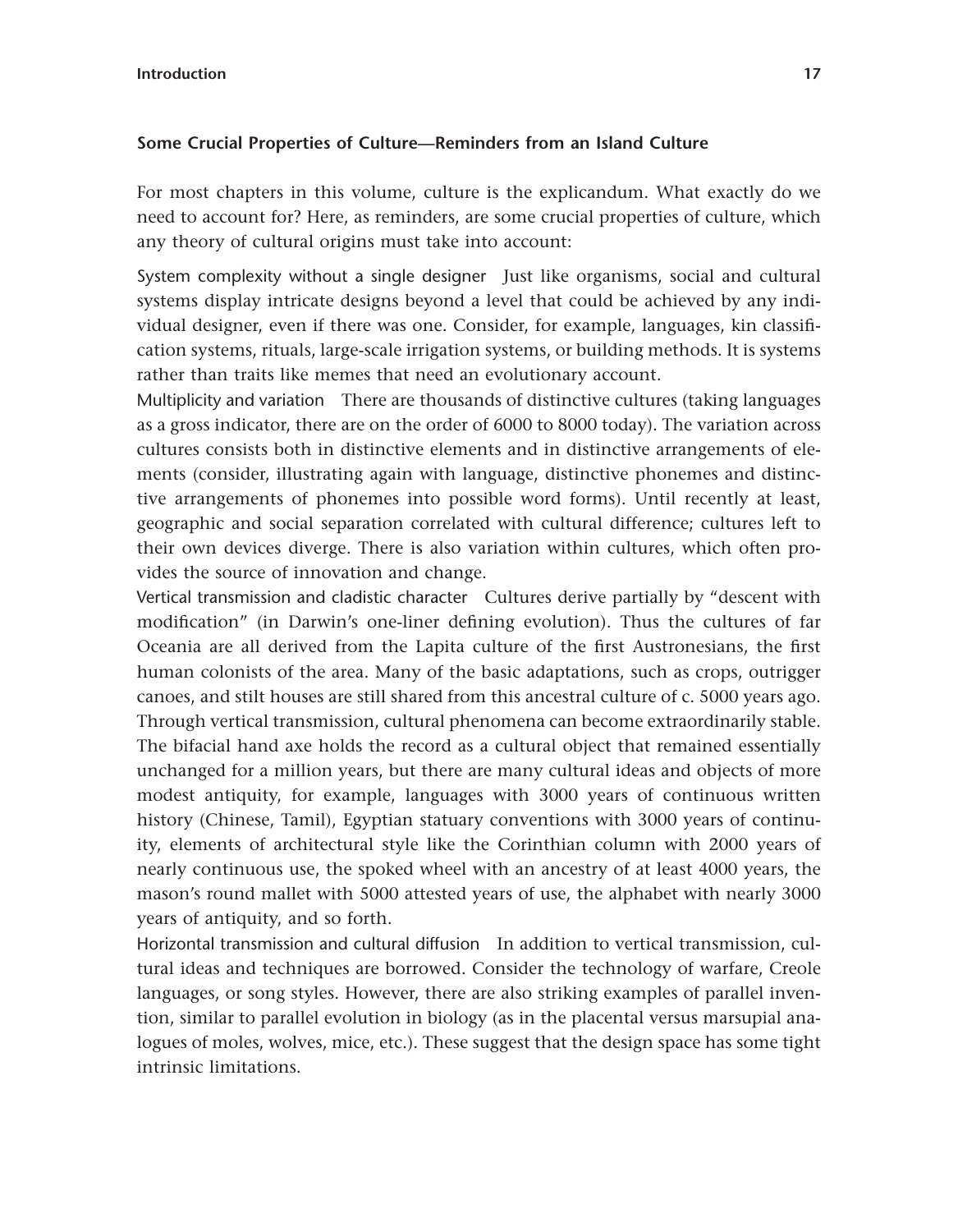Cultural phenomena are cumulative They can embody the wisdom of generations of experience, e.g., how to process poisonous plants, which fish to avoid, what to do in the case of rare environmental catastrophes. This is one of the crucial adaptive advantages that humans have over other creatures. We inherit the results of millennia of experimentation without any of the costs or dangers.

Cultural phenomena are not always adaptive Cultures include large proportions of elements that appear functionless, sometimes even deleterious, to both cultural preservation and biological success. An evolutionary approach can help us to understand how such features are nevertheless propagated.

Culture, group selection, and the feedback to biology Cultural groups can act as wholes, taking collective decisions upon which the biological survival of the whole group depends, as in war or response to environmental catastrophe. They can also be extinguished by ethnocide and by enculturation into larger groups. Such processes can be observed in real time. Even processes of microadaptation or coevolution between a culture and the gene pool can be directly observed.

Such a list immediately suggests the necessity of a Darwinian account. Cultures have design without a designer, evolving by the selection of existing elements of variation in accord with functional requirements, speciating in new ecological niches, with elements transmitted over scores of generations. On the other hand, some elements of culture are more like parasites, jumping hosts horizontally and then melding with the vertically transmitted information (a pattern that only rarely occurs in biological mutualism). In the shrunken world created by Western exploration, exploitation, and communication, the latter epidemiological pattern of course has come to the fore, but it is the former cladistic pattern that was perhaps dominant before the age of the empires.

In the rest of this chapter, I want to illustrate some of these essential properties of culture by drawing on just one culture that better illustrates the nature of cultural entities in human prehistory than our own gigantic, rambling, fast-changing conglomerate. Although none of the following observations are startingly original, I hope they will serve as vivid reminders of points that we often forget. Our explanatory models for coevolution can improve only if we have the explicandum, the nature of traditional cultures, constantly in mind.

## **An Example: The Culture of Rossel Island, Papua New Guinea**

Rossel Island lies about 500km off the coast of New Guinea, the easternmost island in the Louiseade Archipelago. It is a small volcanic or "high" island, 34km long by 14km wide, with a central mountain range 850m high that is clad in rain forest. Despite fluctuations in sea level, it was not connected to other islands during the Pleistocene, and consequently has a relatively limited fauna and flora compared with the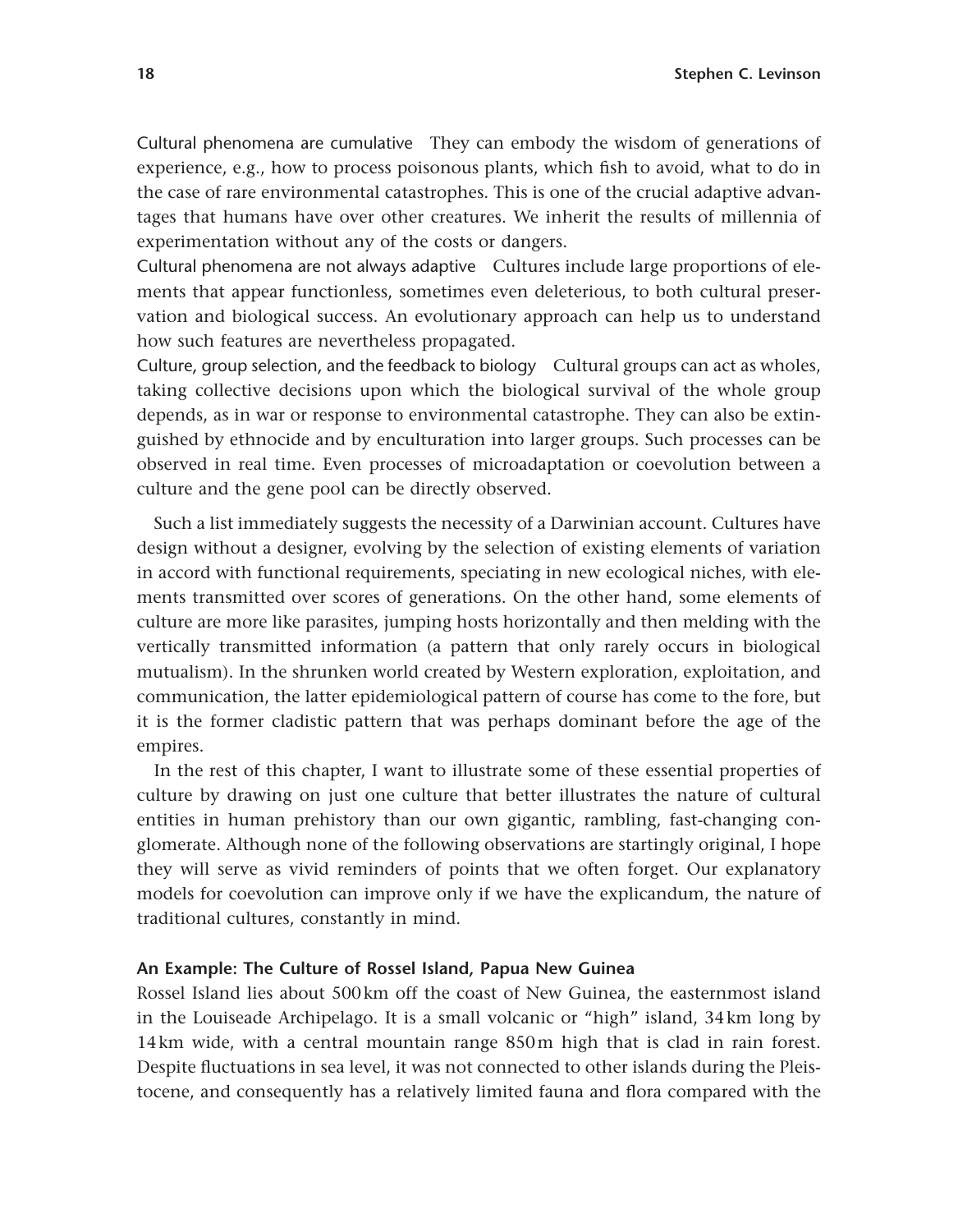mainland (see Mayr and Diamond 2001 on the Melanesian island world). It is separated from the nearest other islands by difficult waters full of reefs, for which reason there was little contact with Western shipping until the early 1900s, with a resident Catholic mission only set up in 1953. It has a small human population; in 1920 there were 1450 Rossel islanders, while the current population stands at 3884. Such a small population, relatively cut off from migration, is likely to exhibit both founder effects and genetic drift in its population biology.<sup>8</sup> Small, isolated populations of this sort are vulnerable to natural disasters of various kinds, including diseases, cyclones, and drought—not to mention potential conquest from more numerous neighbors. Physical anthropologists have shown that the inhabitants of Rossel Island are shorter (at c. 155cm for males) and darker and less brachycephalic than neighboring populations (Armstrong 1928). A recent study of genetic markers shows that they are not close kin to most of their neighbors, but rather to highland mainland New Guinea populations (M. Kayser, personal communication). Biologically then, the Rossel Island population is distinct from the populations of most Oceanic islands, which derive more directly from an Asian stock associated with the spread of Austronesian languages throughout the Pacific from about 4000 BP.

Culturally, too, Rossel is distinct. The inhabitants (who I will sometimes refer to as Rossels) speak a language they call Yélî Dnye, which is not clearly related to any other existing language, and certainly not to the surrounding Austronesian languages. It has many unusual complex properties to which I will return later. The islanders are culturally distinctive in many other respects too. Compared with their Austronesian neighbors, they have a quite different musical system, distinctive canoes and houses, their own indigenous shell money system, and a dual-descent kinship system that contrasts with the matrilineal descent systems on neighboring islands. Neighboring peoples point to the absence of traditional pottery, drums, carving, tattoos or other forms of visual art, and to the peculiar and apparently unlearnable language, and they regard Rossel culture as a thing apart. The presumption must be that Rossel Island culture is an ancient cultural continuity, a remnant of the pre-Austronesian offshore cultures that we know from radiocarbon dates to have inhabited the islands of near Oceania more than 30,000 years ago (Kirch 1997; Spriggs 1997). It is not of course a frozen cultural relic. Closer examination shows many borrowed cultural traits, and the culture has no doubt developed in its own distinctive way over the intervening millennia (and most recently under colonial impact), but it seems indubitable that it descends from cultures that were in the area before the Lapita peoples speaking Austronesian languages passed through 4000 years ago. From that pre-Austronesian time the culture almost certainly inherits taro and sago cultivation, nut-processing technologies (see later discussion), patrilineal inheritance of land, many properties of the language, and quite plausibly, cultural patterns of house construction, a musical system, and so forth.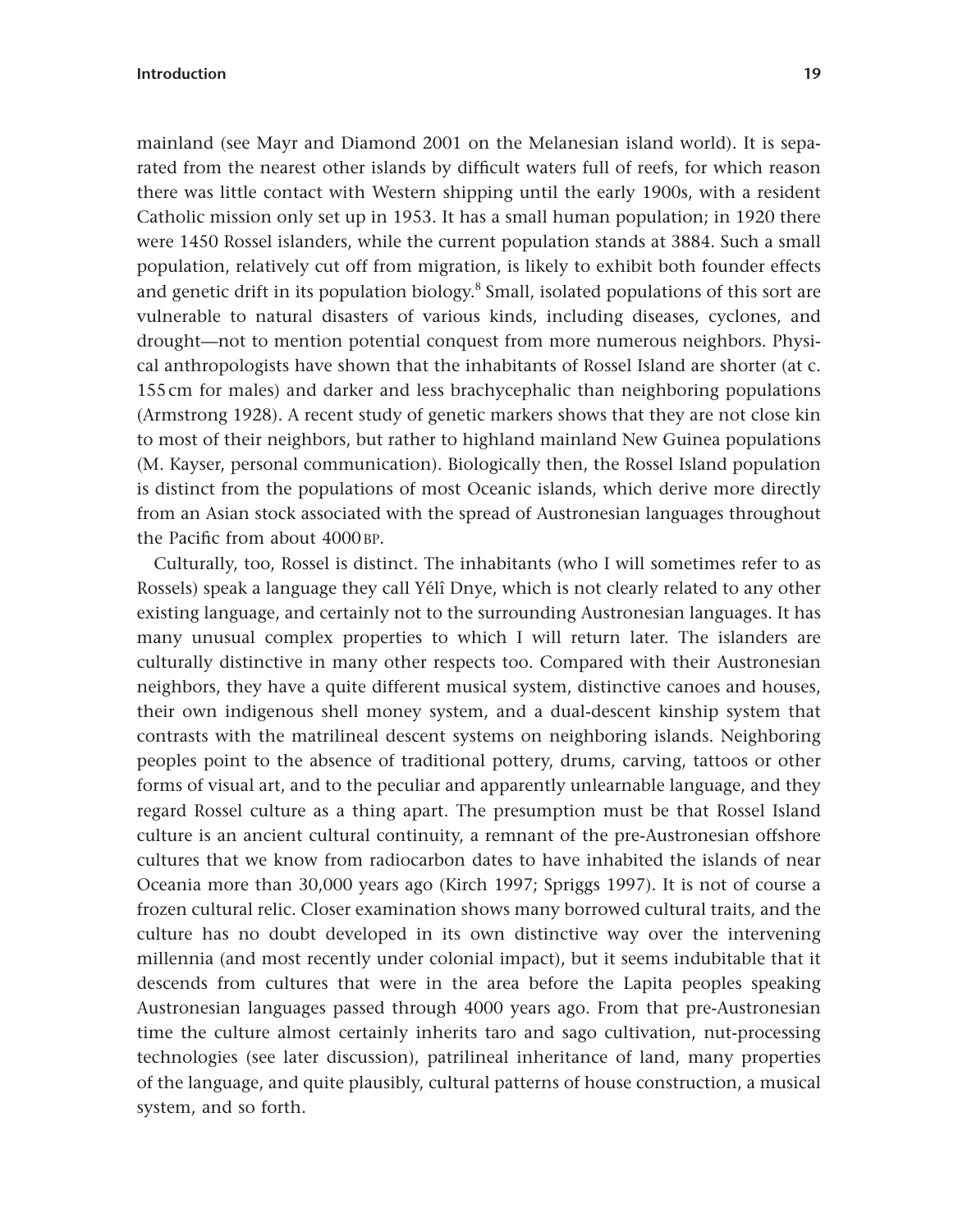With that preamble, I would now like to exemplify some of the key properties of culture listed earlier, in order to put some flesh on those bare bones. We will take the features in turn.

## **System Complexity Without Any Single Designer**

I propose the following hypothesis: Cultures will tend to become more complex over time, up to the limits of the transmission process (where transmission is constrained by what is individually learnable on the one hand, and by social and cultural constraints, such as the degree of division of labor, or whether the society is literate, on the other). A fundamental reason for this is that in a culture, the lack of fidelity in reproducing ideas and practices is much less likely to be "fatal" to the continuation of the practice than the high probability that a mutation will be fatal to an organism. Consequently, nondeleterious innovations and variations can accumulate, even though they may require constant adjustments of the system in which they occur (cf. how sound changes in language can require distinctions being lost in one place to be remade in another, as in the English great vowel shift). Between innovations themselves and the adjustments of the system that are then required, complexity can accumulate. Such complexity will be eroded, not just by transmission error (for example, by children's simplifications while learning), but also more systematically by contact with other cultures and creolization. Contact, trade, and cross-cultural communication are levelers of cultural distinctiveness, as exemplified by the current spread of Western practices across the world.

Given the inaccessibility of Rossel Island, its cultural complexity has extended to somewhere near the limit for a society without literacy or a significant division of labor. As a start, take the language. It has the largest phoneme inventory (ninety distinct segments) in the Pacific, and many sounds (such as doubly articulated labial coronal stops) that are either unique or rare in the languages of the world. Among the fifty-six consonants are many multiply articulated segments; e.g.,  $\frac{1}{12}$  is a single segment made by simultaneously putting the tongue behind the alveolar ridge, trilling the lips, and snorting air through the nose. Such multiple articulations are a formidable barrier to the learner since different emphasis on one or the other articulation can give a quite different auditory flavor, sounding more like a  $/t/$  or a  $/p/$  or an  $/n/$ . Once the learner is past the sound hurdle, he or she faces another formidable obstacle. The language has an extremely complex system of verb inflection (with thousands of distinct inflectional forms). For example, the properties of the subject (singular, dual, plural, first, second, or third person) of the verb is marked before it, but with a single syllable that also encodes tense, aspect, and mood; altogether there are 144 combinations of these. In addition, substitute forms are used where the subject has been mentioned before, is close or visible, is in motion, or where the sentence is counterfactual or negative, thus providing well over a thousand possibilities. Meanwhile, after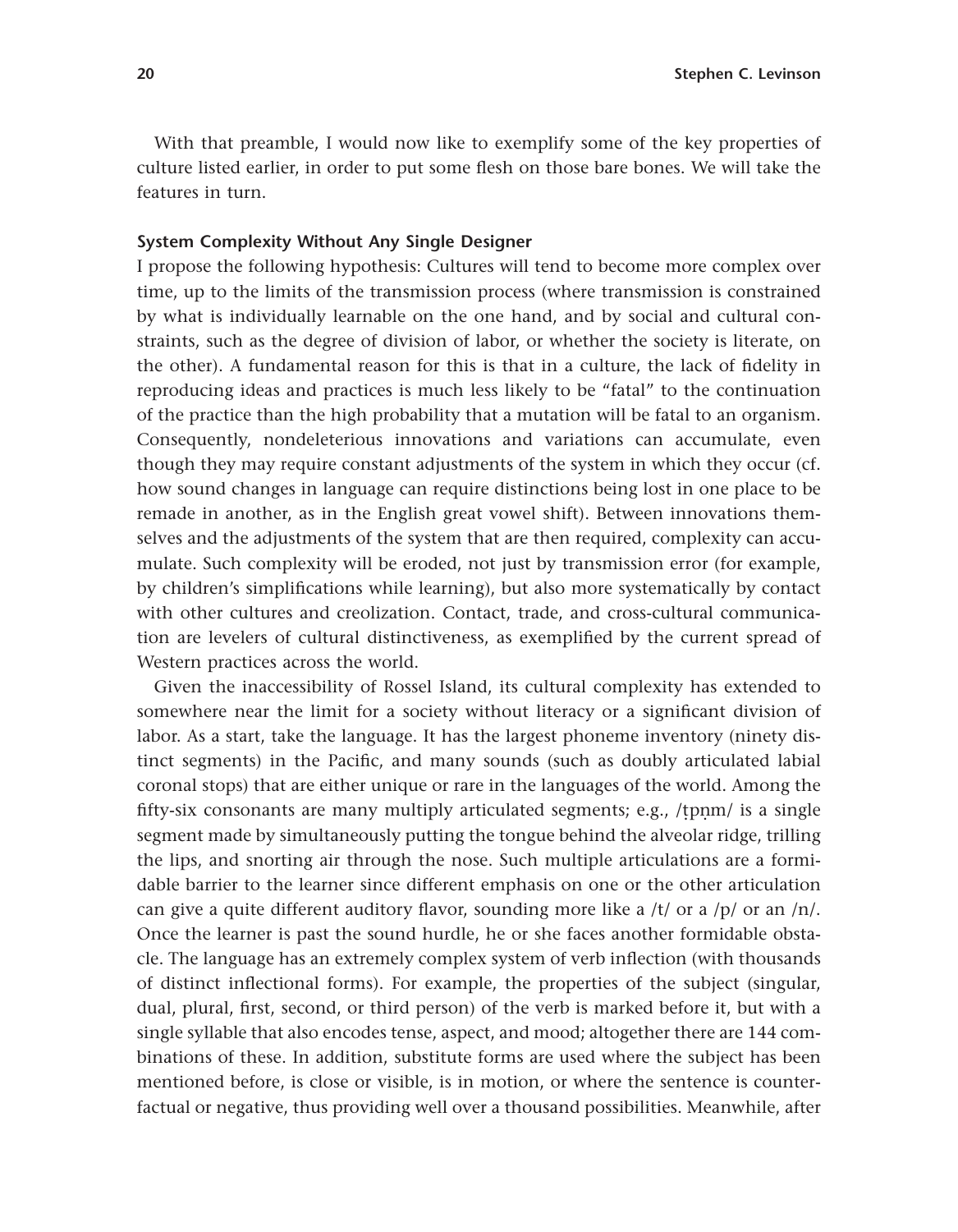the verb, another particle marks a lot of the same information, together with the person and number of the object. To reduce the combinatorial explosion of distinctions, all nine possible subject combinations (e.g., second person dual) are grouped into two categories, "first person or singular" versus. "second or third person dual or plural," called monofocal and polyfocal, respectively, in the Papuan linguistics literature).

This particular and unusual kind of grouping happens to be found also in the Gorokan languages on the mainland, indicating a possible distant relationship to peoples more than 1300km away. The point is that here is a complex but logical and consistent way of cross-referencing subject and object (together with tense, aspect, and so forth) on the verb; the subject is categorized twice using different categories, once in front and once behind the verb. It is an intricate piece of clockwork designed by "the blind watchmaker"; that is, by eons of use by generations of individuals whose tiny unseen slips and innovations have been sculpted into a functional system by the selective forces of learners and users of the language.

Yet another barrier to the learner is that most verbs supplete (varying in root like English *go* versus *went*) in many grammatical contexts. The overall result is that the language is at the boundaries of learnability. Hardly any mature individuals (such as non-native spouses) who have immigrated into the island community ever learn to speak the language, and children of expatriate Rossels do not fully acquire it from their parents alone.

This kind of intricate complexity is familiar to scholars who work on the languages of small, relatively isolated indigenous communities, whether in the Americas, Australia, or New Guinea. In the case of Rossel language, we know it has been cut off in a sea of Austronesian languages for more than 4000 years, and has been left as it were to develop on its own, in the inevitable direction (I am suggesting) of complexity. In contrast, languages that function as a lingua franca across borders and boundaries, such as English, Indonesian, or Spanish, cannot sustain such complexities (at least in their interethnic uses), tending toward the simplification found in creoles. They are leveled by the need for commonality, and in many cases by the fact that they are learned as second languages for limited functions.<sup>9</sup>

Cultural complexity on Rossel can be found in many other practices. The kinship system is effectively a dual-descent system in which individuals trace their membership in both matrilineages and land-bearing patrilines. The kin terminology, with more than forty terms, is classificatory; that is, all terms apply, not just to a single individual (such as English "mother"), but to a large class of individuals (such as English "cousin"). There are three distinct ways to decide who falls into a class. You can reason genealogically; e.g., my mother's mother's brother is a *mbwó*, just like my brother. You can reason by clan membership; any male of my matriclan of my generation or an even generation counting from mine (e.g., two generations up or two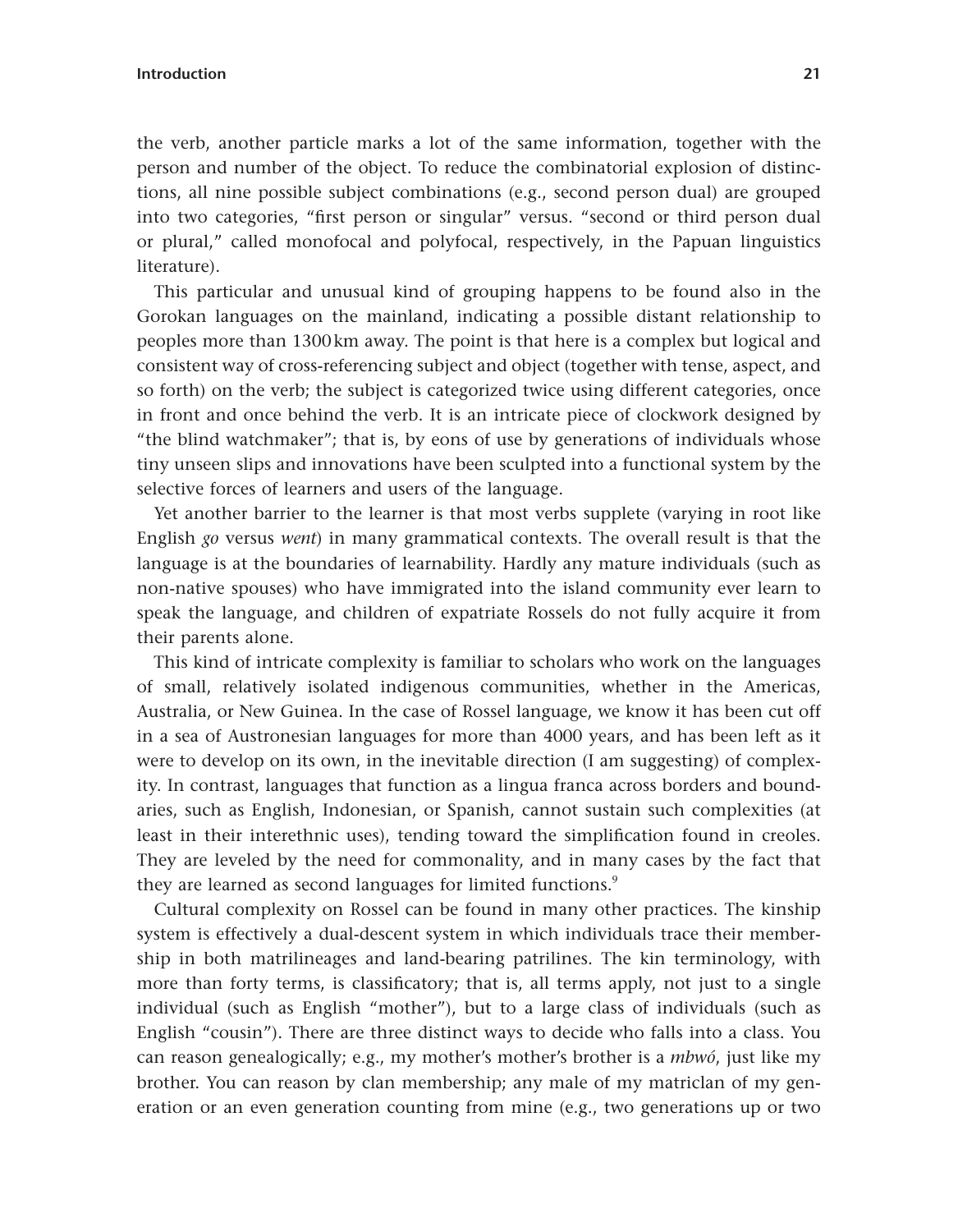down) is a *mbwó*. Or you can reason relationally; if my *pye* (someone in the class of my mother) calls someone *kênê* ("mother's brother"), then I can call him *mbwó*. Now here is an interesting case of design without a designer. Here is a calculus of relationships that will unerringly assign individuals to the same class by different rules, while keeping the whole system objectively coherent, so that if you call someone *kênê*, then that is consistent with my calling him *mbwó*, given that you are my *pye*. Incidentally, all these rules change if you are a female calculating the system from your point of view, but the end product is consistent with the system used by your brother.

Working the system requires incredible genealogical knowledge. Mature Rossels know their own descent lines up to ten generations deep, and in many cases more or less have a command of the entire genealogical relations between any two individuals on the island. Knowing these relationships is essential to the proper use of kin terms, the assertion of rights, plans for alliance and marriage, and correct deportment and the appropriate use of taboo language (alternative words for items such as clothes and body parts, which are used in the presence of in-laws).

Another cultural institution is an indigenous shell money system, famous in anthropology as the most complex indigenous system recorded (Armstrong 1928; Liep 1983a), with about twenty named denominations of shell coins in two parallel series. The purchase of a pig may involve up to 1500 coins of one series and 800 of the other, a quantity that no man has in his pocket (or rather basket, as appropriate on Rossel Island), and which must be assembled by an elaborate system of loans and securities requiring hundreds of transactions following specific cultural rules. High-value coins can be borrowed only by presenting the next lower denomination as security, the loan of which in turn will require its own security and so on down the line. Purchases thus mobilize extensive networks of kin and business associates, in a manner reminiscent of the joint funding of some enormous engineering project like the Channel Tunnel. Again, we have a system of great intricacy that has no doubt evolved culturally over thousands of years—a system whose design the Rossels attribute to the gods.

It seems that many Rossel cultural institutions have developed a complexity that approaches the limit for cultural transmission across generations in a society without literacy or even any significant division of labor. Every adult knows the same essentials, with expertise confined to those of relatively advanced age (in a society with an average life expectancy of about 45 years). What is complex is not of course merely the constituent ideas (the memes if one will), but their articulation into a functional whole.

#### **Multiplicity and Variation**

It is a commonplace that cultures vary. Yet anthropology textbooks are replete with generalizations about institutions across unrelated cultures, be it kinship, witchcraft, or warfare. Although few anthropologists agree about the details of such generaliza-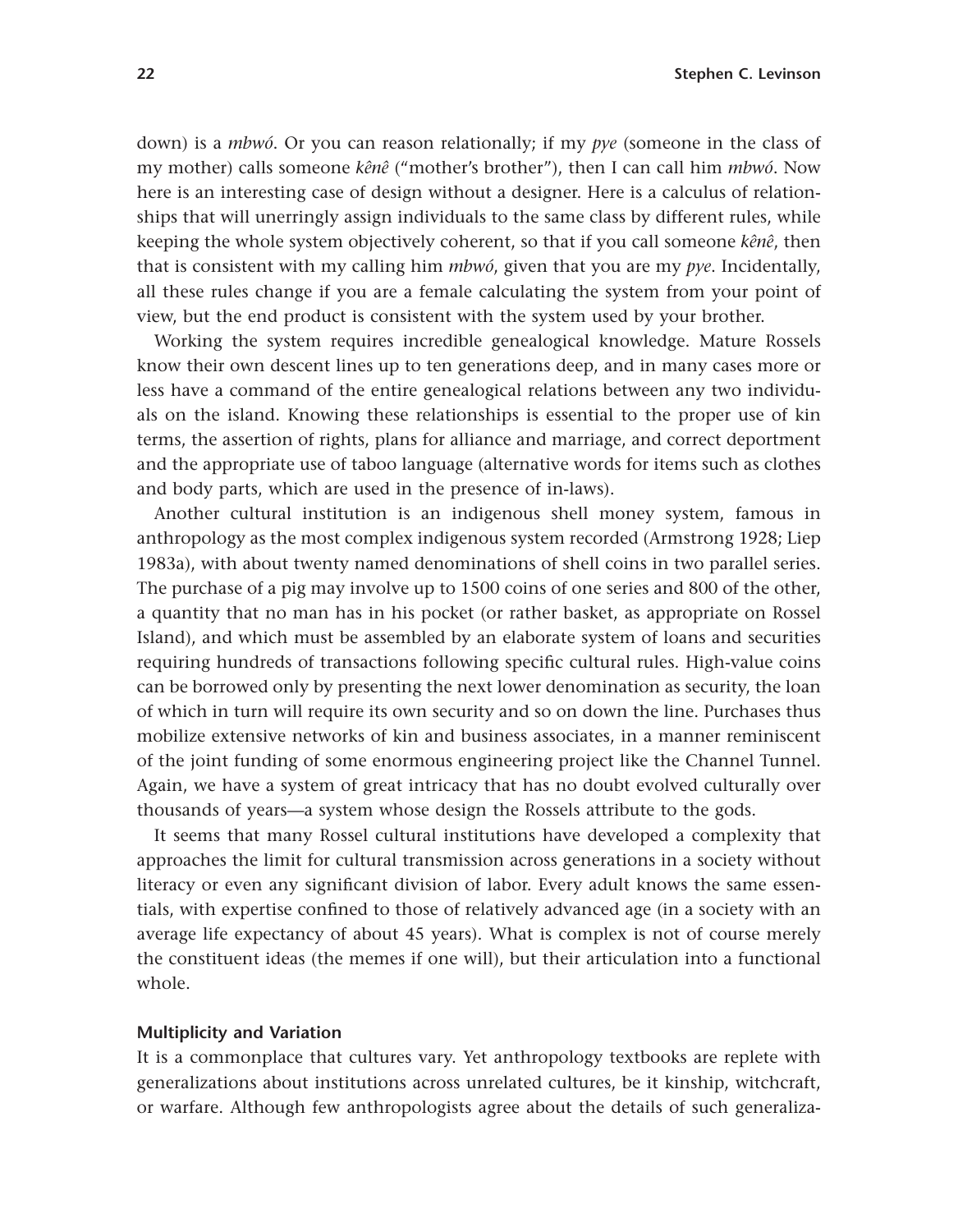tions, the overall picture is nevertheless clearly one of variation within constraints. Let us concentrate first on the variation, the uniqueness of particular cultural institutions; however, it is important to not lose sight of some of the remarkable similarities.

So far, we have seen intricate cultural systems on Rossel Island, which have evolved to fulfill precise design requirements without any mastermind behind it all. How have they arisen? By cultural evolution of course; that is, by selection of variants over generations until the systems have come to fulfill ever more complex functions. That presupposes variation. Can significant cultural variation exist in a population of only 4000? Yes it can. Take the language. There are two main dialects, an eastern and a western, differing in syntax, morphology, and lexicon. Now take the eastern dialect. It is separated into a northern and a southern variety, divided by a mountain range. Now take the southern variety. It has an eastern and a western subvariety. Now take the western subvariety. Small differences can be found among most villages. There is variation all the way down. Similar variation can be found in most other cultural practices. A Rossel islander looking at a sago-processing device (a chute with a funnel and a strainer, all made from local bush materials) can tell where the maker came from, for there are "dialects" of sago-processing devices. The same is true for a host of other cultural features, from baskets to song styles.

There are of course exogenous sources of variation also. After a storm, a canoe from another island sometimes washes up on the beach, spurring experimentation with canoe design. Visiting traders come seeking exotic marine produce for sale as aphrodisiacs in Asia, supplying diving goggles which spur new fishing practices. Young men return from the mainland with messianic religious ideas or the concept of home brew. A woman from another island who has married in introduces a new kind of basket. And so on (see Liep 1983b for the history of colonial influences).

Small indigenous communities, despite the "traditional" epithet, in some ways exhibit a wider range of variation in cultural practice than that allowed by the solutions to practical problems found in industrialized societies, where language is standardized, clothes come off the rack, bread comes from a large-scale bakery, or entertainment arrives via an electronic tube. Since the existing strands of variation are the stuff on which cultural selection works, traditional societies contain the resources for rapid change if it is required.

Given cultural evolution, why can we discern clear commonalities and resemblances across cultures, as in kinship, religion, and political systems (admitting of course that there are many distinct types)? One source of convergence is what we might call the cognitive bottleneck. Cultural elements have to be learnable, memorizable, and computable on a reasonable time scale. They also have to conform to our motivational propensities.10 There are also sociological, economic, and ecological constraints. Many conceivable cultural systems (pure communism, for example) just wouldn't work.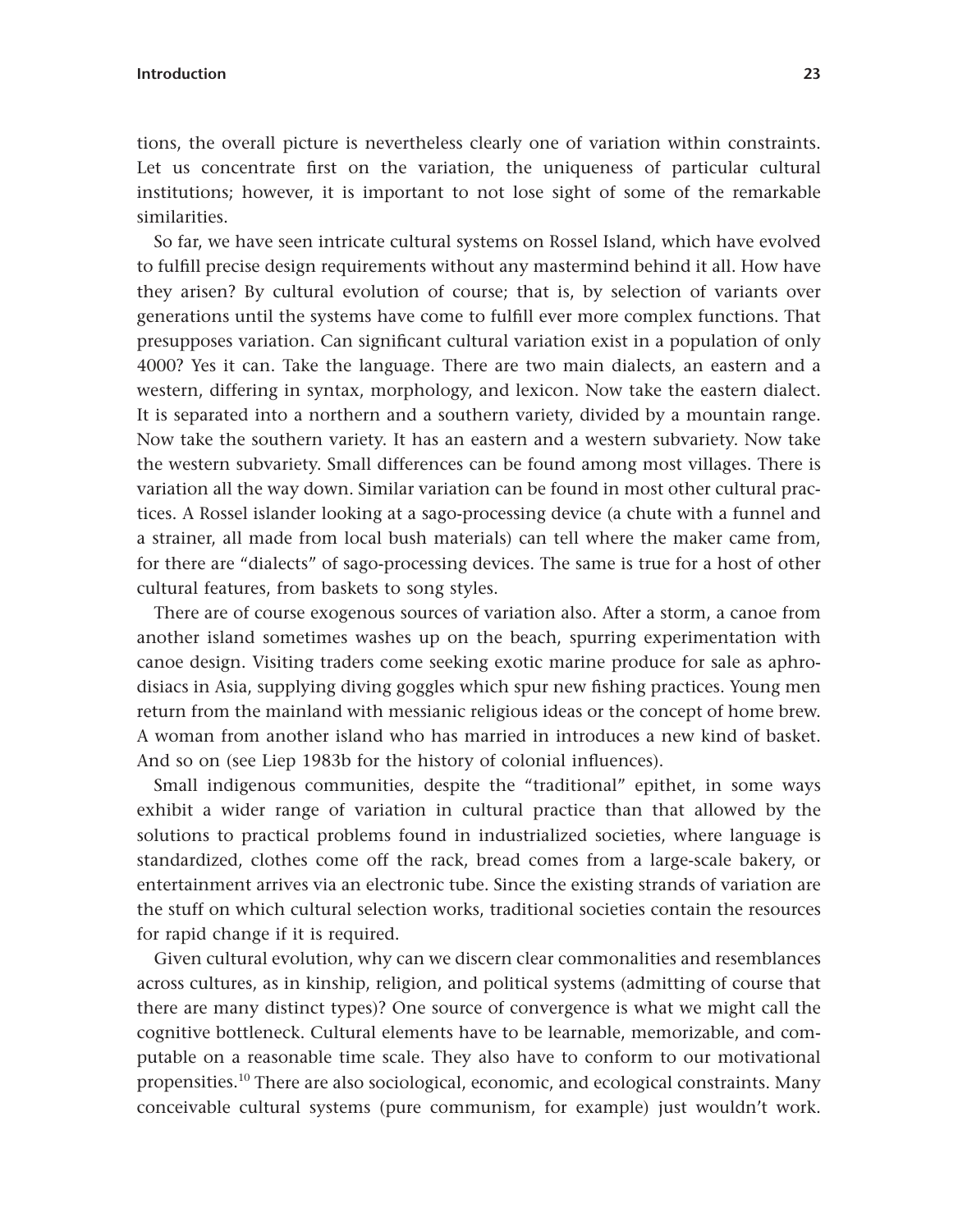Another source is cultural borrowing (see the section on horizontal transmission). And there is always the possibility of inheritance from a common ancestor, as discussed next.

## **Vertical Transmission and Cladistic Character**

I have already outlined the way in which the culture and language of Rossel Island is distinct from the Austronesian languages and cultures on the nearest islands. The relationship between those Austronesian languages is now well understood (Lynch et al., 2002), and a family tree can be reconstructed from the papuan tip cluster (the languages surrounding Rossel Island) up to the higher western Oceanic grouping, then up to proto-Oceanic and all the way back to an Asian proto-Austronesian. In some cases one cannot be sure whether one is dealing with sister languages or languages that have converged by borrowing at a later date, but generally the cladistic pattern is quite clear. In contrast, in the offshore islands to the east of Papua New Guinea, including the Bismarks, Bougainville, and the Solomons, there are about thirty non-Austronesian languages, including Rossel's Yélî Dnye, whose relationships to one another, if any, are much less clear (these are so-called Papuan languages, a term hat might misleadingly suggest a language family, but in fact only means they are non-Austronesian). The very fact that we cannot reconstruct any certain relationships between them suggests a much greater time depth for this wave of human settlement than the Austronesian spread of c.3000–4000 years ago. As mentioned, we have radiocarbon dates from the Bismarks that go back to 35,000 BP, and from Buka (then part of a Greater Solomons landmass) that go back nearly to 30,000 (Kirch 1997; Spriggs 1997), so we must assume that most of the islands of near Oceania were settled in the Pleistocene. Recent evidence suggests that by 20,000 BP these peoples were cultivating taro and various nut species (Spriggs 1997: 38), exploiting an introduced or semidomesticated arboreal marsupial (the gray cuscus, *Phalanger orientalis*), and trading obsidian for edged tools (Kirch 1997:35). Current speakers of offshore Papuan languages may be descended from these early colonists, or from later waves of immigration in the early Holocene. But the high estimation of taro, nut, and cuscus as foods survives in the modern Rossel value system, suggesting some ancient cultural continuities.

I have mentioned that recent genetics ties Rossel islanders to the eastern highland populations of New Guinea over a thousand kilometers away, rather than to the neighboring islanders who speak Austronesian languages.11 I have also mentioned that there is the occasional linguistic feature (e.g., the classification of first and singular persons in monofocal verbal inflections) that suggests just such a tie, in this case to the Gorokan languages. Perhaps in the long run we will be able to establish connections both to the main island and to other offshore Papuan languages (see Terrill et al. 2002). In the meantime what is clear is that this small population has retained many cultural features over deep time, developing them to an extreme of complexity,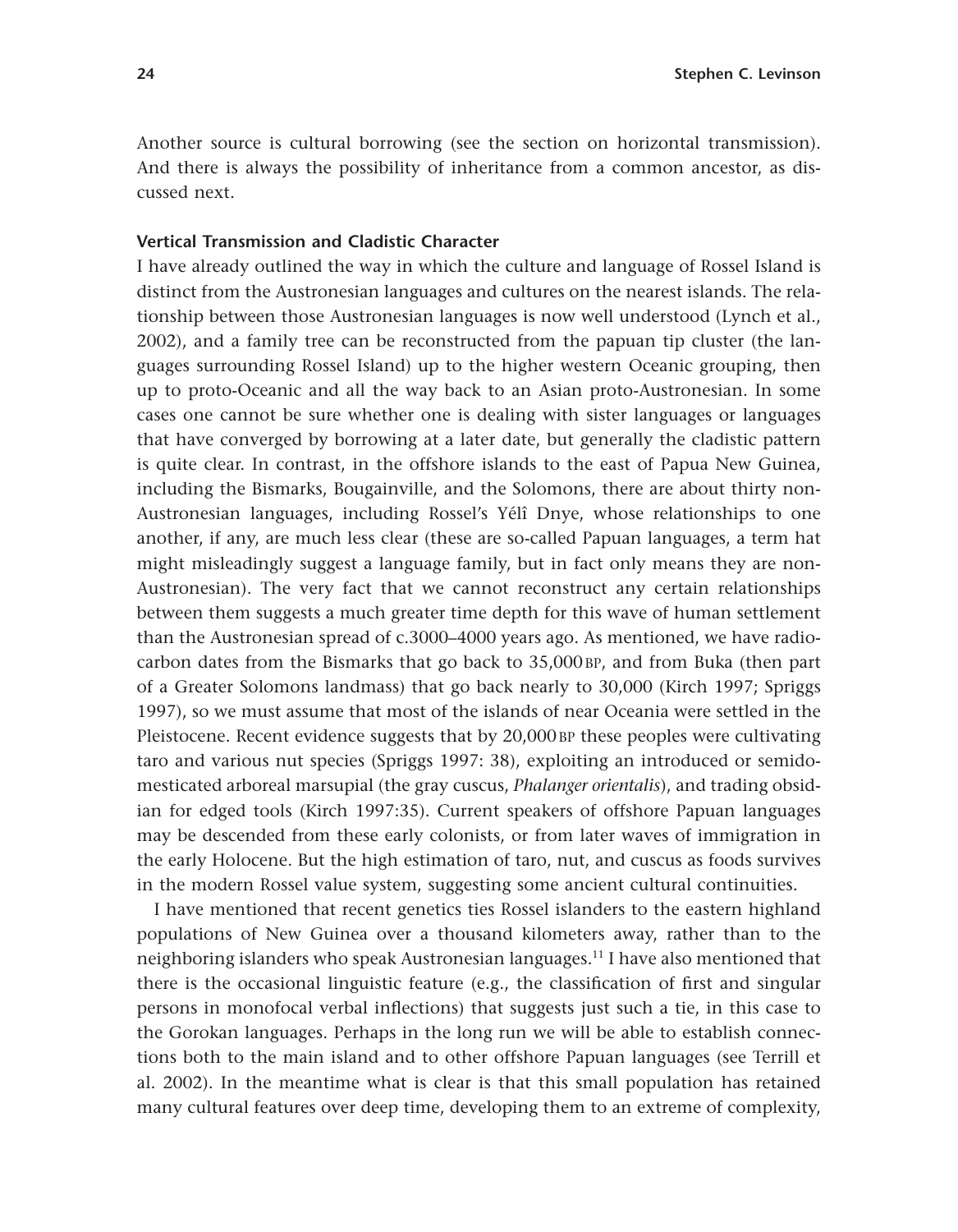through vertical transmission over the generations via implicit learning and explicit instruction. Children accompany adults on almost every kind of venture or expedition, and they thus have an extensive understanding of most aspects of the cultural system before they reach puberty.

## **Horizontal Transmission and Cultural Diffusion**

Isolated though it is, over millennia Rossel Island has no doubt had plenty of visitors, not always intentional, because the reefs have sunk many a ship. Even without visitors, wandering Rossels have returned with alien ideas, or ideas embodied in cultural objects have washed up on the beaches. The cultural repertoire includes many features similar or identical to those on neighboring islands. Much of the agricultural system, some of the house and canoe styles, even the matrilineal clan system with bird totems is shared throughout the Massim area. Today the inhabitants have been missionized for half a century, sing English hymns in church, wear Western clothes (secondhand from Australia), and use metal tools and nylon fishing lines.

To some limited extent we can reconstruct the contacts with the outside world before Western ships first showed on the horizon in the eighteenth century. In precolonial days, legends recount trade with the neighboring Sudest Island, controlled by a few a "big" men or political leaders. From Sudest came clay pots, stone ceremonial axes, and the plumes of birds of paradise; in return Rossel sent precious shell necklaces for use in the Kula trade (Liep 1983b). Further back in mythical time, Sudest is held to be the source of various important cultural items, including the dog, the yam, and the sailing canoe. Although such myths cannot be taken as history, they do consistently paint a picture of Sudest as the source of many cultivars and elements of technology. Since there has been no archaeological investigation on Rossel, we cannot date these imports directly.

However, the language gives us important clues. Although the lexicon shows very few loans from Austronesian languages, those words that have been borrowed tell a fascinating story. Take the words for numbers. The language of Rossal Island has a fullscale decimal system that is entirely regular in construction (100 is denoted by "the tenth ten," 1000 by "the tenth, tenth ten," and so forth). The words clearly show their Austronesian origin. For example, Rossel *peeti* or *paati* ("four") is clearly derived from proto-Oceanic \**pati*, Rossel *limi* ("five") from proto-Oceanic \**limá*, and so forth. Because the language of Rossel Island has a huge phoneme inventory, loans are apparently not corrupted but are represented faithfully. Note that we also have Rossel *waali* ("eight") for proto-Oceanic *\*walu*. The interest of this is that in most of the surrounding Austronesian languages, "eight" is represented in a different way—as "five plus three"—because the Papuan tip cluster subbranch of Oceanic to which these languages belong innovated such a "five plus" system about 3000 years ago (Lynch et al. 2002). Thus Rossel language borrowed the number "eight" before that subbranch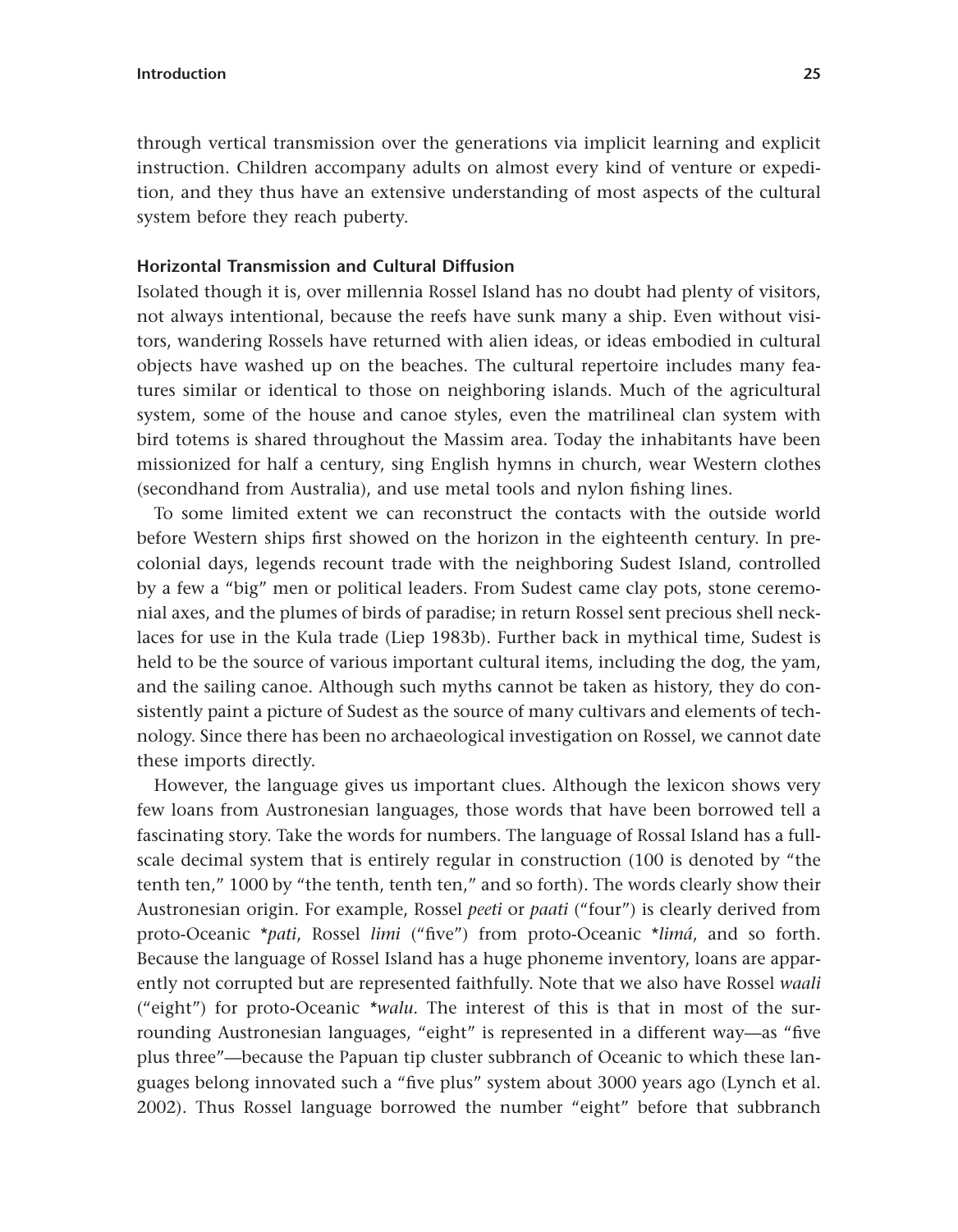spread. There must have been earlier Oceanic peoples who were in contact with the Rossel people. A few aspects of proto-Oceanic are better represented in Rossel language than in the local Oceanic languages that are now neighbors today!

If we look at the other Oceanic loans in Rossel language, we find words for aspects of material culture, such as "pot," "bottle," "lid," "clay pot," "woven coconut mat," "grass skirt," "armband," "shell necklace," and so forth—items that we may assume were borrowed with their names.<sup>12</sup> The lime used to get the maximal "kick" out of chewing betel nuts was also clearly a cultural borrowing; the words for the white branching coral from which it is made and the lime pot it is kept in are loans. Other loans reveal the borrowing of seafaring knowledge and equipment; the words for "sail," "wind," "westerly wind," "fish poison," etc. are also Oceanic loans. If we believe this evidence, Rossel islanders before, say, 3000 years ago lacked cooking and storage vessels, woven mats, and various kinds of clothing and adornment. They may also have lacked the main stimulant of today, the betel nut, $^{13}$  and they seem not to have had sailing canoes, and perhaps had very modest maritime technology.

What use did the inhabitants of Rossel Island have for a counting system that runs smoothly into the thousands (mainland Papuan languages often have a body-based counting system that terminates at, say, 31, on the navel)? To this day it only has one predominant use: counting the shell money mentioned earlier. Was this money system also a cultural borrowing? Shell beads that date back to 8000BP have been found in archaeological sites in the Bismarks (Spriggs 1997: 59), and shell armbands occur in pre-Austronesian sites in the Solomons (Kirch 1997: 41), but a preoccupation with shell valuables is a distinctive feature of the Lapita culture (starting c. 4000BP), which is presumed to belong to the first Austronesian-speaking peoples of Oceania (Kirch 1997: 236–238). It seems likely then that the shell-money system, now a distinctively Rossel cultural trait, was at least elaborated through contact with Oceanic peoples.

In trying to trace the diffusion of cultural traits, one has to take into account the possibility of independent invention. Take the polished stone axe, not chipped but ground down in the "neolithic" manner. Cultures all over the world, from South America to Australia, seem to have developed the polished axe, long after the dispersal of humans, and when they had long been out of contact with one another. [In fact, the earliest known examples probably come from Pleistocene New Guinea (Spriggs 1997: 59), and the same design was in use on Rossel Island until about 1900.] Yet the axes look almost identical, whether they are made in Mexico or Queensland. Somehow the functional requirements, given human cognitive and anatomical skills, converge on a single optimal design in Dennett's (1995) design space. Such examples of convergent solutions are numerous: the ladder, the basket, rectangular houses with pent roofs, even the idea of domestication of local plants. In language, for example, there are restricted types of design in many parameters. For example, case systems are either nominative-accusative (where subjects share one case and objects another, such as *he*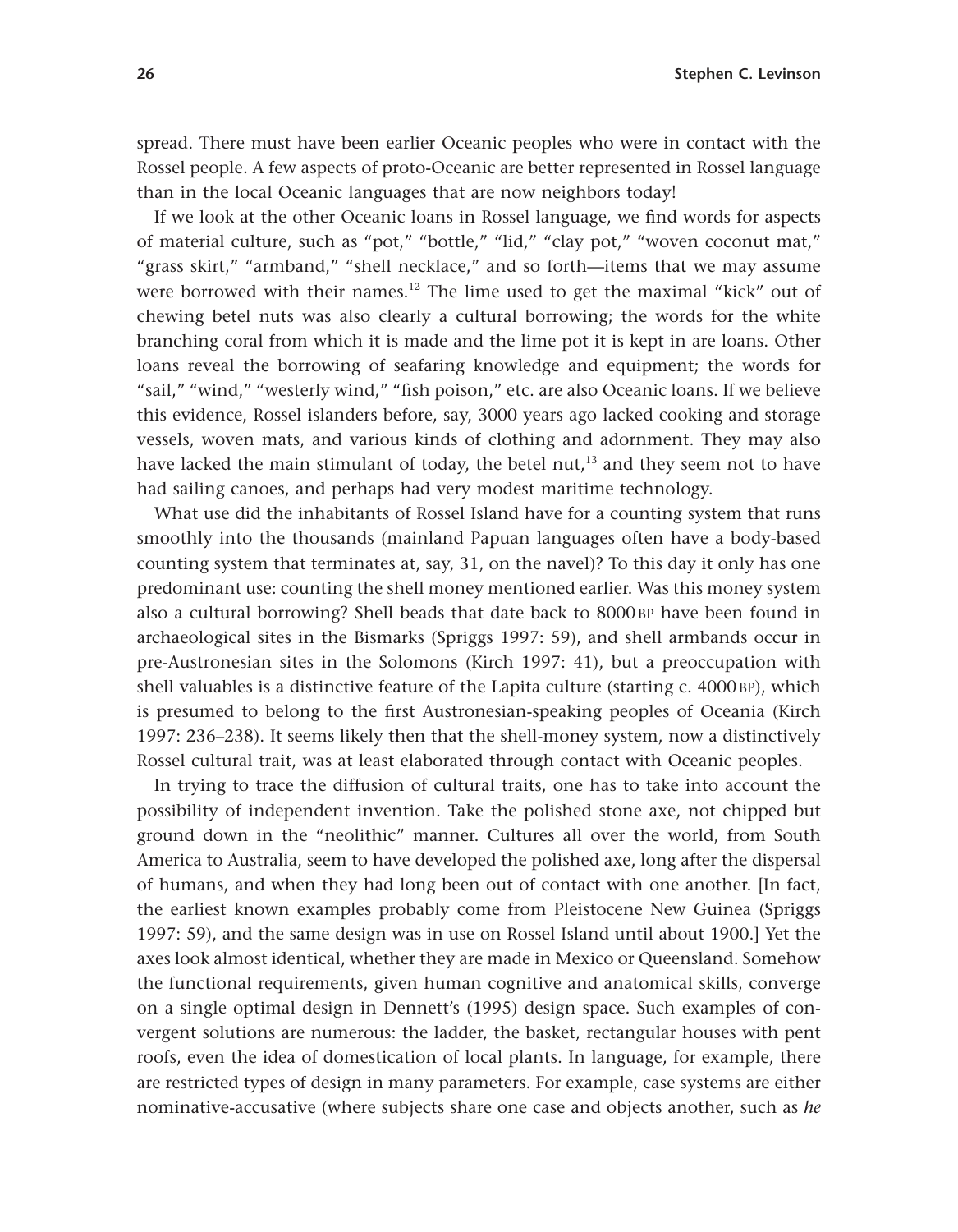versus *him*) or ergative-absolutive (where the object of a transitive verb is the same case as the subject of an intransitive verb). Cultural convergence is just like parallel evolution in biology, where striking parallels in design arise independently. In the case of culture, these tell us something important both about constraints on cultural design, which is perhaps quite largely cognitive in nature, and the tendency toward optimal design, and thus about the ceaseless selective pressures in the evolution of culture.

Distinguishing diffusion from parallel invention can be difficult. Perhaps given time, Rossel islanders would have invented the ladder themselves, but it is just as likely that they saw a specimen before they got around to inventing one independently. Take Rossel language. It has an ergative case system, but so do perhaps a quarter of the world's languages, scattered from the Caucasus to Middle America. However, this case system in Rossel language also makes a difference to the syntax, so the language can be said to have an ergative syntax. That is much rarer; perhaps less than 2 percent of languages with an ergative case have an ergative syntax, and there are only a few known pockets around the world—one in Mesoamerica and one in Queensland, just 500 miles away across the ocean from Rossel Island. Is this a trace of ancient diffusion, or even ancient inheritance from a Sahul ancestor (Sahul is the name of the archaic continent that included New Guinea and Australia until 9000 years ago)? Who knows?

The general point here is that even the most traditional of cultures are porous to new ideas, especially, as we have seen in the Rossel Island case, ideas that are in a broad sense technological, including what Goody (1977) has called "the technology of the mind" (exemplified here by the decimal system). It is this that gives cultures the ability to change rapidly and to adapt to the greatest danger that faces any human group, namely, other human groups.

## **The Cumulative Nature of Cultural Transmission**

Nothing perhaps tells us more about the virtues of Lamarckian inheritance than the procedures cultures employ for exploiting the environment. Consider the wild nuts collected and eaten on Rossel Island. Some of these show up in archaeological deposits on the mainland well before the Austronesians arrived (Kirch 1997: 39–40), so the practice of exploitation is ancient. Now consider that many of these are deadly poisonous if they are eaten before processing. On Rossel Island, the *kwee* nut, for example, is the fruit of a large vine, yielding large 5-cm nuts in giant pods. However, if it is eaten raw, the *kwee* nut is fatal. It has to be deshelled, the kernels roasted until they are soft, then pounded and placed in an open-weave basket in a fast-flowing river for 5 days. Two boys who in 1997 stole some nuts from the river after only 3 days of leaching almost died, frothing at the mouth; they were saved by the administration of the seeds of another plant (the antidote *polo*), which made them vomit. Rossel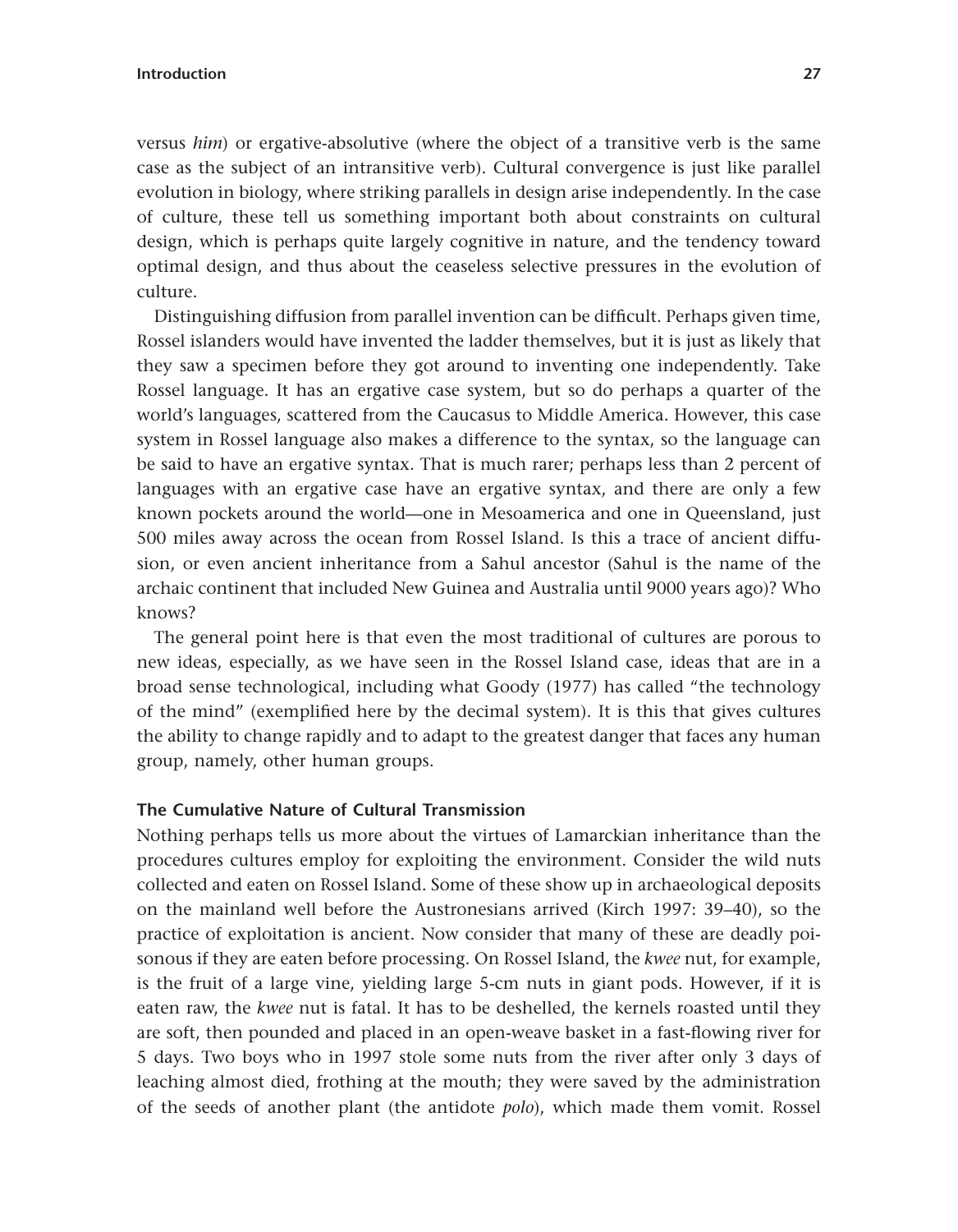islanders exploit half a dozen species of forest nut that need processing in a similar manner, but some need longer roasting or leaching for only 2 days, and so forth.

Experimentation with foodstuffs in the tropics is a hazardous enterprise. Tropical plants have evolved all sorts of chemical defenses against the huge and bountiful insects that would otherwise chew them up. Even walking through the bush requires care because the leaves and sap of many trees are caustic. Some of these poisons also have their cultural uses. For example, three plants are used to poison fish—the roots of one, the leaves of another, and the fruits of a third. These three plants are carefully planted in the bush and nurtured, ready for use. They are crushed and are sufficiently powerful that a basketful will poison an entire river, sending its fish gasping to the surface, so that a whole village can collect the bonanza. In addition, many such plants have medicinal properties if they are used in carefully controlled proportions known to specialist medicine men.

Rossel Island is surrounded by magnificent reefs inhabited by more than 1000 species of fish—the richest marine life in the world. Indigenous knowledge about fish is highly developed. There are hundreds of single-word names for species and genera of fish, with recognition that juveniles of the same species can look very different from adults. Some fish are known to be poisonous. A species of pufferfish (*mt:enge*, an Arothron species) is carefully avoided as deadly poisonous at one end of the island, but at the other end is eaten after the poison sac is extracted. More intriguing perhaps is the treatment of big game fish like barracuda, which can accumulate ciguatera poisoning (by ingesting reef fish that have themselves ingested poisonous *Gambierdiscus* or *Ostreopsis* algae). The symptoms include nausea, loss of sensation, and occasionally death. The islanders treat such fish with caution. Large specimens are rejected; smaller ones are carefully gutted, skinned, and boned and then tested. If the flesh is very firm, they are rejected; if not, the raw flesh is put on the lips and if any tingling or pain is felt, the fish is rejected. Only fish processed and tested in this way are eaten, and cases of poisoning are then rare.

These examples make obvious the enormous and crucial value of accumulated, traditional knowledge. No individual could hope to test all these essential sources of nutrition and survive. Although bush foods are not crucial if root crops are available, they are essential in times of drought or between harvests. Arriving on such an island, Robinson Crusoe would either starve or rapidly poison himself. Of course such accumulated knowledge is vital in many other cases as well: being able to "read" the weather, the tides, and the winds is essential to safe canoeing or fishing. Discerning the best soils is essential before starting the labor-intensive task of felling the rain forest if next year's crops are to be successful. More than 200 kinds of bush plants and trees are exploited for building houses, making ropes, constructing canoes, making glues, or weaving baskets. Every individual may experiment a little bit, but it is done within the guidelines and with the safety net of millennia of accumulated wisdom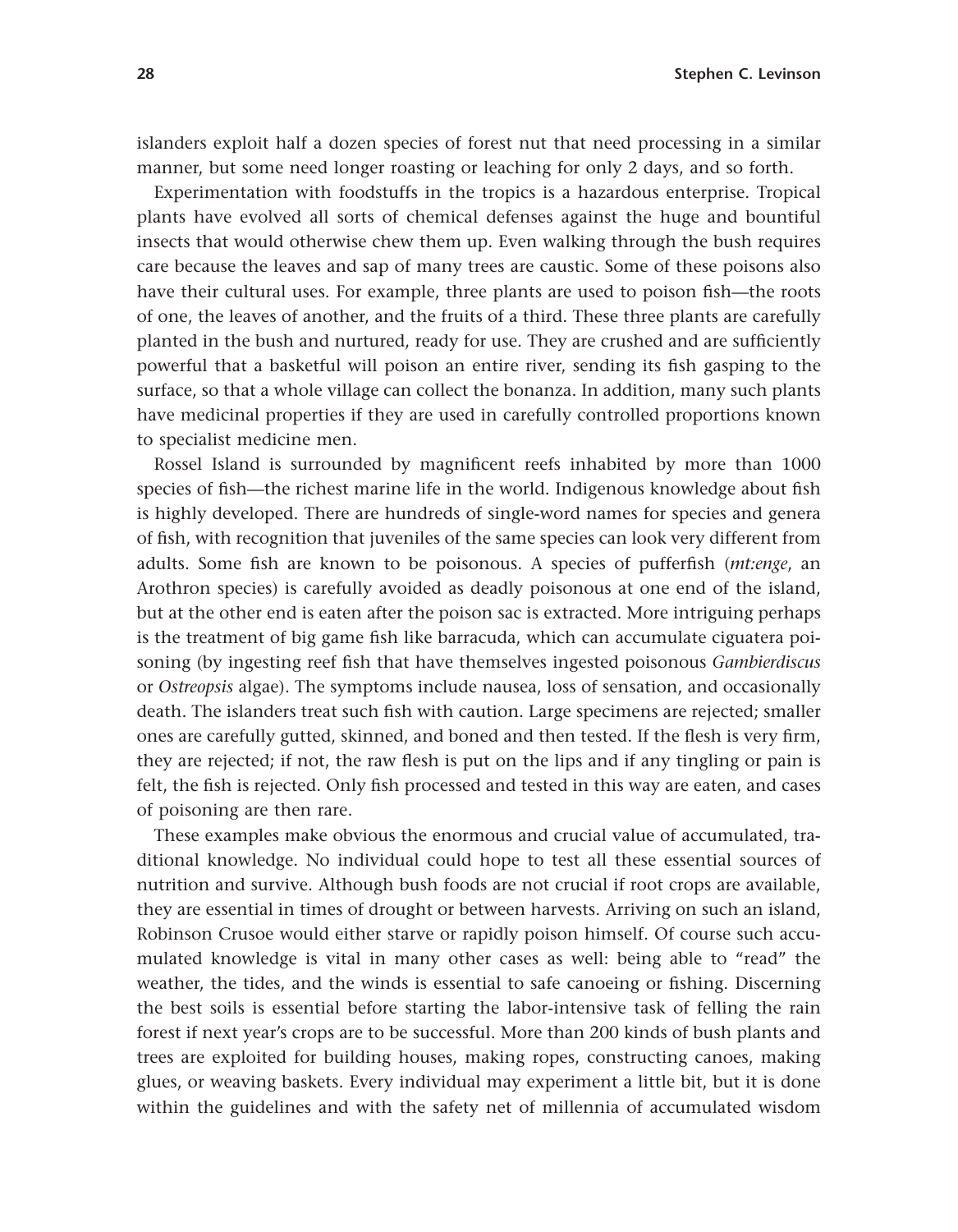about the local environment. We tend to forget that many domesticated species, such as almonds, lima beans, cabbage, potatoes, tomatoes, rhubarb, watermelons, and eggplants derive from poisonous or intensely bitter wild ancestors (Diamond 1998: 118). Some major domesticates remain poisonous until they are cooked (potatoes if at all green or sprouted) or specially treated (manioc). Others require major processing to extract the nutritive content, such as sago, where the starch is leached out of pulverized palm trunk. Such cultural knowledge obviously unlocks natural resources and enhances biological fitness, building a much larger, healthier population than would otherwise be possible in an environment like Rossel Island.

## **Cultures Include Functionless or even Deleterious Elements**

The annals of anthropology are full of records of apparently irrational behavior, magic rites, rituals, unnecessary violence and warfare (and plenty of attempts to show that, given the native views, such madness maybe makes sense after all). It would be fairer to focus on some of our own idiocies, but I will stick to plan and give one example from Rossel Island. The islanders were cannibals up until the 1920s at least. To this day, they believe that no one dies naturally, but is the victim of sorcery. If an important man or chief died in the past, the sorcerer was identified by divination, and made to produce a victim to be eaten at the mortuary feast for the chief, the relatives receiving high-value shell money in compensation (Armstrong 1928: 103–114). There were also other occasions for cannibalism, including the consumption of shipwrecked aliens and the eating of persons who had defiled sacred places or otherwise caused trouble. The practice of cannibalism is now dead (in fact it seems to have been gladly dropped in response to colonial pressure), but the underlying ideas about sorcery remain.

I have yet to find a Rossel islander who does not believe in sorcery. It is a universal belief, and every death proves the point. Even murders are attributed to sorcery; the murderers were either themselves sorcerers who incapacitated the defenses of their victims, or coerced others to do the deed by threatening sorcery. There is a shrine to a spirit who inflicts countersorcery. The bereaved may go there and purchase revenge from the keeper of the shrine; the spirit then inflicts the sorcerer with cancer or another wasting disease like tuberculosis. Anyone dying of a wasting disease in a village where there has been an earlier death can be assumed to be the sorcerer who caused the earlier death; again, the one death proves the truth about the other. Specialist diviners and orators skilled in veiled accusations make a career out of the system.

This self-justifying system of beliefs casts a pall over every otherwise happy circumstance on the island. People go to intracommunal feasts and dances with both happy anticipation and watchful anxiety, for communion with strangers gives a sorcerer opportunities. In the same way, venturing into the hinterland alone or at dusk is full of dangers. Pregnancy, birth, and childhood are also times of joy and special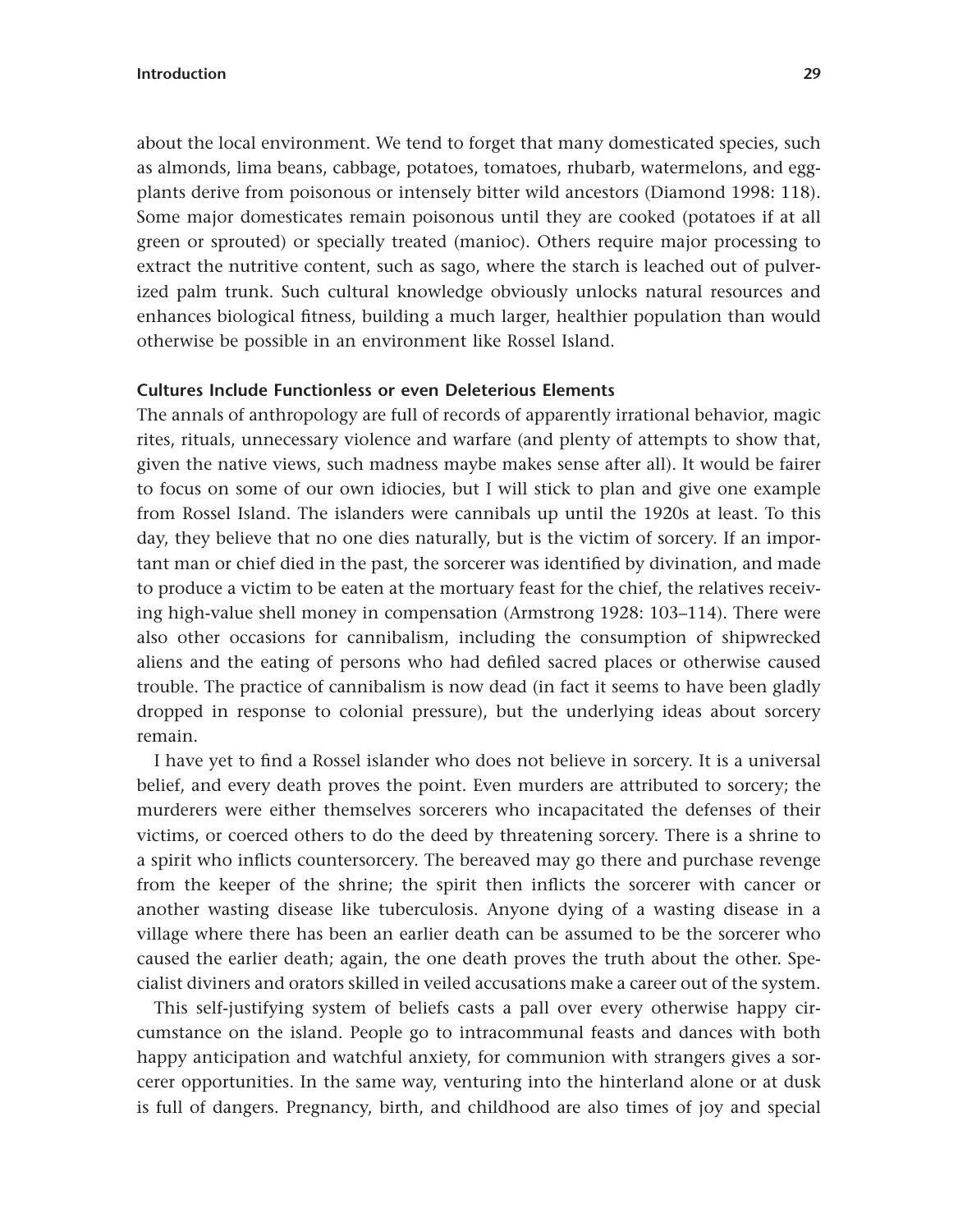danger. Visitors to other villages hasten to the relative safety of their kin or clansmen, taking special care with food. Suitors and those on "banking" expeditions for shell money travel full of trepidation and precautions. In short, social intercourse on the entire island is constrained and limited by fear of sorcery. No wonder dialect differences can flourish despite geographic proximity.

I take this as just one example of a deleterious cultural practice that may in the past have had biological consequences, since eating human flesh can pass on fatal diseases (see Durham 1991: 393–414 for an overview of the effects among the Fore of highland New Guinea). Existing beliefs about sorcery are also deleterious, since they restrict the circle of marriage, lessen trade and economic exchange in times of dearth, and undermine joint ventures and political alliances. Since a cultural system is a web of beliefs, some of which (like the poisonous nature of certain foodstuffs) are better not directly tested, once a deleterious practice becomes embedded in tradition, it is hard to eradicate. In traditional societies, the very mechanisms that guarantee a probability of vertical transmission will protect useless or even harmful beliefs from rapid elimination.

### **Culture, Group Selection, and the Feedback to Biology**

As discussed earlier, group selection is a controversial mechanism in evolutionary theory. However, it seems odd to doubt the efficacy of culture in political decisions that affect the life chances of entire groups. In March 1997, cyclone Justin hit Rossel Island and circled over the island for 4 days, dumping more than 3m of rain and whipping the island from every side with winds of up to 250km an hour. At the time, I was on a neighboring island on my way to Rossel, and I was thus able to observe the immediate aftermath at first hand. Sailing toward the island a few days later, the sea was glassy smooth but full of logs, dead fish and crocodiles, and other debris. When the island came into sight, the tropical forest, normally intensely green, was entirely brown, denuded of leaves and burnt by salt spray right up to the central mountain peaks. Landslides triggered by the colossal rainfall left huge gashes on the mountainsides. The lagoon was brown with sediment and the reefs were covered in sand. Indeed, the whole local topography had changed, with new islands on the reef, rivers having changed their courses; the rain forest was flattened, and stretches of mangrove forest were washed away. Remarkably, there had been little direct loss of human life, despite the fall of many large trees, landslides, and the collapse of most of the houses, with even parts of coastal villages swept out to sea by huge waves that came over the barrier reef.

In fact it turns out that Rossel Island culture is adapted to cyclones, which are experienced as direct hits once or twice in a decade. Every village has a cyclone house, a barrel-shaped long-house of sturdy construction built directly on the ground, unlike everyday houses, which are raised on stilts. These are not a recent innovation—they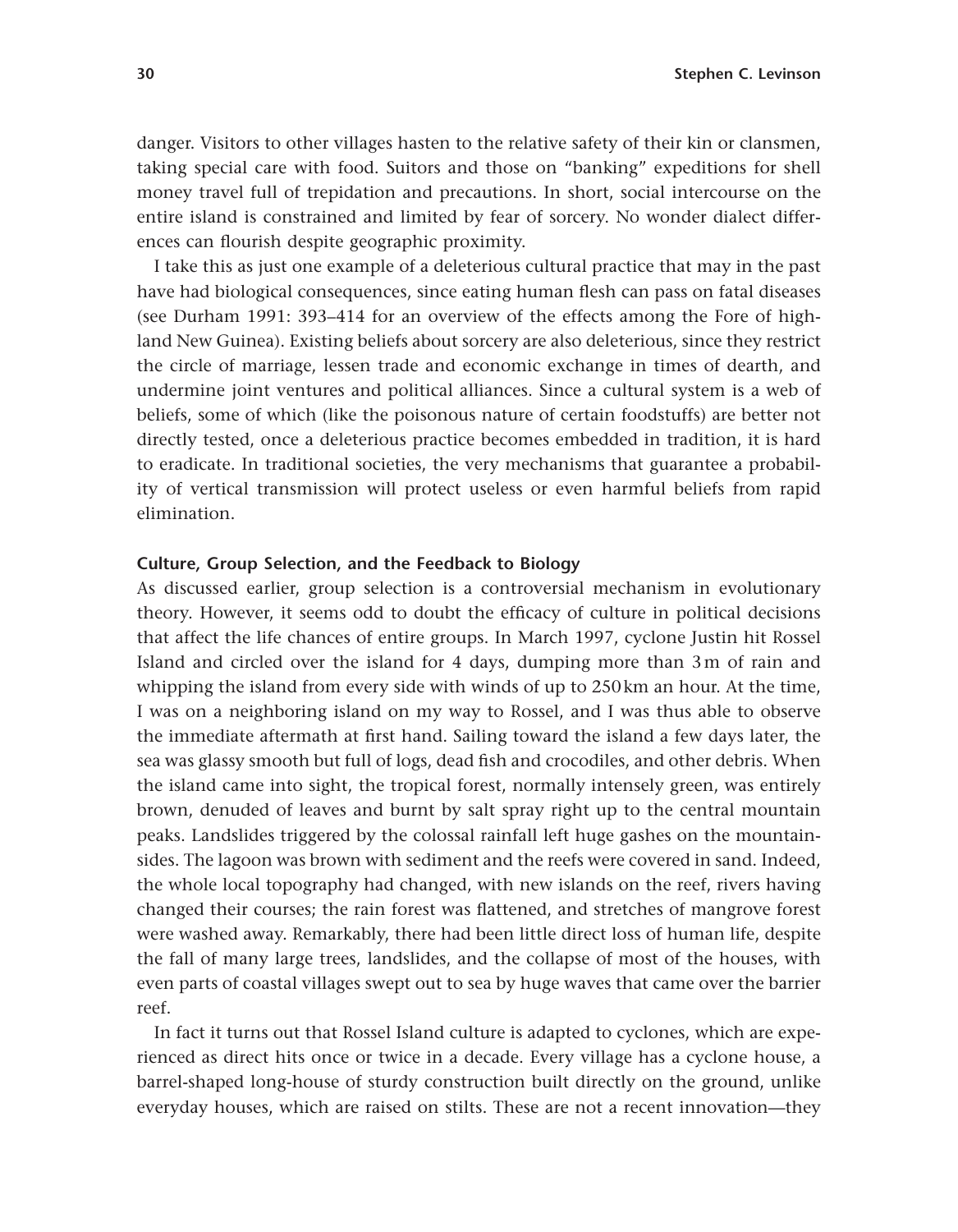are mentioned in 1849 as an unusual feature observed from offshore by Thomas Huxley and crew, who were unable to land on the island (see Armstrong 1928: 14–15); indeed Rossel islanders hold that the cyclone shelters were designed by their principal deity, N*gwonoch:a*. They are only 2m high, anchored to the ground by sturdy piles, roofed with thick sago leaf, and equipped with benches raised off the floor in case of flooding. They are jointly maintained as a community resource.

There was an immediate and decisive community response to the disaster of cyclone Justin. Virtually all the normal food crops had disappeared in floods and landslides, leaving scarcely any seed tubers. The islanders know well that in such circumstances they rely crucially on sago. Sago is the starch leached out of the pith of *Metroxylon* palms. It is processed by pouring water against the pith held in a sieve or net; the starchy water is evaporated to yield a flour, all utilizing another elaborate indigenous technology. The cyclone knocked down all the mature sago trees, which are privately owned. Such felled logs must be processed in a few weeks before they mildew and become infested by pests. The community response was immediate; private ownership was waived and communal teams were set to extracting the sago starch, which when dry can be kept for about 4 months. This was to be the main means for survival.

There were other essential community responses. Drinking-water sources were fouled by salt spray, dead animals, and fish; the best sources were selected and communally cleared of debris and cleaned out. Community labor was used to clear villages and repair houses where possible. Thatch was in short supply, and communal labor was used to retrieve the sago leaves that lay on the ground and to collect a wild substitute from a short palm in the bush, although individuals thatched their own houses. Those whose houses were unrepairable lodged with their neighbors.

The extent of the disaster now became clear. Covered in sand, the reefs no longer sustained a rich marine life, and offshore fish and shellfish had effectively disappeared; indeed marine life only slowly recovered over the following year. Some fish, shellfish, and crabs could be found in the mangroves, but protein was now scarce because most of the pigs had perished in the storm or gone wild. Coconuts, an important source of fat, would not be available for a full year either. Sago palms with their essential thatch and useful starch, would not be available for 3 years. What about bush foods? The rivers had changed their courses, and the usual supply of prawns, eels, and fish was gone. The dense rain forest, as mentioned, was stripped of leaves by the wind; those surviving turned brown and dropped from salt burn coursed by windblown spray. Without the leaves, the forest floor dried up and the fallen leaves rotted like a giant compost heap. No rain fell for weeks. Those few seed tubers that had survived were treated as communally owned and carefully planted in the soil. Unfortunately there was none of the usual nurturing shade and moisture, and the soil was poisoned by salt. Then just as the rains returned, there was a plague of caterpillars that ate every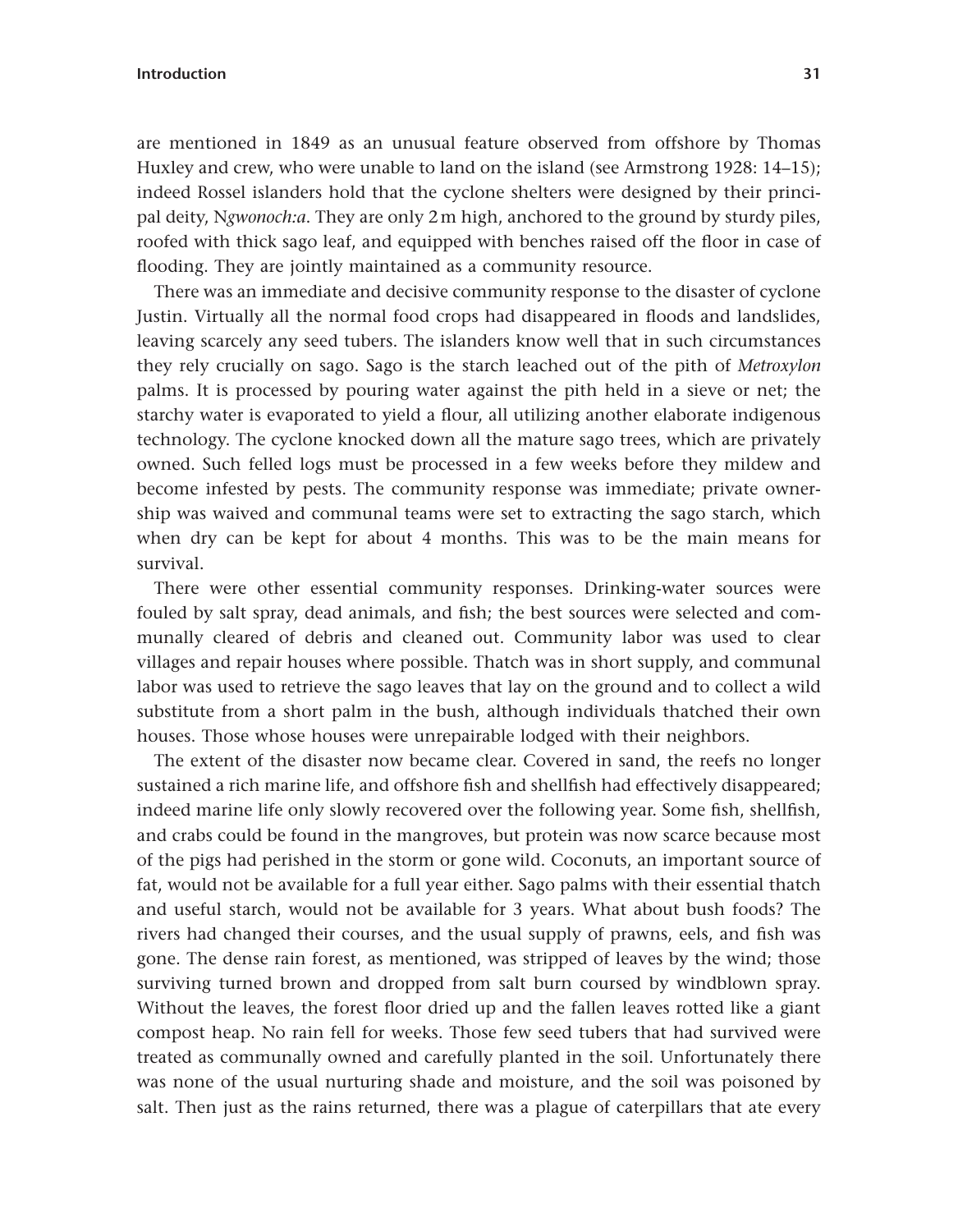shoot that sprouted. The caterpillars would normally have been happily occupied eating the leaves of the forest, but now the entire insect population of the island had only the seed tubers to feast on! (Many of the insect species that now became apparent seemed entirely new to the islanders, who imagined they had been transported to the island by the cyclone.) Community teams daily set out to crush the insects underfoot. The caterpillar plague peaked about 3 months after the cyclone, by which time the forest trees were tentatively putting forth leaves again, but it would be a year before bush nuts were available. Then the surviving wild pigs descended on the gardens in search of the precious tubers, making only the gardens closest to villages defensible. Community hunts with packs of wild dogs strove to hold the pigs back in the mountains.

It is in this context that the wisdom of the intense communal response immediately after the cyclone becomes clear. Without the requisitioning of the sago, there would have been large-scale famine, and without communal efforts to save the seed tubers, there would have been no following generation of garden produce. The cleaning of the water holes prevented disease, which might easily have swept through the communities. In the event, the population was malnourished for 6 months, but by November it was on the road to slow recovery. In the interim, a second calamity drought, insect plagues, or an epidemic—could have had disastrous effects. Captain Cook recorded that the 1775 cyclone that hit Pingelap in Micronesia reduced the population from 1600 persons to a mere 30 by 1777 (cited in Cavalli-Sforza et al. 1994: 352). The fate of the Rossel island population at this critical time hung on a thread. What saved it was coordinated communal effort, which was made possible by an effective political system built on a local variant of the "big man" system (persons who acquire authority through effective use of exchange and the distribution of resources). Here the indirect benefits of the shell-money system can be seen; " big men" acquire their authority especially through control of shell money, which is required for marriage, death, and major traditional undertakings. Young men in search of wives thus affiliate with these elders, who can direct their activities and so wield real power.

I have recounted this episode in detail because I think it makes a clear case for the role of the group, as an effective joint "superorganism," in the biological survival of the population. The effectiveness of the group depends on its role as a culture-bearing entity with transmitted traditions about how to prepare for cyclones with cyclone houses, how to deal with the challenge of storing enough food (requisitioned sago) to stave off starvation during the immediate period of shortage, and how to overcome private interests (in sago trees or seed tubers) through the exercise of political power in the interest of group survival. A group without these mechanisms is not likely to muddle through such a disaster. However, these mechanisms also depend on biological underpinnings: the ability to inhibit private interest, to pull together in times of stress, and also more generally the cognitive abilities that make long-term communal planning possible.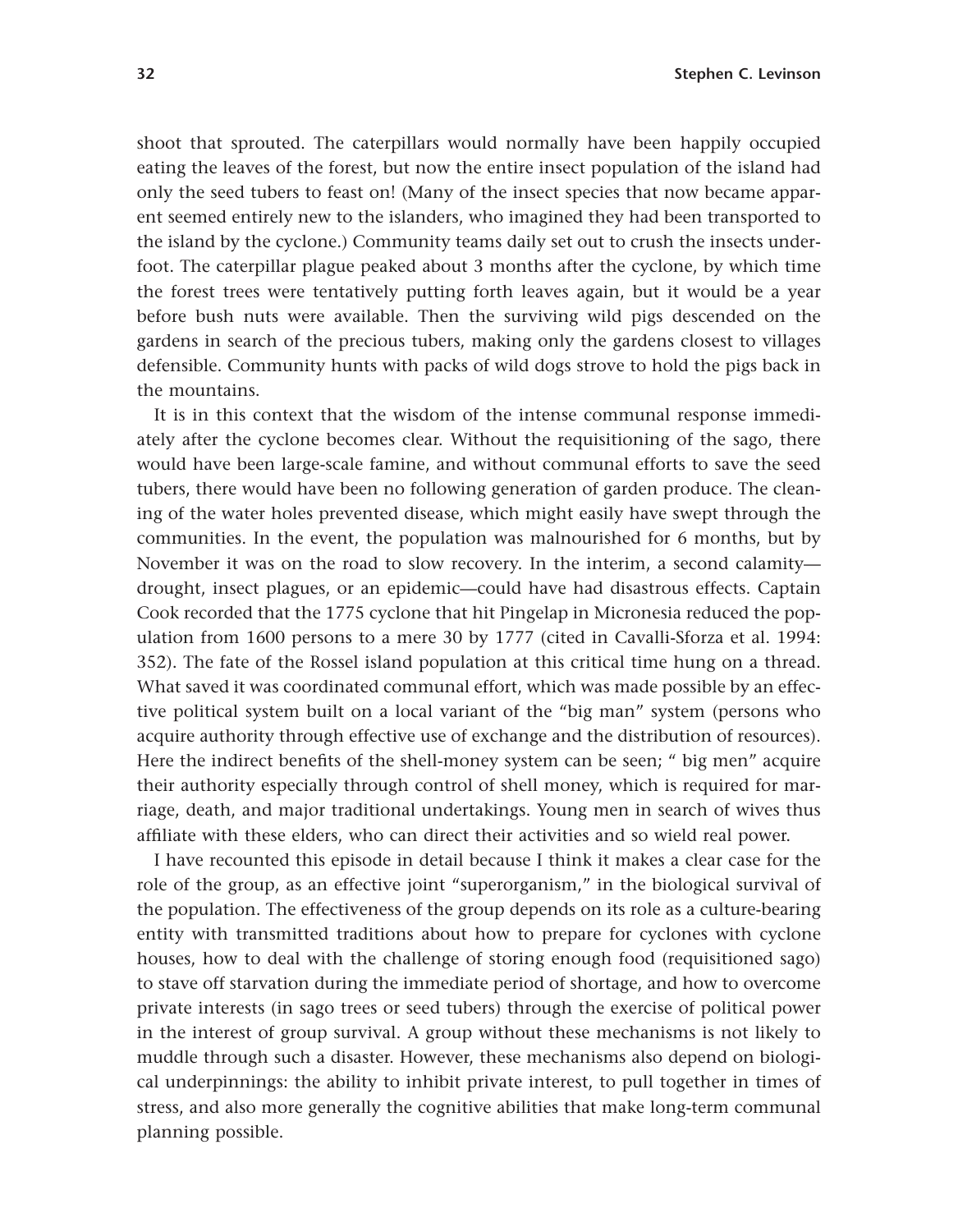Still, many will feel that the feedback from culture to biology is a thing that happened in deep prehistory (hence the popularity of the evolutionary psychology manifesto of "space age man with a stone age mind"). Nevertheless, microevolution, with feedback loops, is discernible in the course of just a handful of generations. Take the case of deaf communities, which usually support a manual sign language. Recent research has established that sign languages of this kind are full-fledged languages, with all the expressive power, syntactic flexibility, and lexical richness of any natural language. In Europe and America these languages have become relatively standardized in institutions for the deaf, but in other lands they have evolved more haphazardly wherever a critical mass of deaf people have come together. A number of village sign languages have been reported where a persistent strand of hereditary deafness has consistently generated a number of generations of deaf individuals. On Rossel Island there is such a strand of hereditary deafness, where a number of families have three generations or more of deaf individuals. Not only these individuals, but also the hearing members of the family and indeed all members of the villages where they live have developed a sign language for effective communication. This system, like most of the other reported village sign systems, remains to be scientifically researched. My initial investigations of one such family with three deaf adult children show that the sign system is capable of conveying quite abstract messages; for example, about events in the future, things witnessed in the past, or hopes and desires in the present. By virtue of the developed sign system, the deaf members of this family are fully integrated members of the village community. Two of them have married in the traditional way, involving complex exchanges of shell money between kin, and have children, some of whom are deaf, so the sign system will have a future utility, and is in effect a strand of cultural tradition in the making.

Now consider for a moment the interaction between the biological and cultural elements here. A strand of hereditary deafness prompts a cultural development, a systematic system of manual signs. In turn that systematic sign language renders the deaf individuals fully functional members of society. Their extended kin therefore invest them in the normal way, providing the shell money necessary for marriage. This legitimates biological reproduction, which in turn gives continuity to the genes that generate the strand of deafness. This is a microsystem of gene–culture coevolution over a handful of generations whose properties can be directly studied (see Aoki and Feldman 1991).

## **Conclusion**

In the first part of this chapter, I outlined the kind of general considerations involved in trying to understand the evolutionary background of culture. There I hope to have established that twin-track theories of gene–culture coevolution are perfectly plausible, and moreover do not depend on the meme, that is, on a culture particle, as it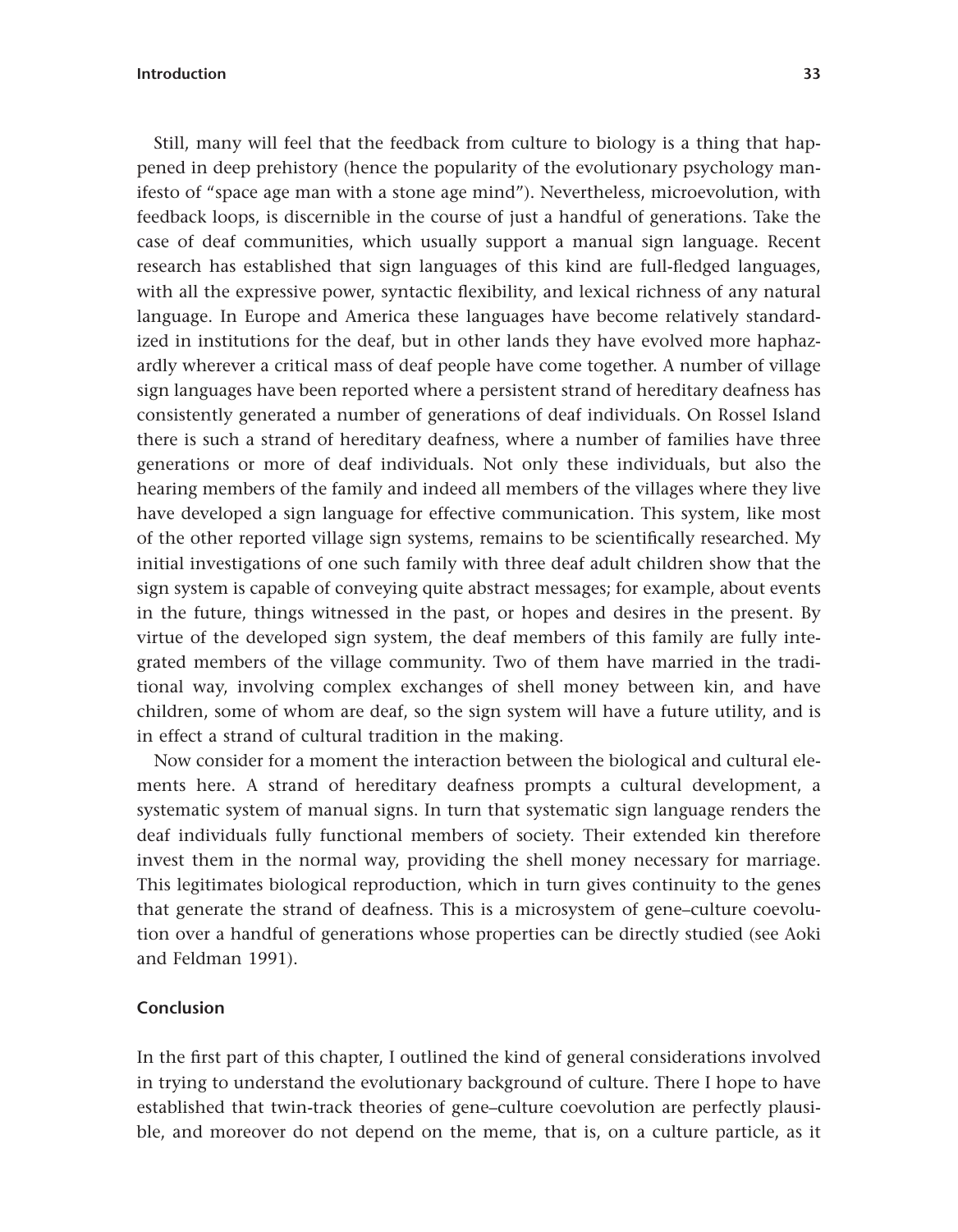were, mimicking the gene. Just as the soft Darwinists imagine natural selection operating on many levels, selection of cultural forms can apply at any level, from a minor design feature (such as the curve of a canoe prow) to a whole system of interrelated parts (such as a kinship system or a language). In a phylogenetic perspective, the crucial locus of gene–culture coevolution is cognition, because without the cognitive foundations for culture (abilities to "read" other minds, to inhibit actions, to learn any number of cultural variants in some domain), the accumulative character of human culture could not have gotten off the ground. In an intraspecific perspective, cultural variety allows geographic radiation into specialized niches, where microevolution in response to particular conditions (extreme cold, malaria, lack of salt) can arise. In a comparative cultural perspective, once cumulative aspects of culture start to pervade the environment, they in turn act as a selecting environment acting directly on the genotype (as illustrated by, e.g., the systematic association of dairying cultures and the genes for lactose absorption). In an intracultural perspective, genetic diversity within a cultural group can lead to microevolution of culture, as illustrated by sign languages of the deaf.

In the second half of the chapter, I have given a set of reminders about some of the crucial properties of culture that need to be modeled by any encompassing theory of cultural evolution. The target for explanation, a particular culture, has particular properties. It is not a heap of traits, but a system of systems of amazing complexity; there is variation all the way down to the individual. Some properties of individual cultures have extraordinary robustness to change; others are subject to rapid change, borrowing, and cultural exchange. Cultures accumulate successful trials of myriads of adaptive experiments (as in the example of processing of poisonous foods), but they also accumulate nonadaptive or even deleterious features. Aspects of culture can confer adaptive advantage on entire groups, and special microadaptations of culture to genetic impairments can evolve rapidly. I illustrated all this with examples from a relatively isolated society of simple technology, the kind of society that predominated through human prehistory.

I would like now to try and draw these two strands closer together. The parallel between genetic and cultural evolution sometimes seems forced. Gould (1991: 63) went so far as to say that "I am convinced that comparisons between biological evolution and human cultural or technological change have done vastly more harm than good." However, there are lessons to be learned from the exercise. One is that conservatism, i.e., resistance to change, is essential to the growth of complexity. In genetic evolution, conservatism is built in through the fidelity of reproduction; mutations are the exception, and most of them are extinguished. If the meme was the full story for culture, cultural change as a whole would be as rapid as fashions in clothes or pop songs, and in that case "ratchet culture" could not exist. For cultural accumulation, there has to be a reservoir of continuity. One brake on rapid change may be the process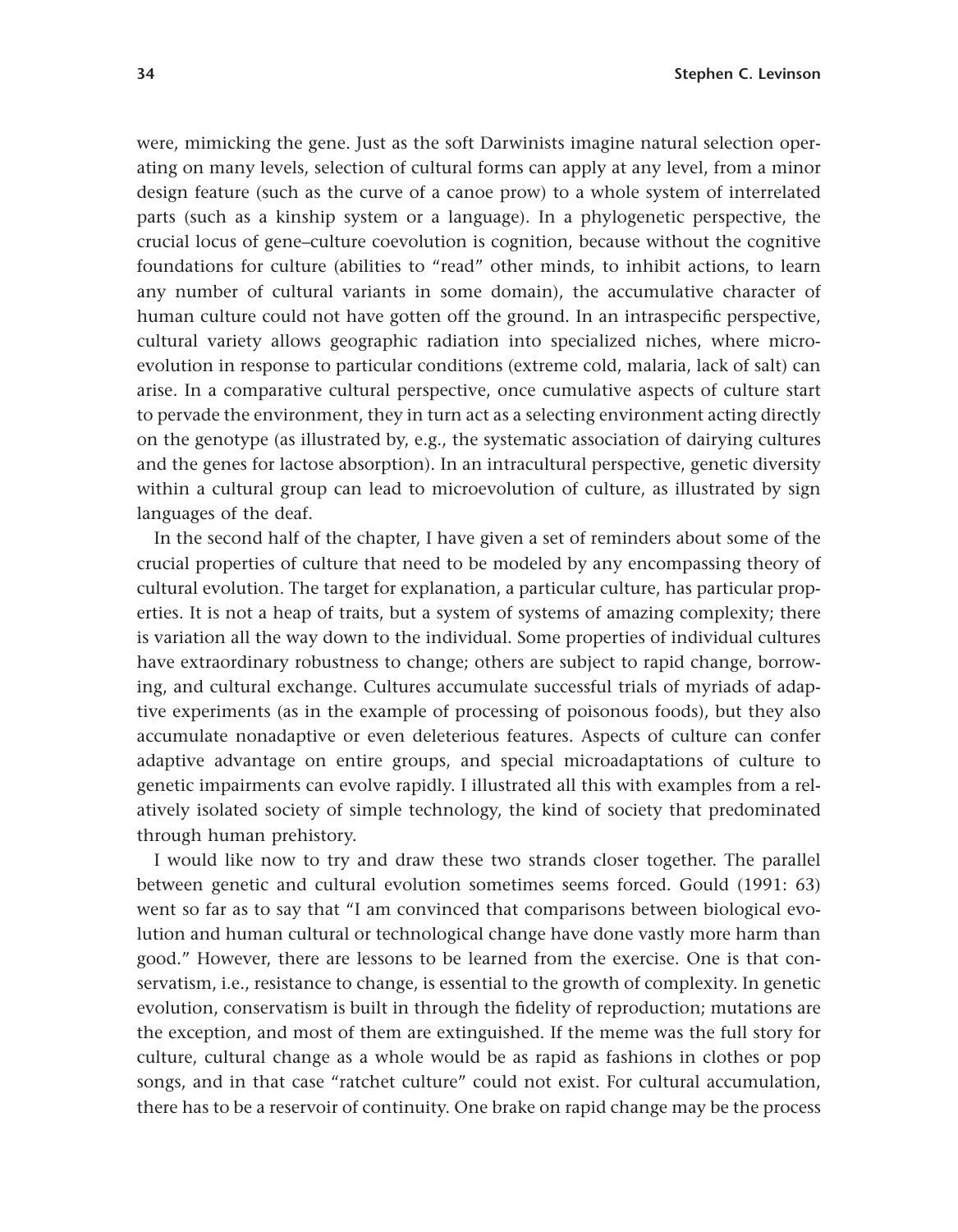of cultural learning in the household, where initially the new generation learns from the parental one, so that by the time offspring are peer oriented perhaps the cultural core is already established. But this is hardly sufficient.

A second much more powerful force for conservatism is the power of systems. A single individual can change a word or two, but can hardly make much impact on a language. Even the greatest jurists have a barely discernable impact on a legal system, and the English kinship system has scarcely changed in half a millennium or more. Like machines, sociocultural systems resist random ad hoc changes because they have to function. Furthermore, unlike machines, sociocultural systems are the outcome of thousands of individuals each doing their part; my changing the script isn't going to stop the rest of you from carrying on. Given that sociocultural systems are, as it were, simply a web of concepts, intentions, and actions, their stubborn resistance to change is remarkable. Even when change appears on the surface, the system may remain stable. Changing hemlines, the pronunciations of words, or the style of pop songs (the kinds of examples that memetics focuses on) does not change the underlying system of clothing, language, or musical intervals. To borrow de Saussure's analogy for language, you can play chess with any arbitrary collection of shells or stones, providing the values of each piece are preserved. Systems are articulated sets of values and are not to be identified with the substances that temporarily substantiate them.

Cultures are systems larger than the individual. No one individual controls all the knowledge and practices, which are distributed throughout a population in a complex division of labor and cognition. Consider again something like a kinship system; the male and female perspectives on such a system differ in many essentials. There are interesting studies of distributed cognition (see Hutchins 1995) where a team (such as navigation team on a vessel) serves as a computing device to yield practical solutions (e.g., the course to navigate). If one asks what are the background conditions that make such a procedure possible, they include, first, the assumption of the fidelity of transmission of the procedure (we must think the others know what they are doing), second and crucially, the presumption of cooperation and trust—we must trust that we are each doing our bit as well as we can.

The general presumption of truth telling is essential to learning a language (how could you learn what "rabbit" means if the probability is that "That is a rabbit!" is false?). Cooperation and trust of this order are rare or non-existant in nonhuman animal behavior, and the evolutionary explanation of how it could arise runs straight into the conundrum of altruism: In an altruistic society the cheater always does best, so there are only limited, special circumstances in which altruism can be a stable evolutionary strategy (see Boehm, chapter 4 and Boyd and Richerson, chapter 5 this volume). One possibility is that it is this cooperation that has in evolution driven the mind reading that Tomasello (1999 and chapter 10) judges to be the crucial ingredient for culture. Being able to "read" others' intentions to a considerable depth is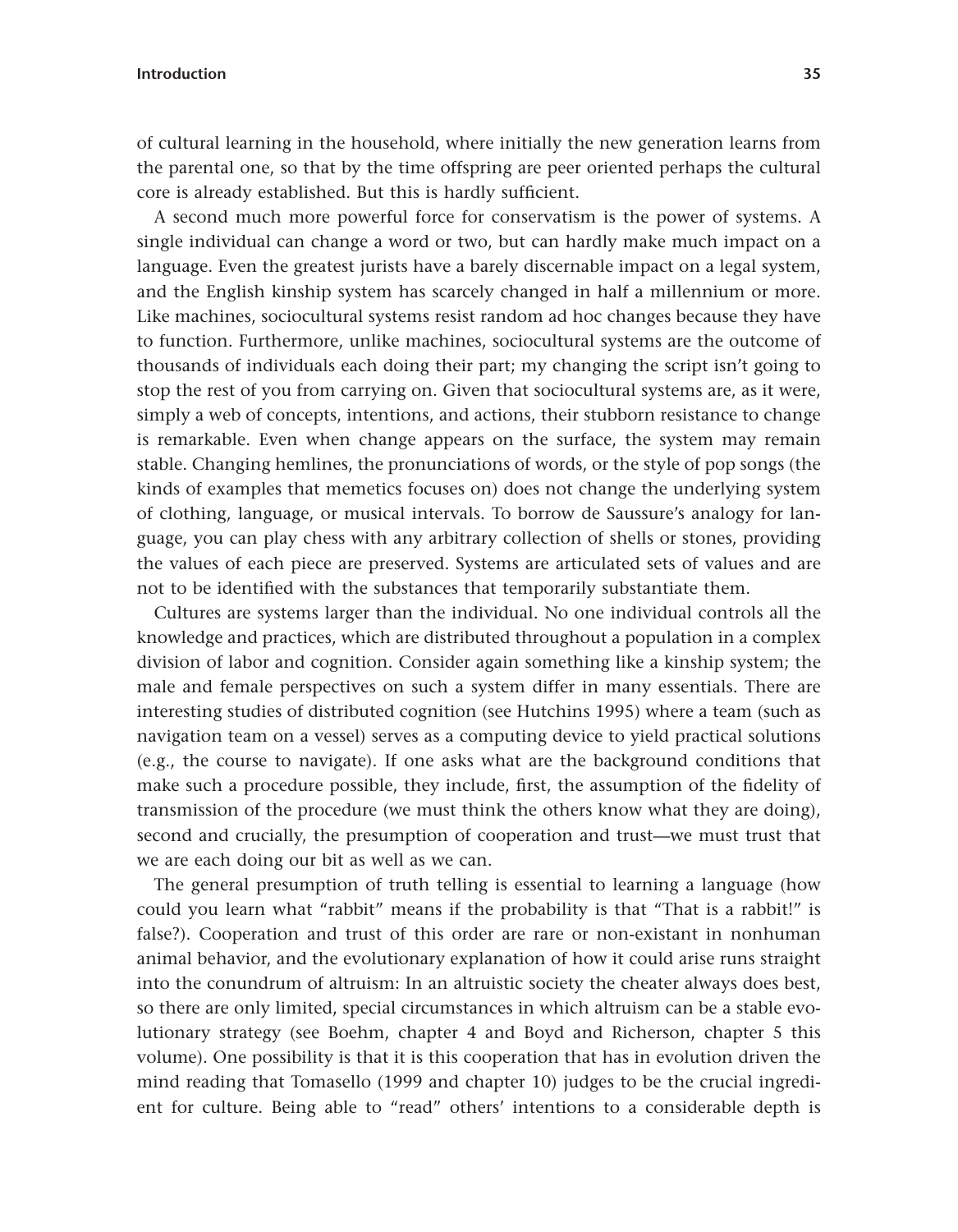essential to cooperation, but it is also essential to detecting cheaters. A person might have all the right cooperative intentions up to some point, and then develop an additional intention to mislead. Consider. This example: When you and I cooperate to move a log, I have to see that you are intending to pick up your end if I pick up my end, but I also want to be assured that you don't later intend to make me drop it on my toe. Overall, the cognition of cooperation is much more demanding than the cognition of competition because competitive goals are preset but cooperative ones have to be communicated and established (see Levinson 1995 for the formal argument). The ability to mind read will act as some guarantee against cheating, or maximizing at the expense of one's fellows. Thus general considerations suggest that cognitive complexity may have been driven both by the cooperation that underlies culture and the need to protect it.

### **Notes**

1. This assumes a life expectancy of 45 years for our prehistoric ancestors, with puberty at, say, 15 (as in current traditional societies, such as that is Rossel Island, discussed later).

2. Computer simulations show that a few hundred generations are easily sufficient to bring a rare mutant allele to dominance in a population, even with a low selection coefficient (see Durham 1991: 242–243 for references). In general, Lumsden and Wilson (1981) suggest a "thousand-year rule," under which 1000 years can be sufficient time for feedback from cultural to biological evolution. Dairying in the Near East certainly goes back 6000 years.

3. For some pithy remarks on Lumsden and Wilson's (1981) "culturgen" unit, see Hallpike (1982:13): "The definition is so vague . . . that a culturgen could be any discriminable aspect of human thought or behavior whatsoever: It is as though the "thing" were to be proposed as the basic unit of physics."

4. The ideational view of culture has a relatively short history and remains dominant only in American anthropology, being first articulated clearly by Goodenough (1957).

5. The modern human hand displays a range of grips that are quite impossible for an ape. *Homo habilis*'s more humanlike hands emerged with the first Oldowan tools more than two million years ago, but the size of the spinal chord remained limited right through into *Homo erectus*, implying relatively crude motor control. Even Neanderthals had hands that were distinctly different from those if modern humans (see Trinkaus 1992).

6. Oscine birds have song dialects, but only the form, not the function, is variable across dialects (see Hauser 1997: 273–300).

7. For the range of sound systems, see Maddieson (1984); for word order see Austin and Bresnan (1996); for noun versus verb, see Mithun (1999: 60–67).

8. Genetic drift increases over time at a rate that is inversely proportional to the size of the population; genetic distance *d* over time *t* in a population of size *N* increases according to the formula  $d = t/2N$ .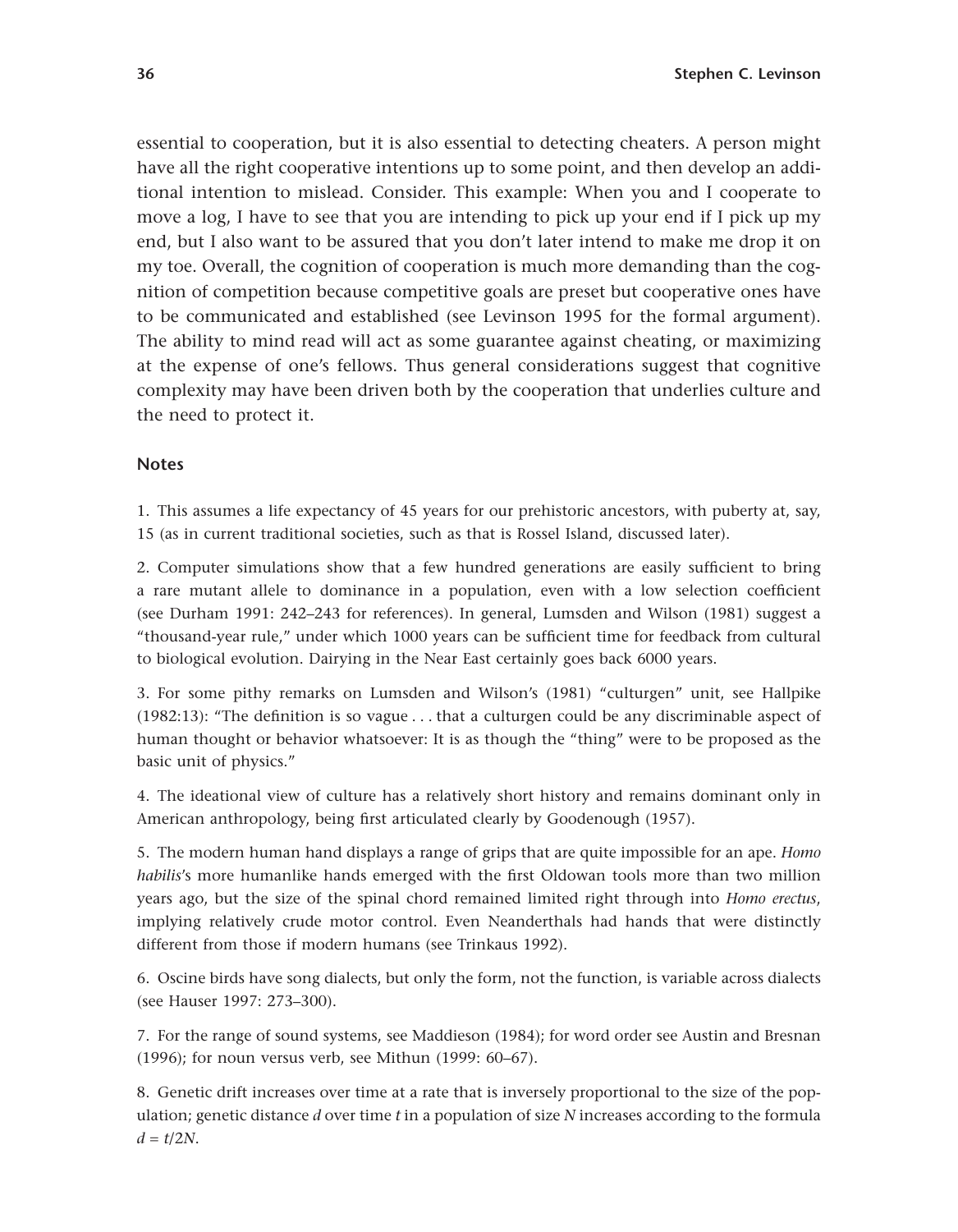9. The measure of relative complexity in languages is nontrivial and has been much discussed, especially in the context of Creole languages. See the special issue of *Linguistic Typology* (2001, vol. 5 no. 2/3) for discussion and references.

10. As discussed in the first section, it is not necessary to assume that, say, witchcraft is an innate idea (then we all ought to subscribe to the identical doctrine) in order to account for its widespread belief. Human malevolence is empirically exemplified; it is the belief in a special kind of (supra-)natural force that has to be explained. And that might indeed be explained by our in-built social cognition, giving us a propensity to read the world as driven by intentions (see Levinson 1995).

11. Rossel islanders do, however, show significant proportions of markers on the Y-chromosome that are associated with Oceanic peoples (Manfred Keyser, personal communication).

12. In principle of course Rossel islanders could have borrowed fancy new names for good old, familiar objects, but it is unlikely. There are many different kinds of lexical borrowing, but in contexts of nonintense cultural contact (presumed relevant here) a major tendency is for lexical borrowings to be associated with new objects, practices, and concepts. In cases of intense contact, however, the bets are off; almost any aspect of language can be borrowed for a wide range of motives (see e.g., Thomason and Kaufman 1988).

13. The earliest (pre-Austronesian) archaeological evidence for the use of the betel nut goes back nearly 6000 years on the New Guinea mainland, but it does not appear in island deposits until perhaps 2000 years ago (see Kirch 1997: 40, 217).

## **References**

Aoki, K., and Feldman, M. W. 1991. Recessive hereditary deafness, assortative mating, and persistence of a sign language. *Theoretical Population Biology* 39(3): 358–372.

Aiello, L. C., and Wheeler, P. 1995. The expensive tissue hypothesis: The brain and the digestive system in human and primate evolution. *Current Anthropology* 36: 199–221.

Armstrong, W. 1928. *Rossel Island.* Cambridge: Cambridge University Press.

Aunger, R. (ed). 2000. *Darwinizing culture: The status of memetics as a science*. Oxford: Oxford University Press.

Austin, P., and Bresnan, J. 1996. Non-configurationality in Australian Aboriginal languages*. Natural Language & Linguistic Theory* 14(2): 215–268.

Baldwin. J. M. 1896. A new factor in evolution. *American Naturalist* 30: 441–51.

Barkow, J. H., Cosmides, L., and Tooby, J. (eds.) 1992. *The adapted mind: Evolutionary psychology and the generation of culture.* Oxford: Oxford University Press.

Beise, J., and Voland, E. 2002. Differential infant mortality viewed from an evolutionary biological perspective. *History of the Family* 7: 515–526.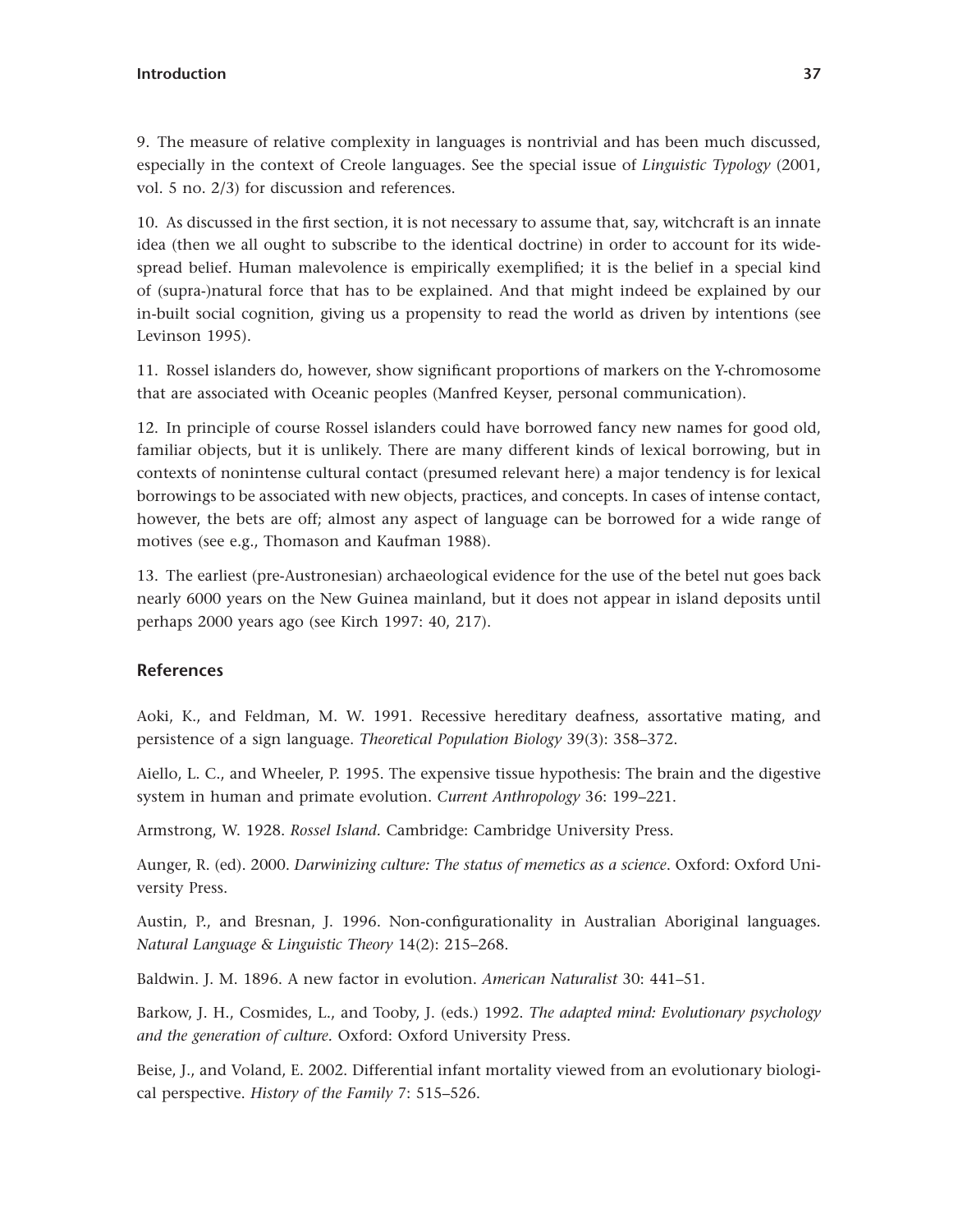Berlin, B., and Kay, P. 1969. *Basic color terms: Their universality and evolution*. Berkeley, Calif.: University of California Press.

Boehm, C. 1996. Emergency decisions, cultural selection mechanics, and group selection. *Current Anthropology* 37: 763–793.

Boyd, R., and Richerson, P. J. 1985. *Culture and the evolutionary process.* Chicago: University of Chicago Press.

Brown, P. 2002. Language as a model for culture: Lessons from the cognitive sciences. In R. Fox and B. King (eds.), *Anthropology and culture* (pp. 169–192). Oxford: Berg.

Cavalli-Sforza, L. L., and Feldman, M. W. 1981. *Cultural transmission and evolution: A quantitative approach.* Monographs in population biology, 16. Princeton, N.J.: Princeton University Press.

Cavalli-Sforza, L. L., Menozzi, P., and Piazza, A. 1994. *The history and geography of human genes.* Princeton, N.J.: Princeton University Press.

Changeaux, J.-P. 1985. *Neuronal man*. New York: Oxford University Press.

Darwin, C. 1871. *The descent of man* (2nd Ed.). London: John Murray.

Darwin, C. 1872. *The origin of species by means of natural selection or the preservation of favoured races in the struggle for life.* (6th ed.). London: John Murray.

Dawkins, R. 1976. *The selfish gene.* Oxford: Oxford University Press.

Dawkins, R. 1983. *The extended phenotype.* Oxford: Oxford University Press.

Deacon, T. 1997. *The symbolic species.* New York: Norton.

Dennett, D. 1995. *Darwin's dangerous idea.* New York: Simon & Schuster.

Diamond, J. 1998. *Guns, germs and steel.* London: Vintage.

Diamond, J. 2002. Evolution, consequences and future of plant and animal domestication. *Nature* 418: 700–707.

Dobzhanzy, T. 1962. *Mankind evolving: The evolution of the human species.* New Haven, Conn.: Yale University Press.

Durham, W. 1991. *Coevolution.* Stanford, Calif.: Stanford University Press.

Edelman, G. 1987. *Neural Darwinism.* New York: Basic Books.

Elman, J., Bates, E., Johnson, M., Karmiloff-Smith, A., Parisi, D., and Plunkett, K. 1996. *Rethinking innateness*. Cambridge, Mass.: MIT Press.

Fox, R., and King, B. (eds.) 2002. *Anthropology and culture.* Oxford: Berg.

Gallistel, C. R. 1990. *The organization of learning.* Cambridge, Mass.: MIT Press.

Goodenough, W. 1957. Cultural anthropology and linguistics. In P. Garvin (ed.), *Report of the 7th annual round table meeting on linguistics and language study* (pp. 167–173). Washington, D.C.: Georgetown University Press.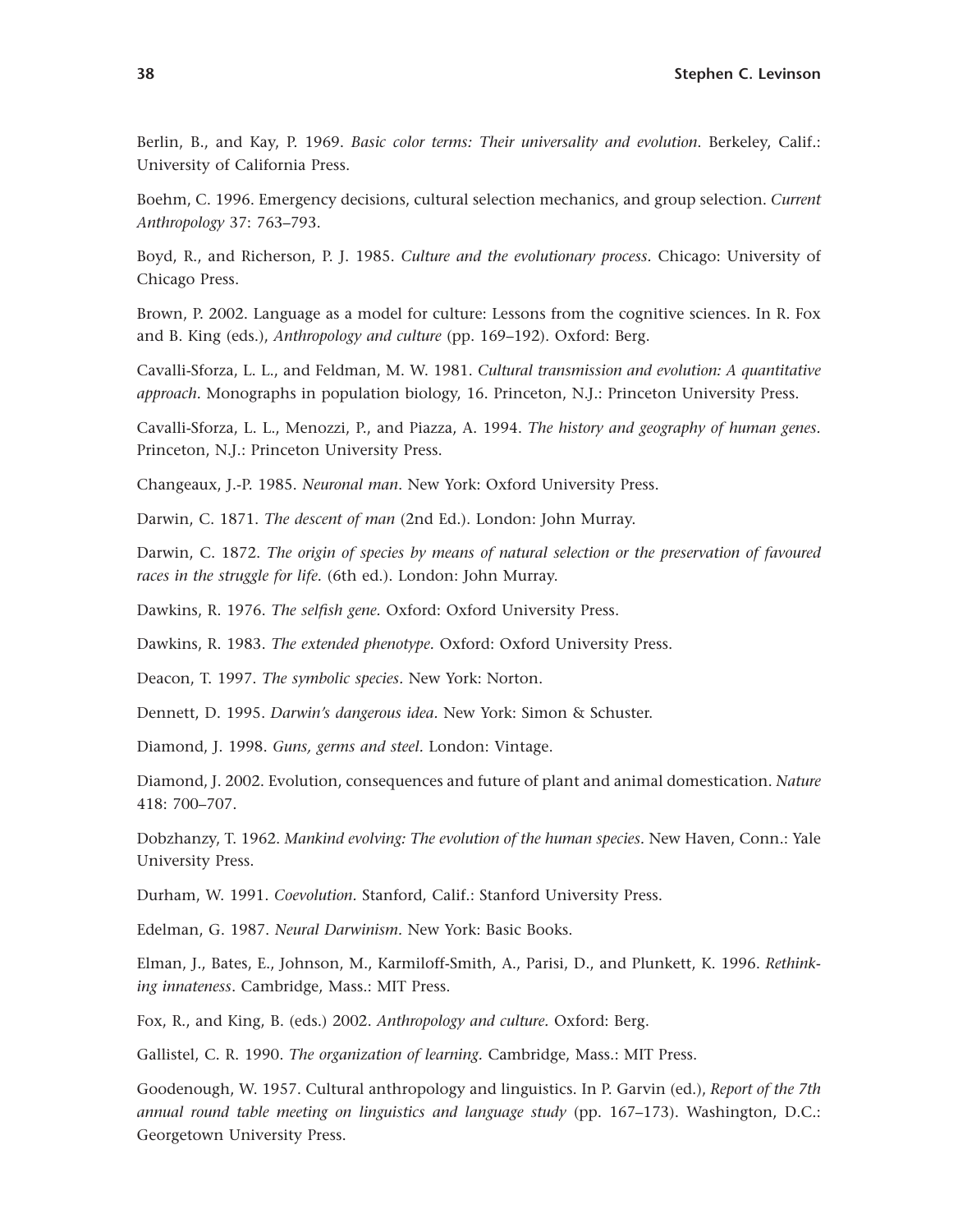Goody, J. 1977. *The domestication of the savage mind.* Cambridge: Cambridge University Press.

Gould, S. 1991. *Bully for Brontosaurus.* New York: Norton.

Gould, S., and Lewontin, R. 1979. The spandrels of San Marco and the Panglossian paradigm: A critique of the adaptationist programme. *Proceedings of the Royal Society of London* B205: 581–598.

Hallpike, C. R. 1982. The culturgen—Science or science-fiction. *Behavioral and Brain Sciences* 5(1): 12–13.

Hardin, C. L., and Maffi, L. 1997. *Color categories in thought and language.* Cambridge: Cambridge University Press.

Hauser, M. D. 1997. *The evolution of communication.* Cambridge, Mass.: MIT Press.

Humphrey, N. 1976. The social function of the intellect. Reprinted in R. Byrne and A. Whiten (eds.), *Machiavellian intelligence* (pp. 13–26). Oxford: Clarendon Press.

Hutchins, E. 1995. *Cognition in the wild.* Cambridge, Mass.: MIT Press.

Jackendoff, R. 1992. *Languages of the mind.* Cambridge, Mass.: MIT Press.

Jones, S., Martin, R., and Pilbeam, D. (eds.) 1992. *The Cambridge encyclopedia of human evolution.* Cambridge: Cambridge University Press.

Kirch, P. V. 1997. *The Lapita peoples: Ancestors of the Oceanic world.* Cambridge, Mass.: Blackwell.

Krings, M., Stone, A., Schmitz, R. W., Krainitzki, H., Stoneking, M., and Paabo, S. 1997. Neanderthal DNA sequences and the origin of modern humans. *Cell* 90: 19–30.

Kuhl, P. 1991. Perception, cognition and the ontogenetic and phylogenetic emergence of human speech. In S. E. Brauth, W. S. Hall, and R. J. Dooling (eds.), *Plasticity of development* (pp. 73–106). Cambridge, Mass.: MIT Press.

Kuhl, P. K., and Meltzoff, A. N. 1997. Evolution, nativism and learning in the development of language and speech. In M. Gopnik (ed.), *The inheritance and innateness of grammars* (pp. 7–44). New York: Oxford University Press.

Laland, K., and Brown, G. 2002. *Sense and nonsense: Evolutionary perspectives on human behaviour.* Oxford: Oxford University Press.

Laland, K., Odling-Smee, J., and Feldman, M. 2000. Niche construction, biological evolution, and cultural change. *Behavioral and Brain Sciences* 23:131–175.

Levinson, S. C. 1995. Interactional biases in human thinking. In E. Goody (ed.), *Social intelligence and interaction* (pp. 221–260). Cambridge: Cambridge University Press.

Levinson, S. C. 1997. Language and cognition: The cognitive consequences of spatial description in Guugu Yimithirr. *Journal of Linguistic Anthropology* 7(1): 98–131.

Levinson, S.C. 2000. Yélî Dnye and the theory of basic color terms. *Journal of Linguistic Anthropology* 10(1): 3–55.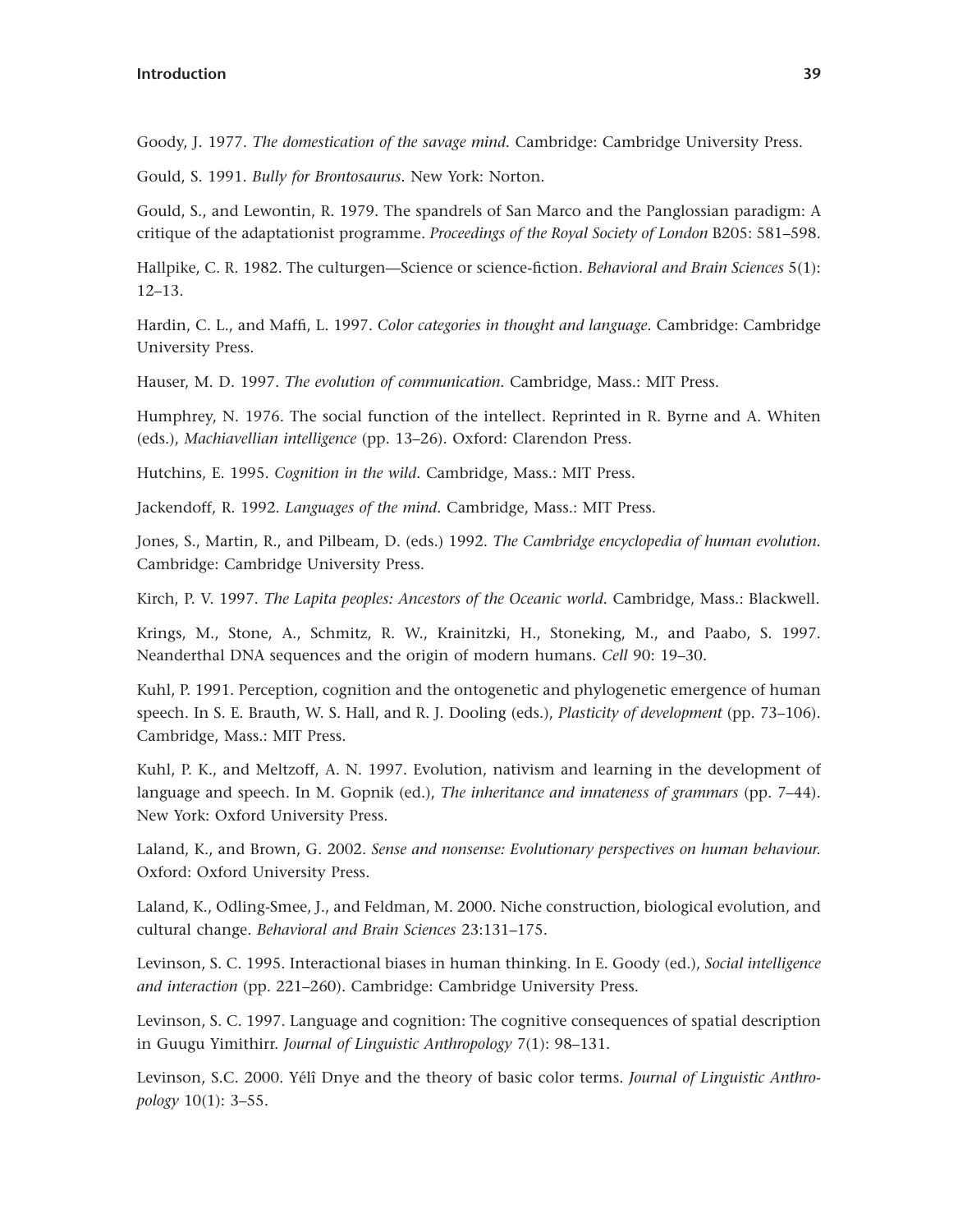Levinson, S. C. 2003. *Space in language and cognition.* Cambridge: Cambridge University Press.

Liep, J. 1983a. Ranked exchange in Yela (Rossel Island). In J. Leach and E. Leach (eds.), *The Kula new perspectives on Massim exchange* (pp. 503–524). Cambridge: Cambridge University Press.

Liep, J. 1983b. This civilizing influence: The colonial transformation of Rossel Island society. *Journal of Pacific History* 18: 113–131.

Lumsden, C. J., and Wilson, E. O. 1981. *Genes, mind and culture.* Cambridge, Mass.: Harvard University Press.

Lynch, J., Ross, M., and Crowley, T. (eds.) 2002. *The Oceanic languages.* London: Curzon.

Maddieson, I. 1984. *Patterns of sounds.* Cambridge: Cambridge University Press.

Margulis, L. 1981. *Symbiosis in cell evolution.* New York: Freeman.

Mayr, E., and Diamond, J. 2001. *The birds of Northern Melanesia: Speciation, ecology, and biogeography.* Oxford: Oxford University Press.

McGrew, W. C. 1992. *Chimpanzee material culture: Implications for human evolution.* Cambridge: Cambridge University Press.

Midgley, M. 2001. Why memes? In H. Rose and S. Rose (eds.), *Alas poor Darwin: Arguments against evolutionary psychology* (pp. 67–84). London: Vintage.

Mithun, M. 1999. *The languages of Native North America.* Cambridge: Cambridge University Press.

Paracer, S. 1986. *Symbiosis.* Hanover, N.H.: University of New England Press.

Pinker, S. 1994. *The language instinct.* New York: William Morrow.

Plotkin, H. 1997. *Evolution in mind: An introduction to evolutionary psychology.* New York: Penguin.

Rendell, L., and Whitehead, H. 2001. Culture in whales and dolphins. *Behavioral and Brain Sciences* 24: 309–382.

Rose, S. 1997. *Lifeliness: Biology, freedom, determinism*. Harmondsworth, UK: Allen Lane.

Rose, H., and Rose, S. (eds.) 2001. *Alas poor Darwin: Arguments against evolutionary psychology.* London: Vintage.

Spriggs, M. 1997. *The island Melanesians.* Malden, Mass.: Blackwell.

Sterelny, K. 2001. *Dawkins vs. Gould: Survival of the fittest.* Cambridge: Icon Books.

Talmy, L. 2000. *Toward a cognitive semantics* (vols. 1 and 2). Cambridge, Mass.: MIT Press.

Terrill, A., Reesink, G., and Dunn, M. 2002. The East Papuan languages: A preliminary typological appraisal. *Oceanic Linguistics* 41(1): 28–62.

Thomason, S., and Kaufman, T. 1988. *Language contact, Creolization, and genetic linguistics.* Berkeley, Calif.: University of California Press.